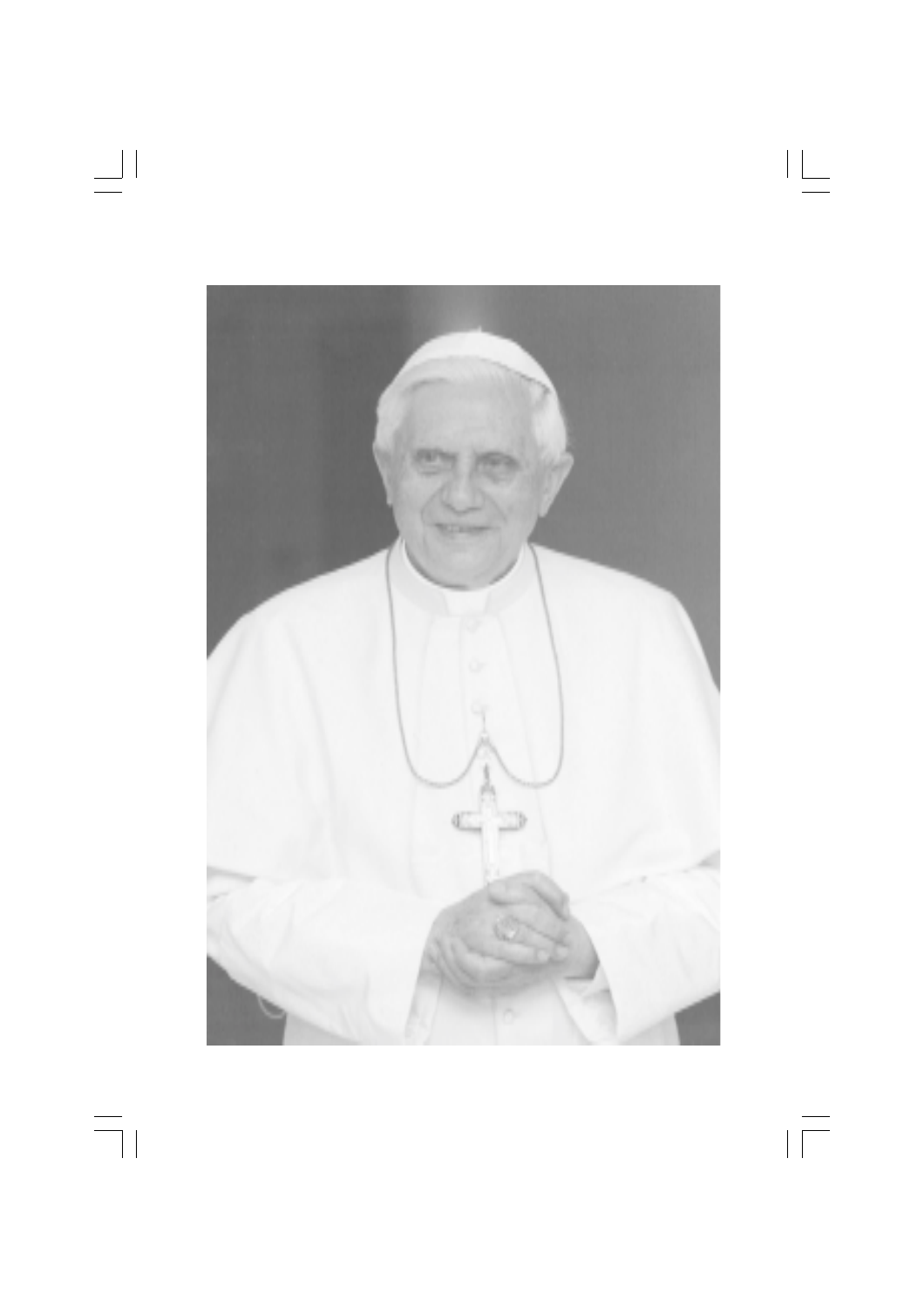

SECRETARIAT OF STATE FIRST SECTION - GENERAL AFFAIRS

No. 124.969 From the Vatican, 3 October 2009

Your Excellency,

I am pleased to acknowledge your Letter N.05167/2009 of September 2009, in which you requested a message from the Holy Father for the participants of the upcoming World Congress of SIGNIS. I would now ask you kindly to transmit the following response:

"MR.ALVITO DE SOUZA SECRETARY GENERAL **SIGNIS** 310, RUE ROYALE 1210 BRUSSELS, BELGIUM

HIS HOLINESS WAS PLEASED TO BE INFORMED OF THE WORLD CONGRESS OF SIGNIS TAKING PLACE IN CHIANG MAI, THAILAND ON OCTOBER 17-21. HE SENDS HIS CORDIAL GREETINGS TO ALL THOSE TAKING PART. THE NECESSITY FOR RESPONSIBLE DIRECTION AND USE OF THE MEDIA, IN ITS MESSAGE AND ITS METHODS, APPLIES IN A PARTICULAR WAY TO THE YOUNG. THEIR RELATIONSHIP WITH THE MEDIA 'CAN BE CONSIDERED FROM TWO PERSPECTIVES: THE FORMA-TION OF CHILDREN BY THE MEDIA; AND THE FORMATION OF CHILDREN TO RESPOND APPROPRIATELY TO THE MEDIA' *(Message for the 41st World Communications Day, 2007)*. HIS HOLINESS IS CONFIDENT THAT YOUR EFFORTS TO PROMOTE CHILDREN'S RIGHTS AND TO ENCOURAGE COMMUNICATORS TO MAKE SUCH RIGHTS A PRIORITY IN THEIR WORK WILL BEAR FRUIT IN A CULTURE OF PEACE. THE HOLY FATHER INVOKES THE INTERCESSION OF MARY, TO WHOM THE ANGEL GABRIEL DELIVERED THE GOOD NEWS OF THE ANNUNCIATION, THAT SHE MAY INSPIRE YOU TO BRING 'PEACE TO ALL MEN OF GOOD WILL' THROUGH THE MEDIA, AND HE GLADLY IMPARTS UPON YOU, YOUR FAMILIES AND YOUR COLLABORATORS, HIS APOSTOLIC BLESSING.

> CARDINAL TARCISIO BERTONE SECRETARY OF STATE"

With thanks for your valued assistance, I remain

Yours sincerely in Christ,

Simu<br>Subu

The Most Reverend Claudio M. Celli President Pontifical Council for Social Communications VATICAN CITY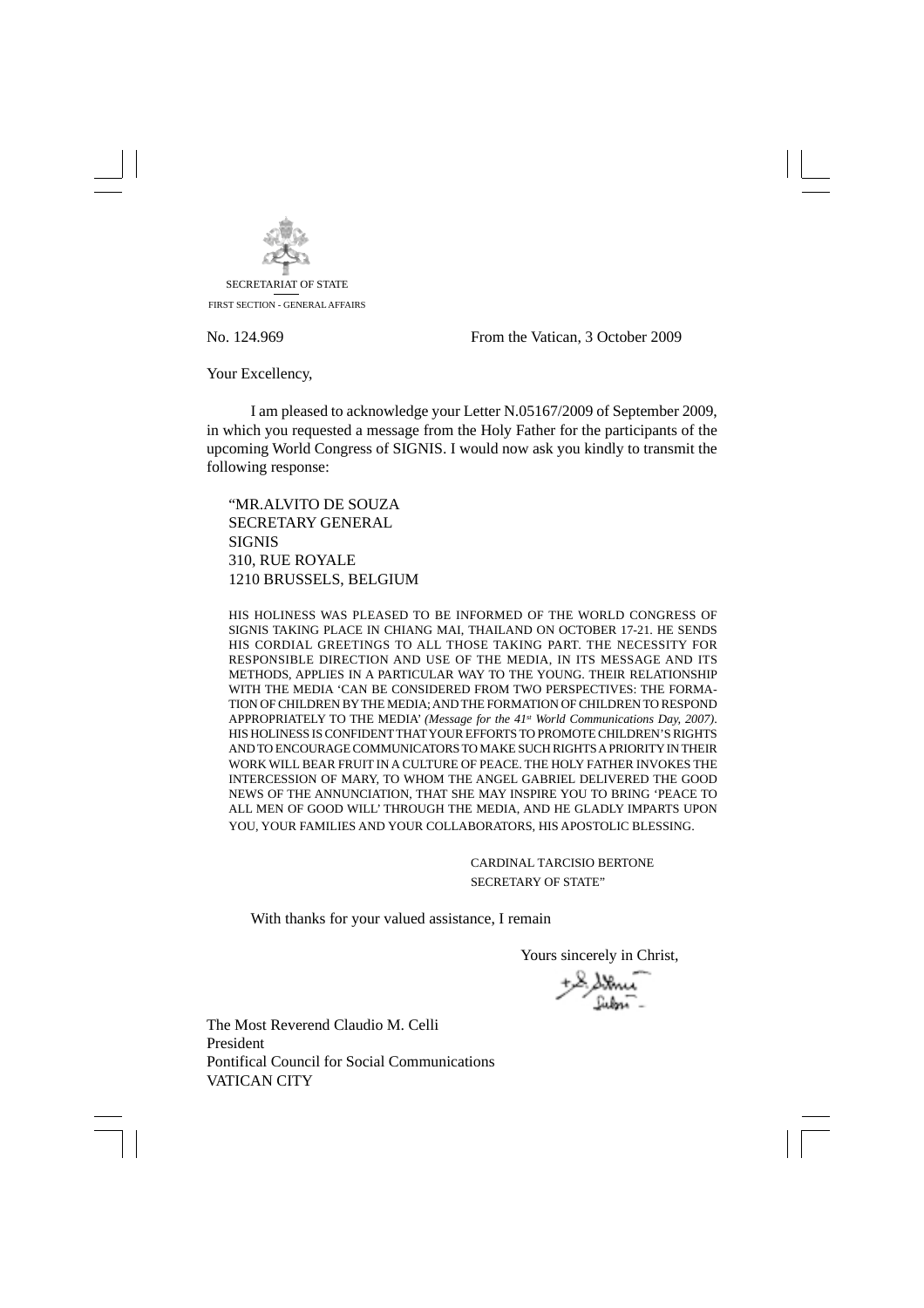

 $\begin{array}{c|c} \hline \quad \quad & \quad \quad & \quad \quad \\ \hline \quad \quad & \quad \quad & \quad \quad \\ \hline \quad \quad & \quad \quad & \quad \quad \\ \hline \end{array}$ 

 $\frac{1}{\sqrt{2}}$ 

 $\begin{array}{c} \begin{array}{c} \begin{array}{c} \end{array} \\ \begin{array}{c} \end{array} \end{array} \end{array}$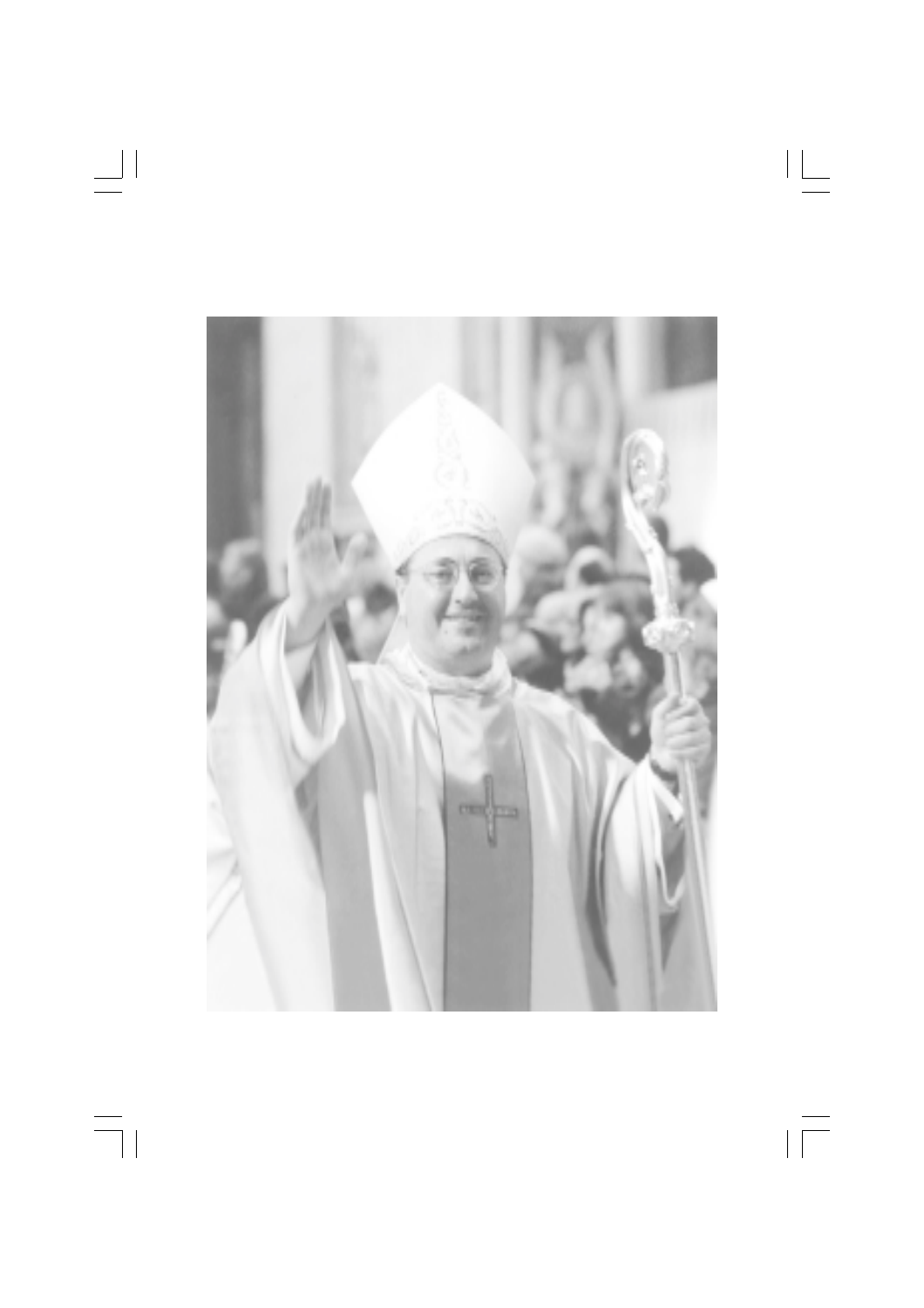

#### **Message**

It gives me great pleasure to extend my cordial greetings and my best wishes to the organizers,speakers and the participants of *SIGNIS* World Congress, which is to be held at the Empress Convention Centre in Chiang Mai from 17-21 October 2009

The theme upon which you reflect at this World Congress is a very a relevant one: Media for a Culture of Peace - Children's Rights, Tomorrow's Promise. In a globalized world various elements have become ever more interdependent, thanks to the spectacular progress and rapid expansion of the mass media. Communication and information today represent a force which can very powerfully serve the great and noble cause of peace, but which can equally aggravate tensions and favour new forms of injustice and of violations of human rights (cf. 17<sup>th</sup> Message for the World Communications Day, 25 March 1983).

On "Children and the Media: a Challenge for Education", Pope Benedict XVI points the importance of media education in two perspectives: the formation of children by the media, and the formation of children to respond appropriately to the media as an industry and to the need for active and critical participation of readers, viewers and listeners. Within this framework, training in the proper use of the media is essential for the cultural, moral and spiritual development of children (cf. 41<sup>st</sup> message for the World Communications Day 20 May, 2007).

It is challenging to give a moral conscience by guaranteeing an integral development of children. In view of this the society and the family must create and environment of peace and human dignity for the children of today. To this great endeavor, I wish to commend all the organizers, speakers and participants to the protection of the Blessed Virgin Mary, conveying to you all the Apostolic Blessing of His Holiness Pope Benedict XVI.

Given in Bangkok, at the Apostolic Nunciature on  $27<sup>th</sup>$  August 2009 the memorial day of St. Monica

Bustre Punts

**(+Archbishop Salvatore Pennacchio)** Apostolic Nuncio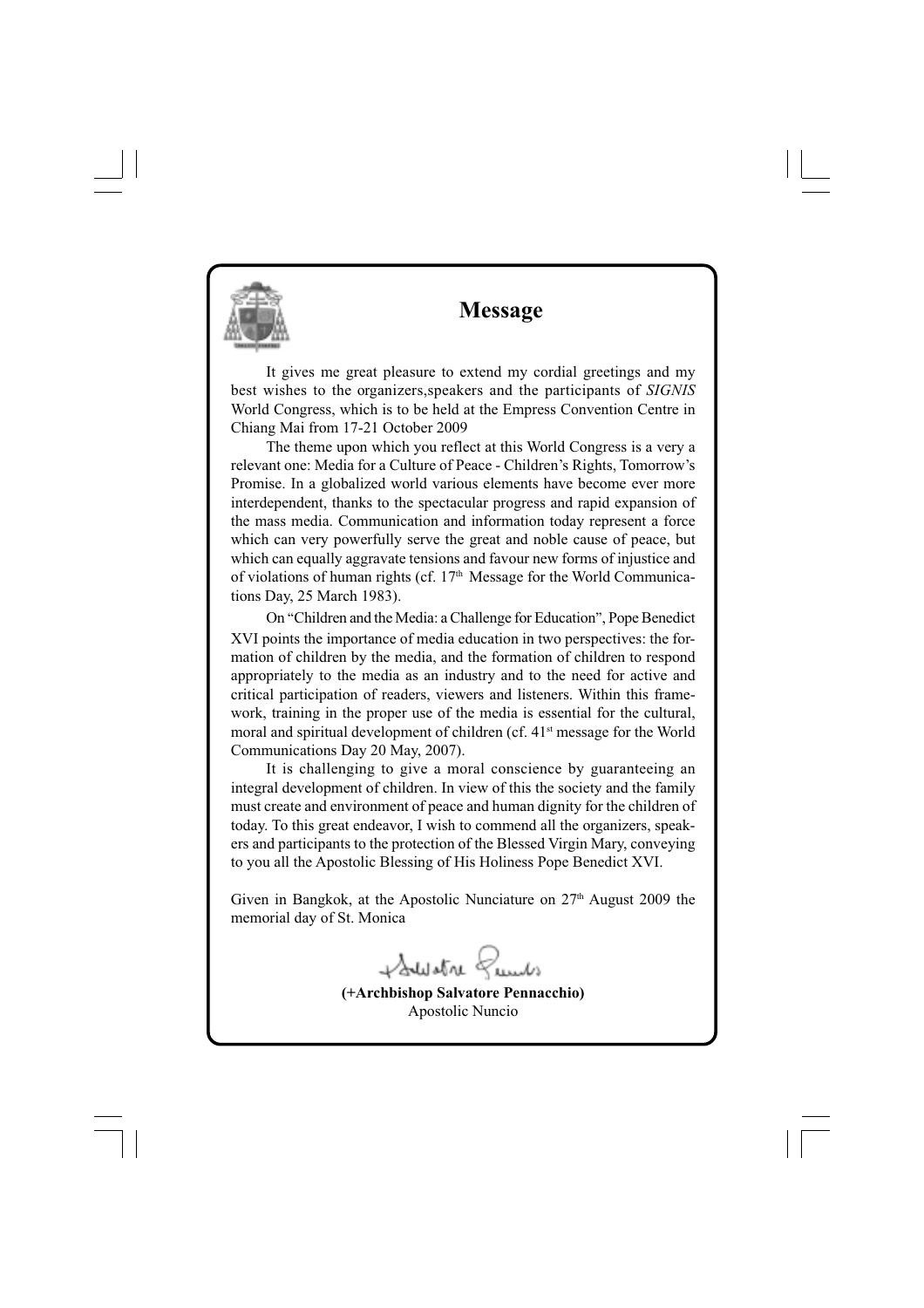

#### **Dear Participants to the ''WORLD CONGRESS OF SIGNIS'':**

As Host Country of this World Congress of SIGNIS, we welcome each and every one of you-the participants to this Congress.



In the name of the Catholic Bishops' Conference of Thailand, I would like to welcome all participants to the "Land of Smiles.''

It is a great honor for us that Chiang Mai has been selected once again as the venue for a very important event, like the **''WORLD CONGRESS OF SIGNIS''** Chiang Mai was likewise honored to be the Host City of the ASIAN MIS-SION CONGRESS a few years ago. The wonderful memory of that event is still fresh in our mind.

The Theme of this Congress **-CHILDREN'S RIGHTS, TOMORROW'S PROMISE-** is certainly a well chosen topic, considering the deplorable situation of some countries around the world in relation to this matter. The various activities during the Congress have been well planned and should prove to be very stimulating for all the participants.

We pray that the results of this Congress would be very encouraging for all the member countries of SIGNIS, and that they will all be put to good use according to the needs of and opportunities in each country.

Once again, a hearty welcome! May the Lord abundantly shower His blessings upon the participants as well as all the activities in the Congress. May the outcome of this Congress be blessed by God with fruitfulness, for all the member countries and beyond.

Fraternally yours in the Lord,

+ yearge Phijkinan, CHR.

**(+Bishop George Phimphisan, C.Ss.R.)** President of the Catholic Bishops' Conference of Thailand President of the Catholic Social Communication Commission of Thailand 18 August 2009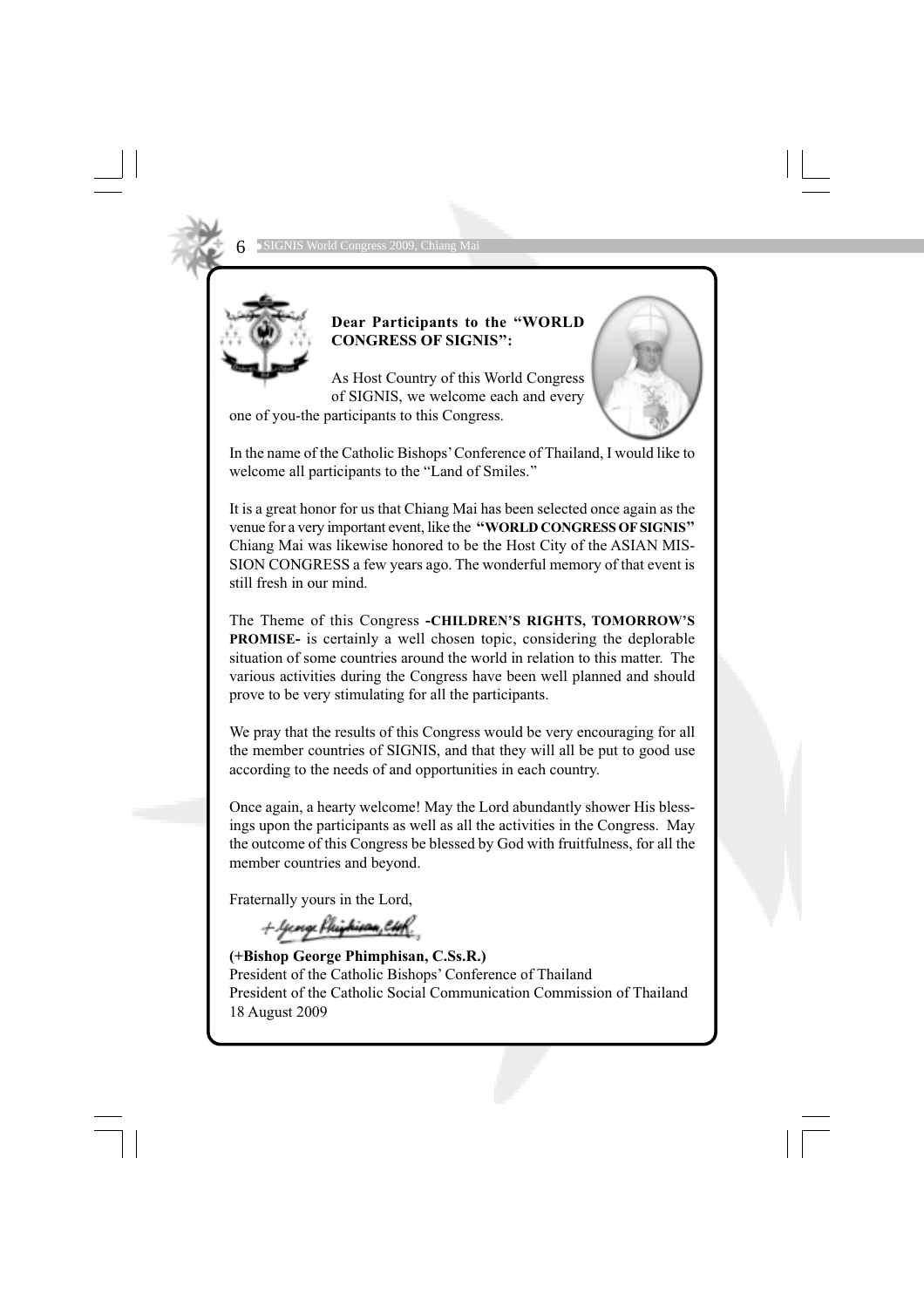SIGNIS World Congress 2009, Chiang Mai <sup>7</sup>



September 14, 2009

#### **Cooperation for Childrenûs Rights**

In this year, Pope Benedict XVI has appointed new bishops of the 4 dioceses in Thailand. It is a big change for our Thai Church history.

The Pope says, in his encyclical letter on integral human development in charity and truth (29 June 2009) that "an illustration of the significance of the moral education problem is offered by the phenomenon of international tourism which can be a major factor in economic development and cultural growth, but can also become an occasion for exploitation and moral degradation" (address to the Bishops of Thailand on their "Ad Limina" Visit, 16 May 2008, n.61).

On the means of social communications, the Pope says "The media can make an important contribution towards the growth in communion of human family and the ethos of society when they are used to promote universal participation in the common search for what is just<sup> $(n.73)$ </sup>

SIGNIS hold its Congress on October 17-21, 2009 celebrating the World Mission Sunday at our Sacred Heart Cathedral.

I still remember the UNDA-OCIC Congress that took place last 1990 in Bangkok (some 19 years ago). I am glad that the 100 students of Montfort College, Regina Coeli College and Sacred Heart School will gain the good experiences through workshop on the theme: Children's Rights, Tomorrow's Promise.

May the Lord bless you and for the success of this congress. Let us continue to cooperate for our Children's Rights.

In Christ,

+ Francis Vira

**(+Bishop Francis Xavier Vira Arpondratana)** Bishop of Chiang Mai Diocese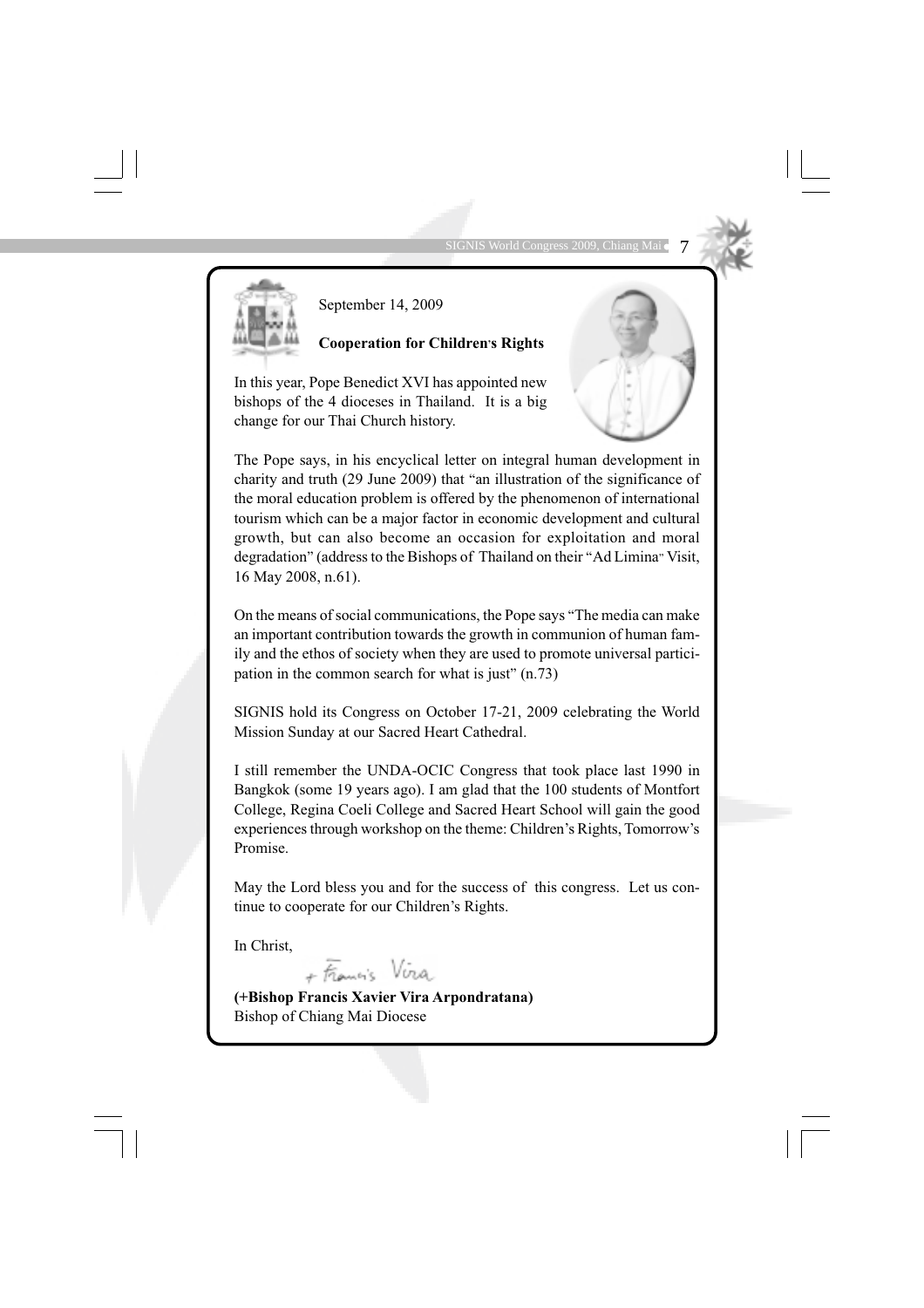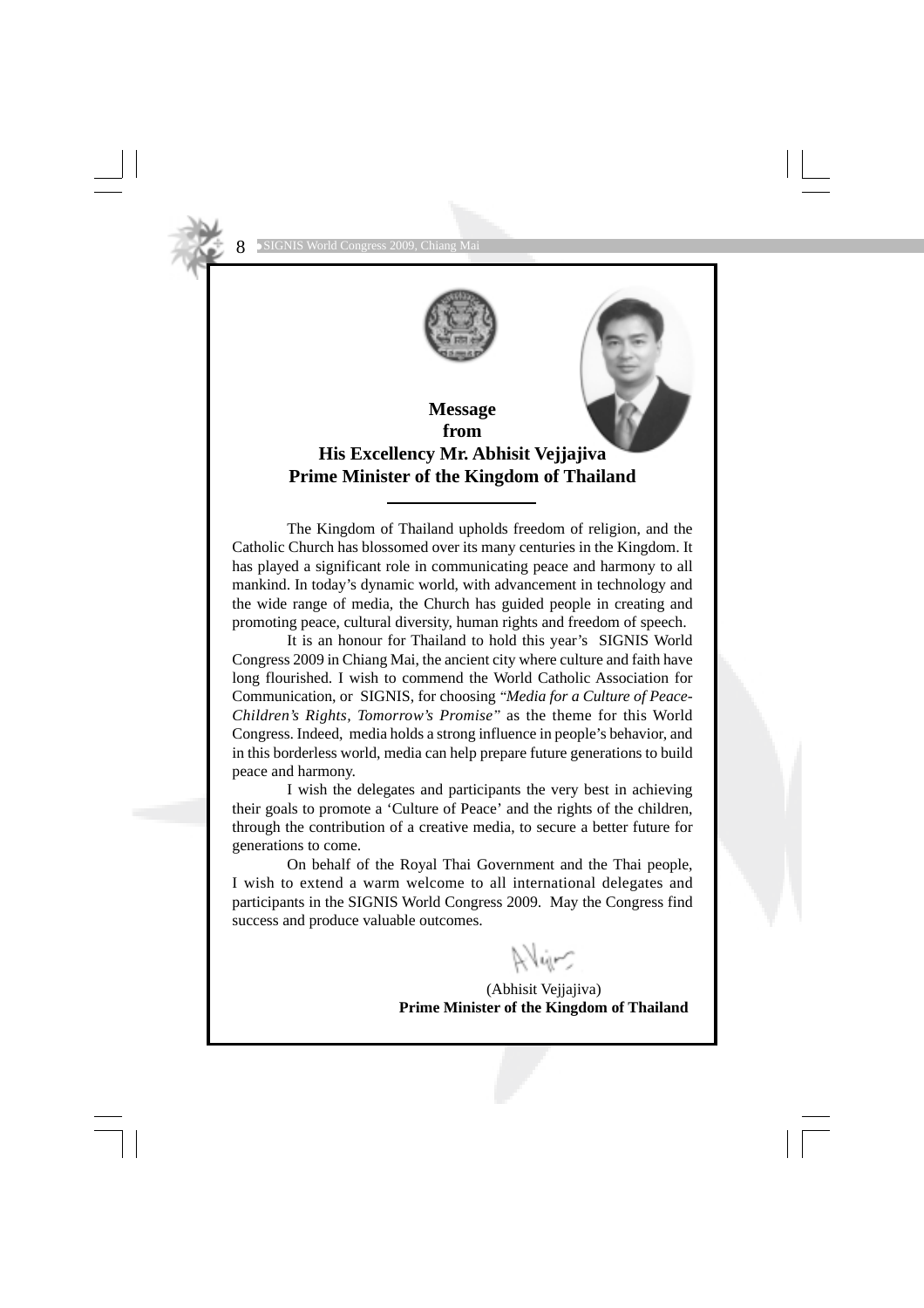SIGNIS World Congress 2009, Chiang Mai <sup>9</sup>

### **Message to SIGNIS From Mr. Amonrapun Nimanandh, Governor of Chiang Mai**

It is a distinct honour that SIGNIS has selected Chiang Mai as a venue for SIGNIS World Congress 2009 that will take place during 17-21 October 2009.

On behalf of the citizens of Chiang Mai, may I extend a very warm welcome to the delegates from over 100 participating countries. I would also like to invite you to take this opportunity to explore Chiang Mai, its various attractions and prestige Lanna cultural heritage.

On a separate note, I would like to express my appreciation and gratitude towards Dr. Chainarong Monthienvichienchai, the President of SIGNIS World Congress 2009, the committee of SIGNIS Thailand and to all the members of SIGNIS, for their continuous efforts and collaboration in making this event possible. May our well wishes be with each and everyone. I strongly believe that the first SIGNIS World Congress will go on smoothly and will achieve its objectives. Most importantly, may the Almighty God bless you with joy, well-being and achievement in life.

himanad

**(Mr. Amonrapun Nimanandh)** Governor of Chiang Mai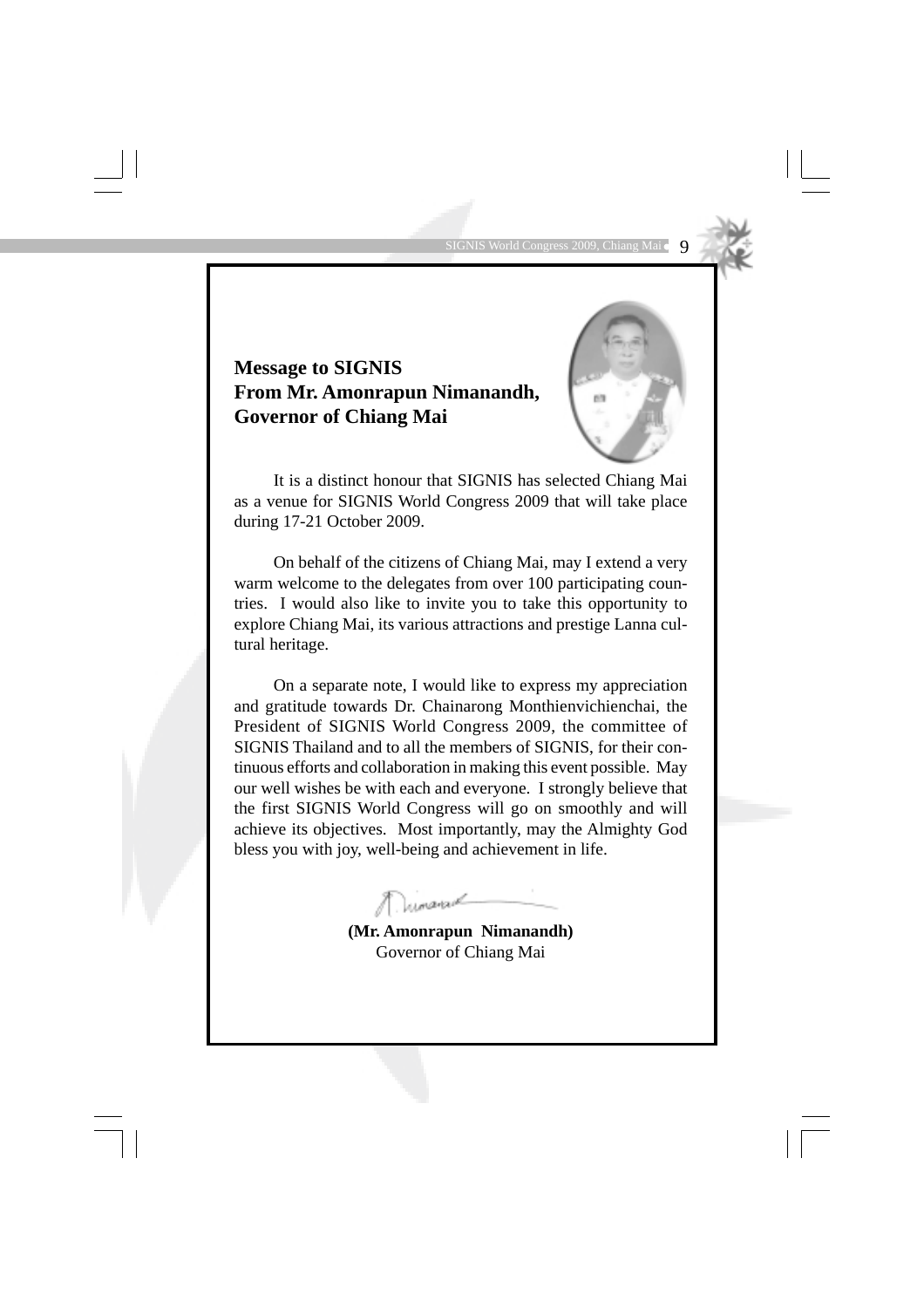October, 2009

*Dear Colleagues and Friends,*

10 SIGNIS World Congress 2009, Chiang Mai



It is with great pleasure that I welcome you to the first SIGNIS World Congress in Asia.

Despite enormous challenges and limitations, including the challenge posed by the H1N1 virus, we are here to participate in this wonderful Congress of Communicators. We thank you for coming.

What you see today has been made possible by the untiring efforts and dedication of many, many people.

This Congress would not have come about without the blessings and support of the Catholic Bishops' Conference of Thailand, the coordinating efforts of Professor Chainarong Monthienvichienchai and his team, the National Office for Social Communication of Fr. Anthony Vorayuth, the Sisters, the students and teachers of Catholic Schools and a large number of volunteers. They combined their efforts with our SIGNIS Asia team under Lawrence John and the Brussels team of our Secretary General Alvito de Souza to make this a reality. We offer our sincere thanks to them for this monumental effort.

This is a unique Congress bringing together the creativity of children, young people and communication professionals. This Congress must be one of difference and a Congress for change.

If the theme of our Congress is Media for a Culture of Peace it is because our world is still marked by bloody and destructive conflicts; the rights of millions of people have been violated. People continue to be exploited, abused and killed. The pursuit of peace is our reason for existence. This is what the church is all about.

This is going to be a Congress with a difference because our theme is also about Children's Rights. Two thirds of our world's population is made up of young people and they too have become the subject of vio-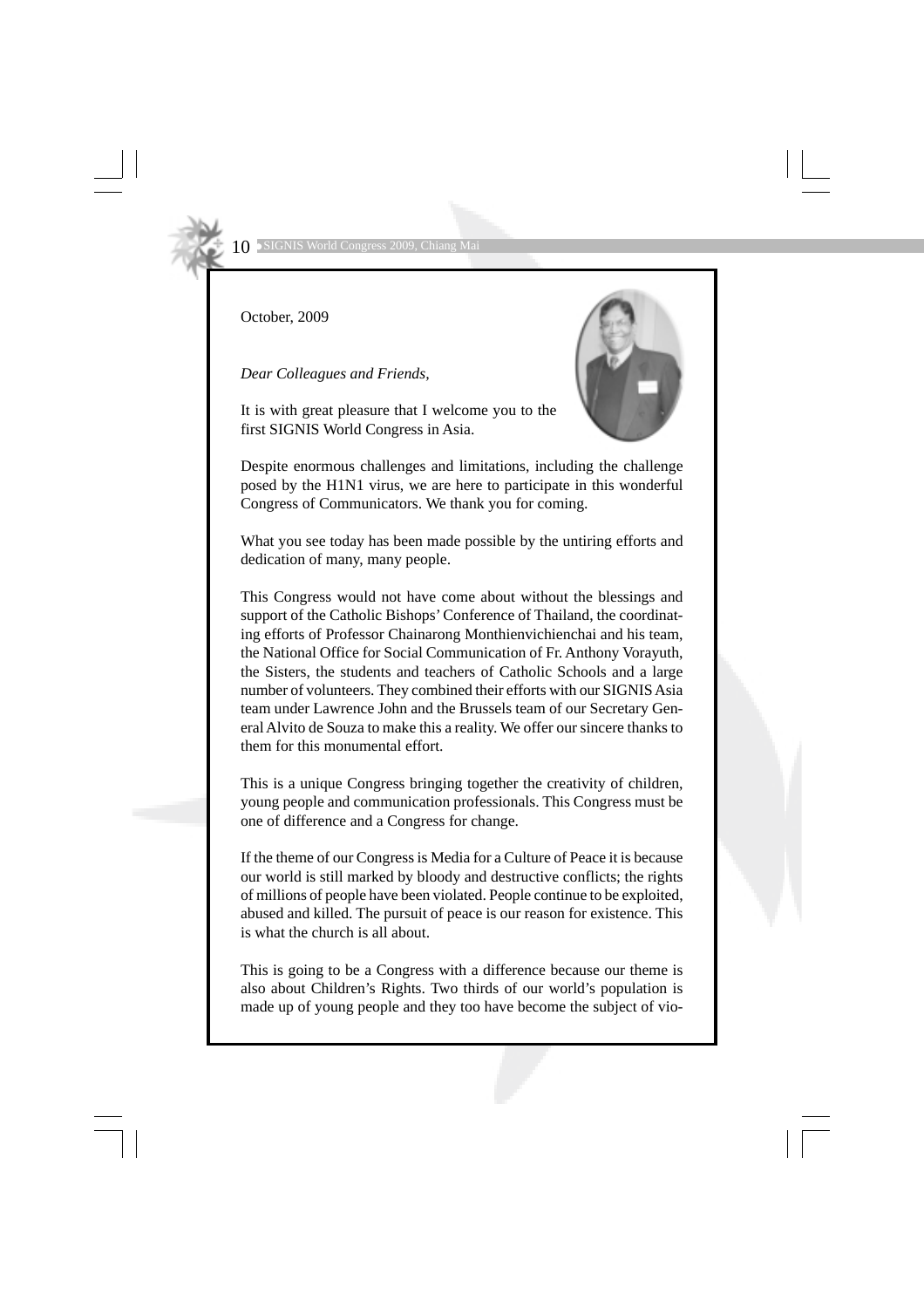lence, abuse and exploitation. They are our future and so they must be our concern.

If this Congress is to bring change then it must be a Congress to build bridges. Too often the rights of the young have been ignored by the media itself. Youth have a right to demand truth and respect from the media. They have a right to become involved and participate in the media. We, as adult professionals, must facilitate this. You will see our first attempts, in this Congress, where you see many young people creatively and actively involved. We need their imagination to see the truth and to help us engage in the task of bringing about life changing programmes and activities.

This Congress must also build bridges between and among people of all faiths. It is not by accident that this Congress is being held in a Buddhist nation. If SIGNIS is to be a communication arm of the Church then, necessarily, it must consciously carry out its mission with people of all faiths.

We must also be a bridge between the Church and secular media working together in mutual respect and on mutual concerns. And so we have brought media resource persons to show us the way.

We will have a Congress for change and a Congress with a difference.

God Bless your commitment and dedication.

Yours sincerely, **Augustine Loorthusamy** President SIGNIS World October 2009.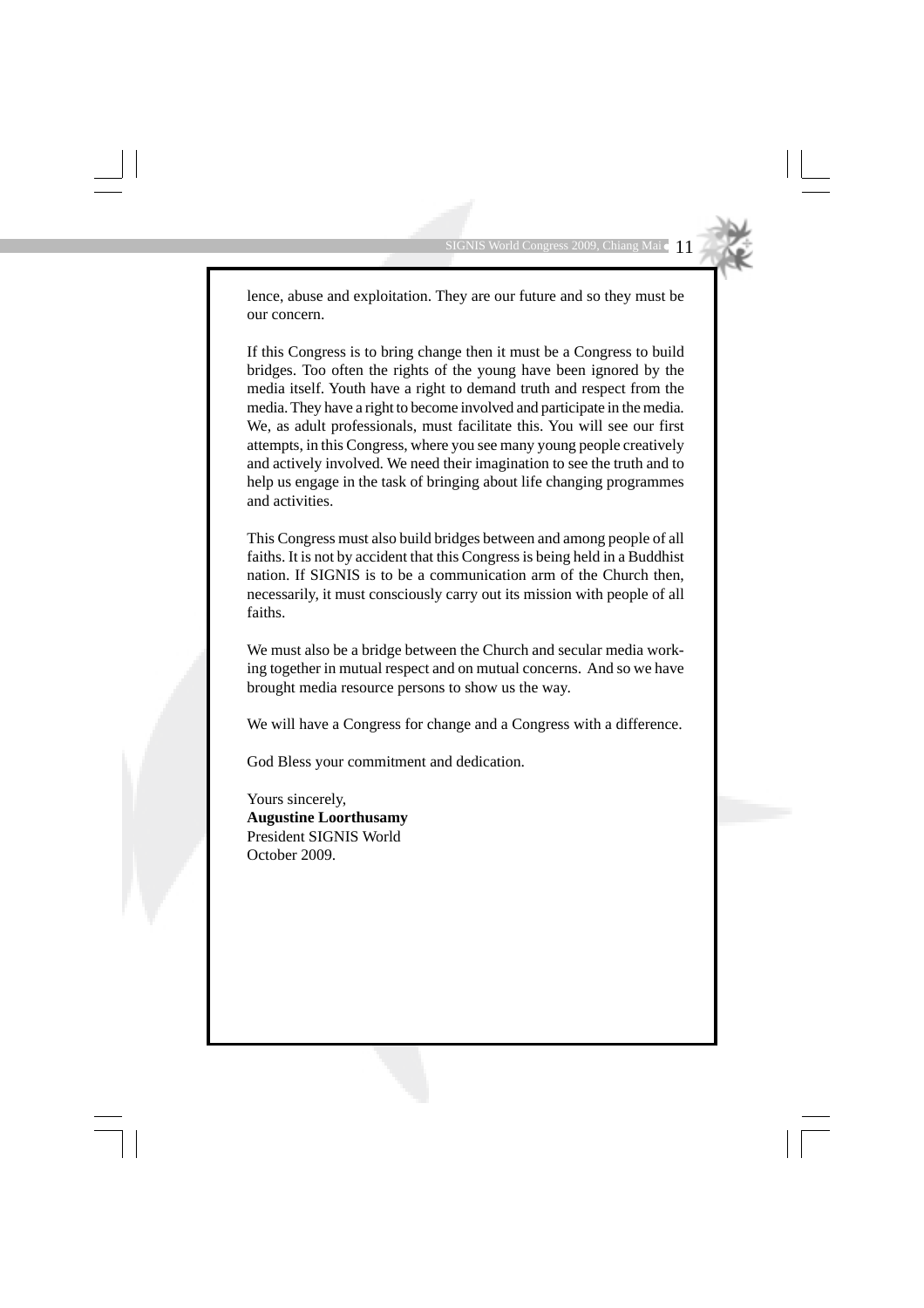



#### **A BRIEF HISTORY OF THE CHURCH OF THAILAND**

It was the Portuguese from Europe that first set foot in Muang- Thai when they occupied Malaca making it a colony and the center of trade in the Far East. The country was called SIAM.

In 1511 the Portuguese viceroy Alfonso Dí Albouquerque sent an ambassador to Ayuthaya during the reign of King Rama Thibodi II.

In 1567 the first missionaries namely: Dominican Priests and Franciscan priests entered Siam during the reign of King Maha Jakkrapat. Since 1607 Jesuit missionaries arrived during the reign of King Eka Thotsarot.

In 1662 Msgr. Pierre Lambert de la Motte MEP, (Paris Foreign Missions Society), Vicar Apostolic of Cochinchina, arrived in Ayuthaya with two priests.

In 1664 Msgr. Francois Pallu MEP, Vicar Apostolic of Tonkin, joined him. In Siam, there was a strong community of Annamite and Japanese Christians who had been expelled or chose voluntary exile due to Christian persecution. The missionaries ministered to them.

Msgr. Francois Pallu returned to Rome in 1665 and prevailed with Pope Clemennt IX to entrust the Vicariate of Siam to the Society of the Foreign Missions of Paris. On March 25, 1674 the Pope confirmed this in an Apostolic Brief and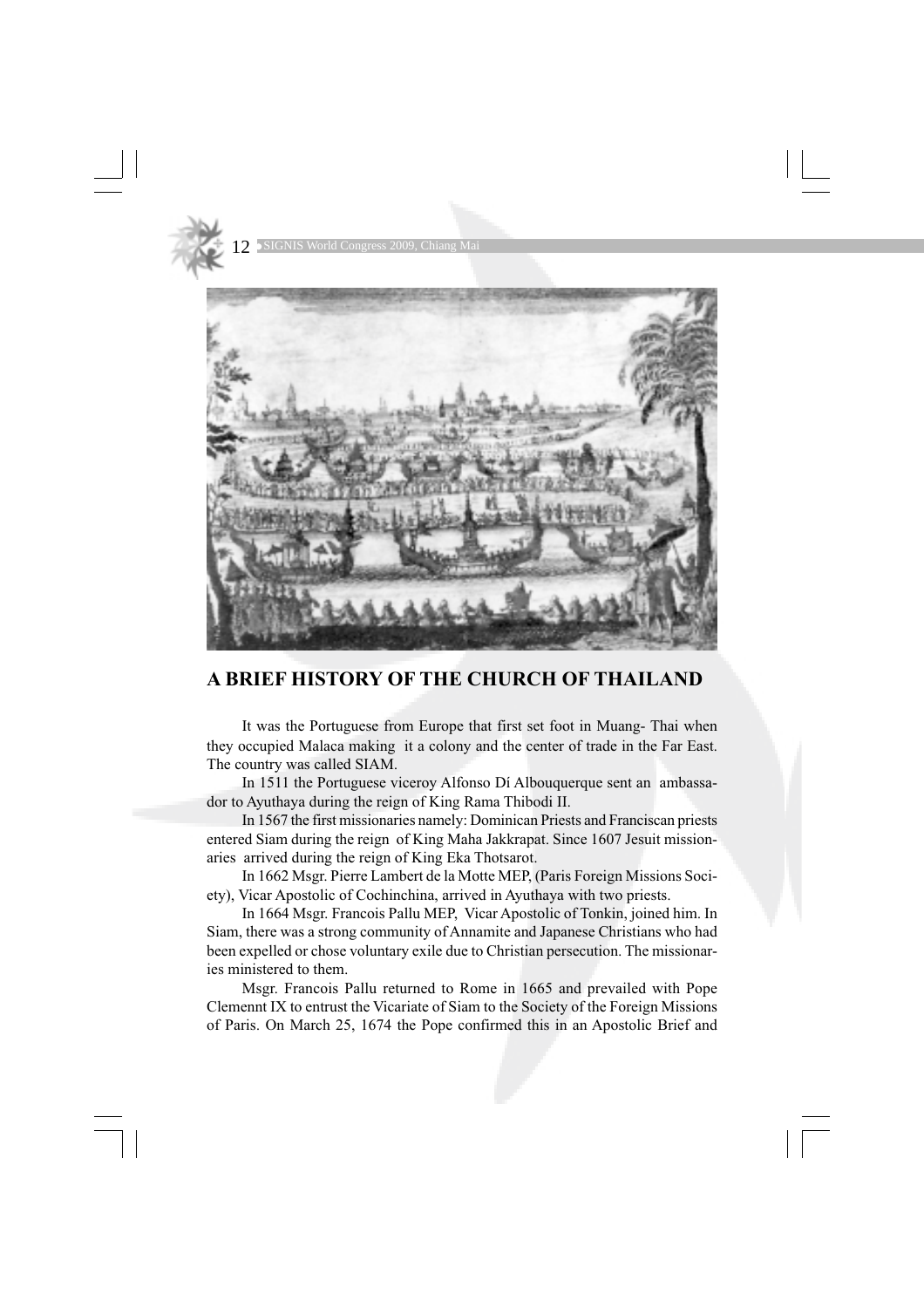consecrated Fr. Louis Laneau as Titular Bishop of Metellopolis and first Vicar Apostolic of Siam. Msgr. Louis Laneau wrote about 26 books in the Thai language.

King Narai welcomed the missionaries and the mission prospered. He gave the grants of land and the seminary was established in 1665. The seminary became famous and was later relocated to Penang. In 1672, the local congregation of Sisters known as the Lovers of the Cross, was founded.

On December 1685, King Narai sent an ambassador to the Vatican to have an audience with Pope Innocent XI. This was an event that marked the relationship between Siam Catholicism. Medals were struck to mark the event.

At this time the number of Catholics in Siam was between two and three thousand. They were served by the missionaries who in turn built churches and one college along the Chao Phraya River. The Church was beginning to make an impact in the educational field which continues this day.

When M. de la Loubere (French ambassador) left Siam, Phara Phetracxa stirred up a revolution against the government. King Narai was deposed and there was a great persecution against Catholicism.

In 1690, peace and order were restored and the missionaries released. Msgr. Laneau died in 1696 and was succeeded by Bishop Louis de Cice, who continued the work of evangelization.

In 1767 war broke between Ayuthaya and Burma. The Burmese swept into the Kingdom and burned the city. Churches were burned and the old Portuguese village was totally destroyed. The Bishop was deported to Burma and the work of the Church came to a halt. But the Catholics joined King Taksin in restoring independence. The work of evangelization was restored in Thon Buri the new capital city and during the Rattanakosin Era.

It maybe noted that during the time of Msgr. Garnault (1786-1811), the restoration of the Mission begun. In 1827, the decree of Pope Leo XII gave the ecclesiastical jurisdiction over Singapore to the Apostolic Vicar of Siam. Propaganda Fide confirmed this on May 12, 1834.

The number of Catholics and missionaries increased. Msgr. Courvezy (1834- 1841) asked Rome to nominate a Co-adjutor Bishop. On July 3, 1838 Msgr. Pallegoix was nominated and consecrated Bishop.

On September 10, 1841 The Brief "Universi Dominici" from Rome, proclaimed the separation of the Mission into two Vicariates: the Apostolic Vicariate of "Occidental Siam" comprising Singapore, Malacca, Penang and Southern Burma. Msgr. Courvezy was the Apostolic Vicar and Apostolic Vicariate of "Oriental Siam" it remained Siam. Msgr. Pallegoix (1841-1862), was the Apostolic Vicar. He was a great scholar and linguist, author of multi-dictionaries and a major work. He was able to work out the renewal of a French alliance with Siam.

Msgr. Pallegoix renovated the printing press with materials from France thirty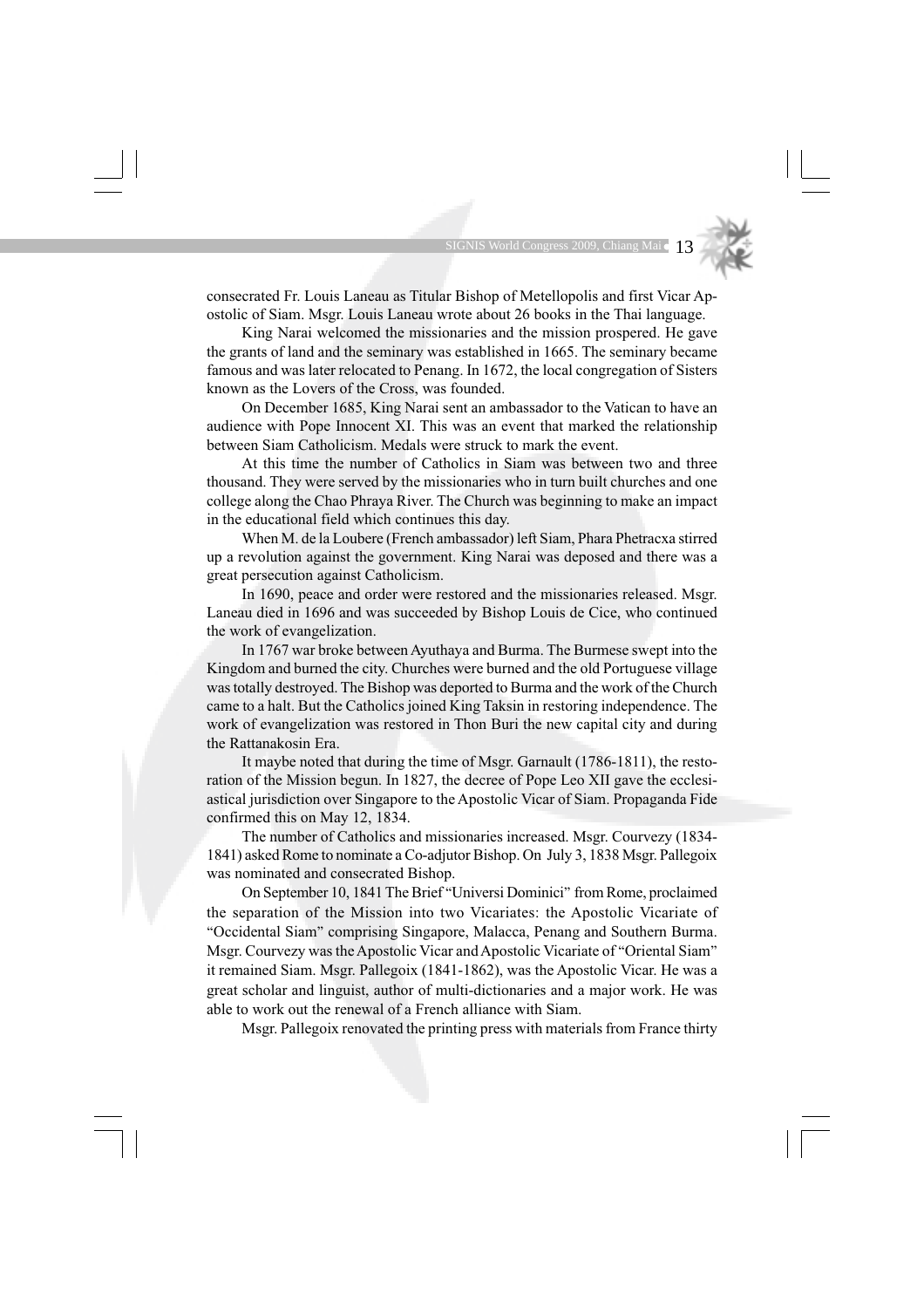

years ago, the first printing press in Siam. He bought and brought photos with photo cameras from France after reading a scientific article from a book about the invention. He was the person who introduced photography in Siam at that time.

On July 5, 1856, King Mongkut ( Rama IV, 1851-1868) signed a treaty with France. Among its article was the renewal of the privilege granted to the Catholic missionaries in the  $17<sup>th</sup>$  century by King Narai. The Bishop was esteemed highly by the King.

Thanks to the open-mindedness of King Mongkut and of King Chulalongkorn (Rama V, 1868-1910) the Catholic Church enjoyed peace and freedom under the direction of Msgr. Pallegoix and his successors, Msgr. Dupond ( 1865-1872) and Msgr. Vey ( 1875-1909) who devoted their attention to education, an area which developed greatly.

In 1885 P. Colombet founded the first modern Catholic school in Bangkok. the Assumption College, and placed it under the care of the Brothers of St. Gabriel in 1901 upon their arrival in the Kingdom. The Sisters of St. Paul de Chartres came some time before to take charge of and direct St. Louis Hospital.

On May 4, 1889 Pope Leo XIII erected the Apostolic Vicariate of Laos and Msgr. Cuaz was nominated Apostolic Vicar.

During the tine of Msgr. Perros ( 1909-1947) the spread of the Catholic mission prospered more extensively throughout Siam. In 1932 during the reign of King Rama VII, there was a big change in politics from absolute monarchy to democracy. The King was under the Constitution.

In 1939, the government changed the name SIAM to THAILAND. During the 20th century many other religious congregations of men and women came to work in Thailand. The Catholic Church in Thailand has increased through the zealous labor of the Bishops and missionaries, an indication of greater growth.

The present king, King Bhumibol Adulyadej, (Rama IX) acceded to the throne in 1946. His Majesty the King and Her Majesty the Queen made an official visit to Pope John XXIII in the Vatican on October 1, 1960.

On December 18, 1965 Propaganda Fide judged that the time was ripe to establish the Sacred Hierarchy of Thailand. Strong support was given to Thailand by the former Apostolic Delegates. Two Ecclesiastical provinces of Bangkok and Tharae were created giving to Thailand the first Archbishop.

In 1973 Archbishop Joseph Jean Nittayo of Bangkok resigned for reasons of health and old age. His successor, Archbishop Michael Michai Kitbunchu was named by His Holiness Pope John Paul II as the first Cardinal of Thailand on February 2, 1983.

At that time there were a great political and social changes especially in the capital city of Bangkok. The Church had increase in the responsibilities and expansion in varied activities like welfare and social development and aid to the poor. The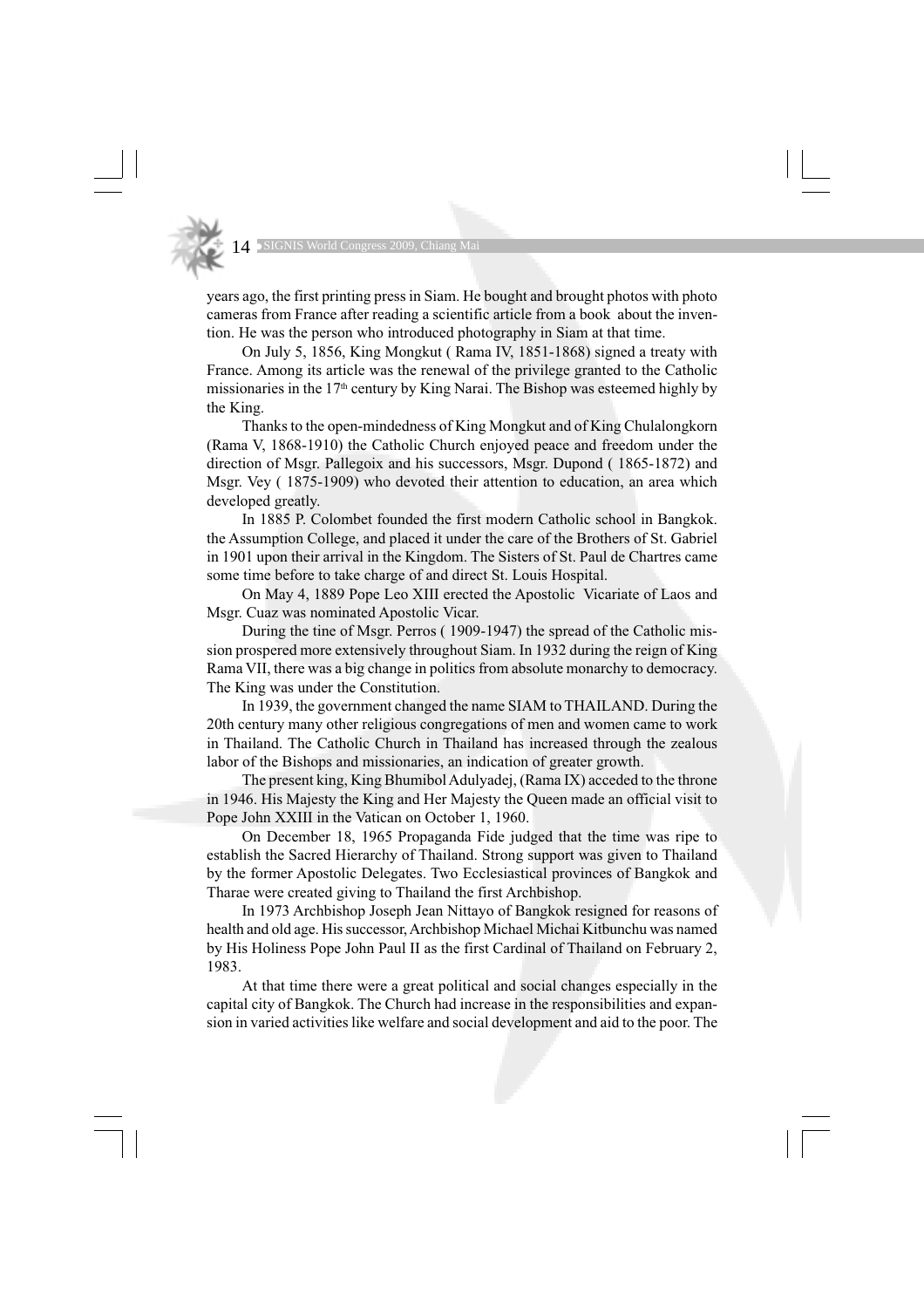SIGNIS World Congress 2009, Chiang Mai  $\epsilon$  15

Church also took under her responsibility the refugees from Vietnam, Cambodia, Laos and Burma. So, the Church assisted the government by organizing COERR (Catholic Office for Emergency Relief and Refugees) in 1975.

In May 1984, His Holiness Pope John Paul II, came for a short visit to Thailand, a wonderful opportunity for the faithful to feel his presence and made a visit to King Bhumibol Adulyadej.

In 1989 Pope John Paul II beatified 7 Thai martyrs in Rome, and on March 5, 2000 Fr. Nicholas Bunkerd Kitbamrung was also beatified in Rome.

Today in the dioceses of Thailand, the various responsibilities of the Bishops are well coordinated through the regular meetings of the Episcopal Conference.

At present the population of Thailand is around 65 million, but the Catholic population is hardly 334,000 that is about 0.4% only.

Thailand has been called the, "Land of Smiles." In spite of the pressures of multi-religious groups in the city, all the people live in peace and harmony. Indeed, in a spirit of friendship, the Catholics continue to collaborate in the spiritual-social development of the country.

| <b>Statistics: Catholic Church Data</b> |               |
|-----------------------------------------|---------------|
| <b>Description</b>                      | <b>Number</b> |
| <b>Dioceses</b>                         | 10            |
| Priests                                 | 750           |
| <b>Brothers</b>                         | 121           |
| <b>Sisters</b>                          | 1,616         |
| Churches                                | 463           |
| Religious Orders of Men                 | 16            |
| Religious Orders of Women               | 39            |
| <b>Seminaries</b>                       | 10            |
| Episcopal Commission and                |               |
| Catholic Commission                     | 10            |
| Hospitals and Clinics                   | 6             |
| Youth Centers, Hotels                   | 5             |
| Catholic Educational Institutions       | 302           |
| Catholic Population                     | 334,937       |
|                                         |               |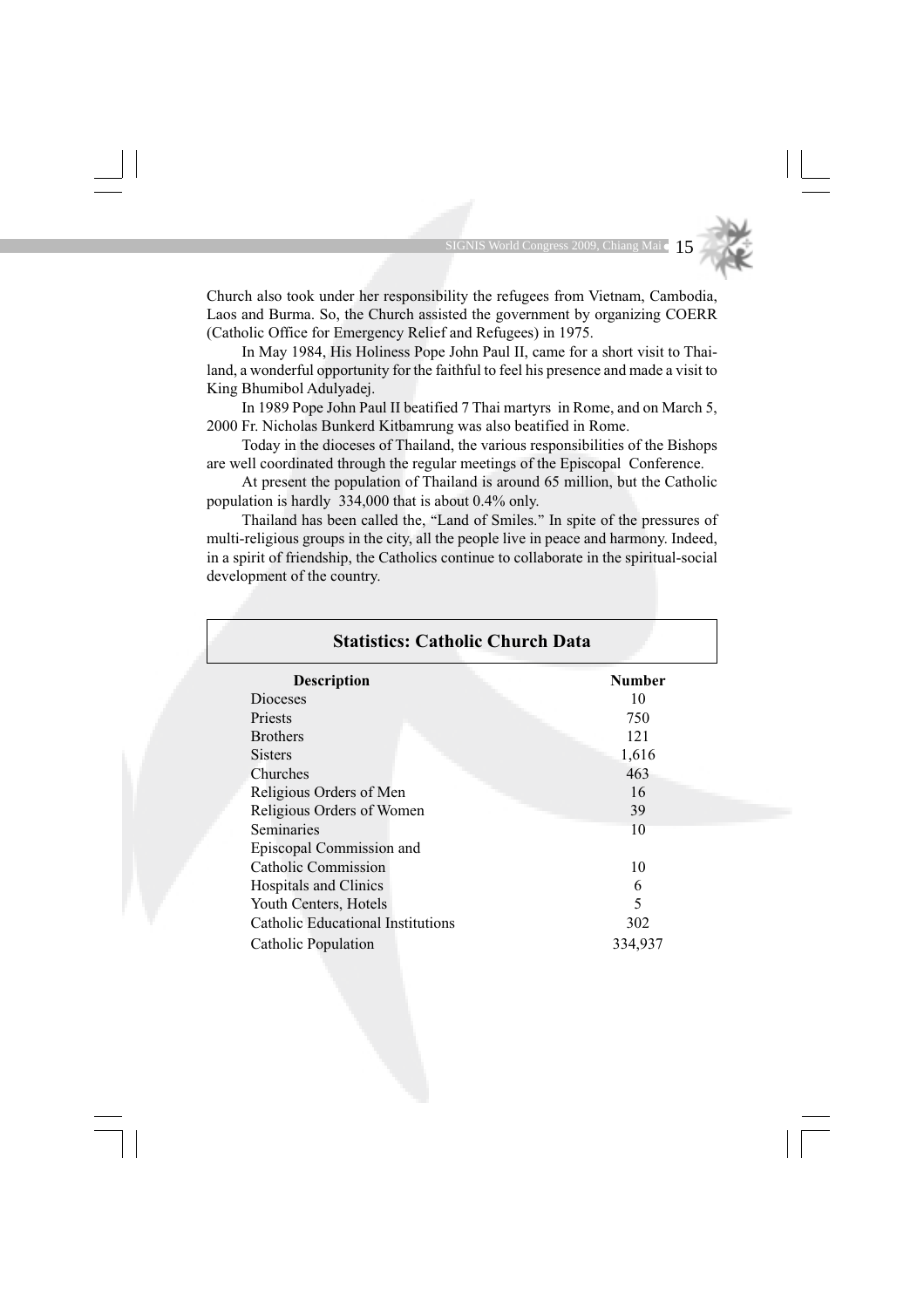

## **SIGNIS**

#### **A Worldwide Network of Communication Professionals**

*Inform, educate, entertain... Celebrate the marvel of cultural diversity... Nurture solidarity beyond racial, ethnic and religious differences... Encounter the spiritual dimension of every human being... Transform cultures... Promote peace...*

*Media can do all this...*

**The Mission of SIGNIS, the World Catholic Association for Communication is:**

**To engage with media professionals And support Catholic Communicators To help transform our cultures in the light of the Gospel By promoting Human Dignity, Justice and Reconciliation.**

SIGNIS is a non-governmental organization that includes members from over 130 countries. As the "World Catholic Association for Communication", it brings together professionals in radio, television, cinema, video, media education, the Internet and new technologies.

SIGNIS is officially recognized by the Vatican as a Catholic organization for communication. It has consultative status at UNESCO, ECOSOC (United Nations in Geneva and New York) and the Council of Europe.

**The activities of SIGNIS cover all fields of audiovisual creation:** promoting films or television programmes (it has juries at the important international film and TV festivals: Cannes, Berlin, Monte Carlo, Venice, Ouagadougou...), creating, producing and distributing radio, TV and video programmes, building broadcasting studios, supplying equipment, offering Internet services by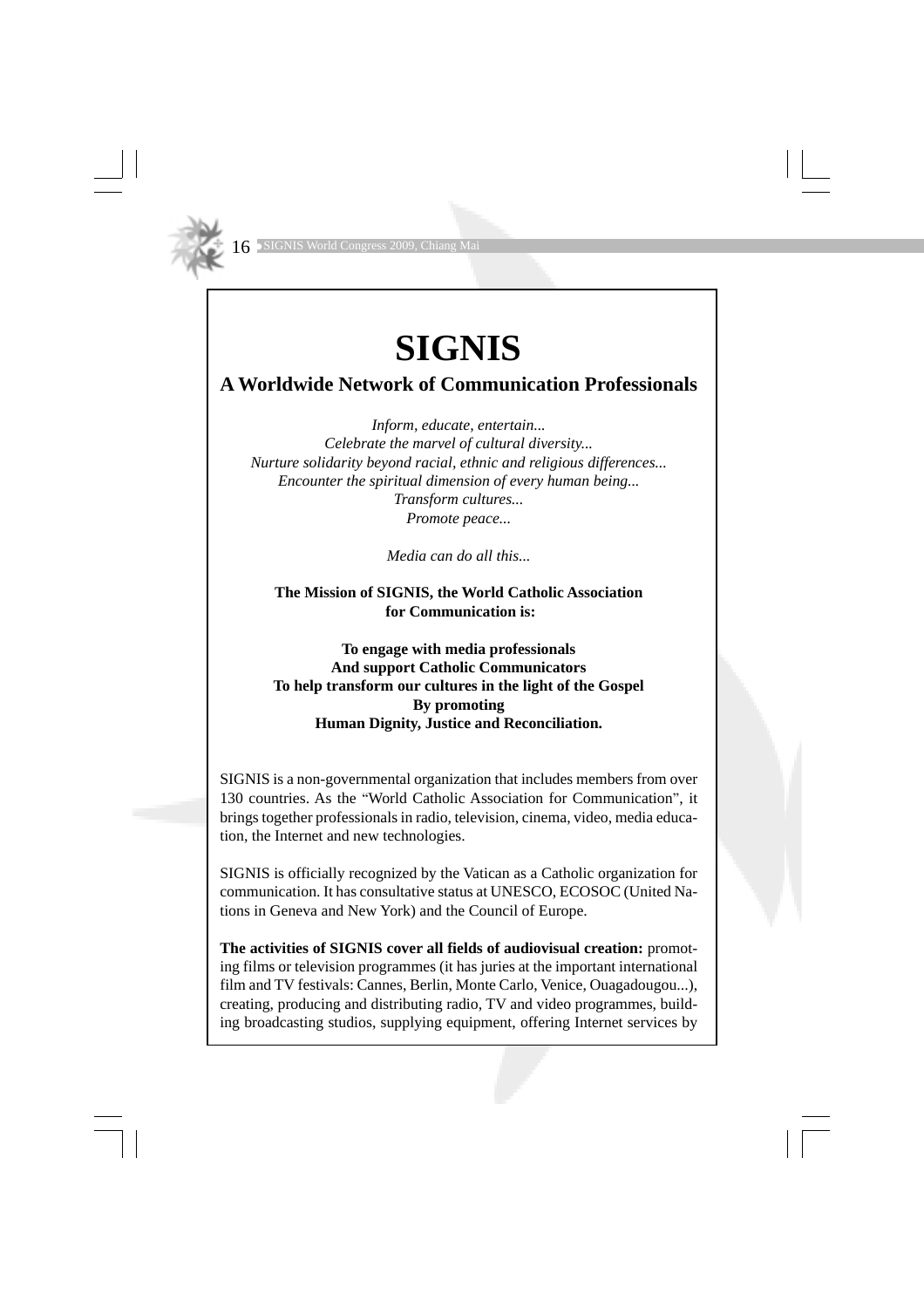satellite, training professionals, encouraging the use of new media, promoting media education etc.

**The primary objective** of all these activities is **to promote a Culture of Peace through the media.**

Since building peace in today's world necessarily involves the media, SIGNIS and its members have committed themselves to harness the power of the media to promote peace:

Through **media education:** by helping develop the capacity of the public, and in particular young people, to acquire an active attitude, a critical distance, and a freedom to make informed judgements about the media;

Through **advocacy:** by supporting the independence of the media in conflict situations and those who are working to build freedom of expression and human rights;

By providing a space for **inter-religious and intercultural dialogue** and democratic debate;

By promoting **just and truthful portrayals of different groups in society** and to open the possibility for all to participate fully in the communication process, especially the poorest people and countries;

By working to help **develop the capacity of the media to put individuals, groups and peoples into communication with each other.**

By organizing, supporting and promoting events that encourage a **Culture of Peace.**



**SIGNIS General Secretariat** 310, rue Royale 1210 Brussels, Belgium Tel: +32 (0)2 734 97 08 Fax: +32 (0)2 734 70 18 sg@signis.net www.signis.net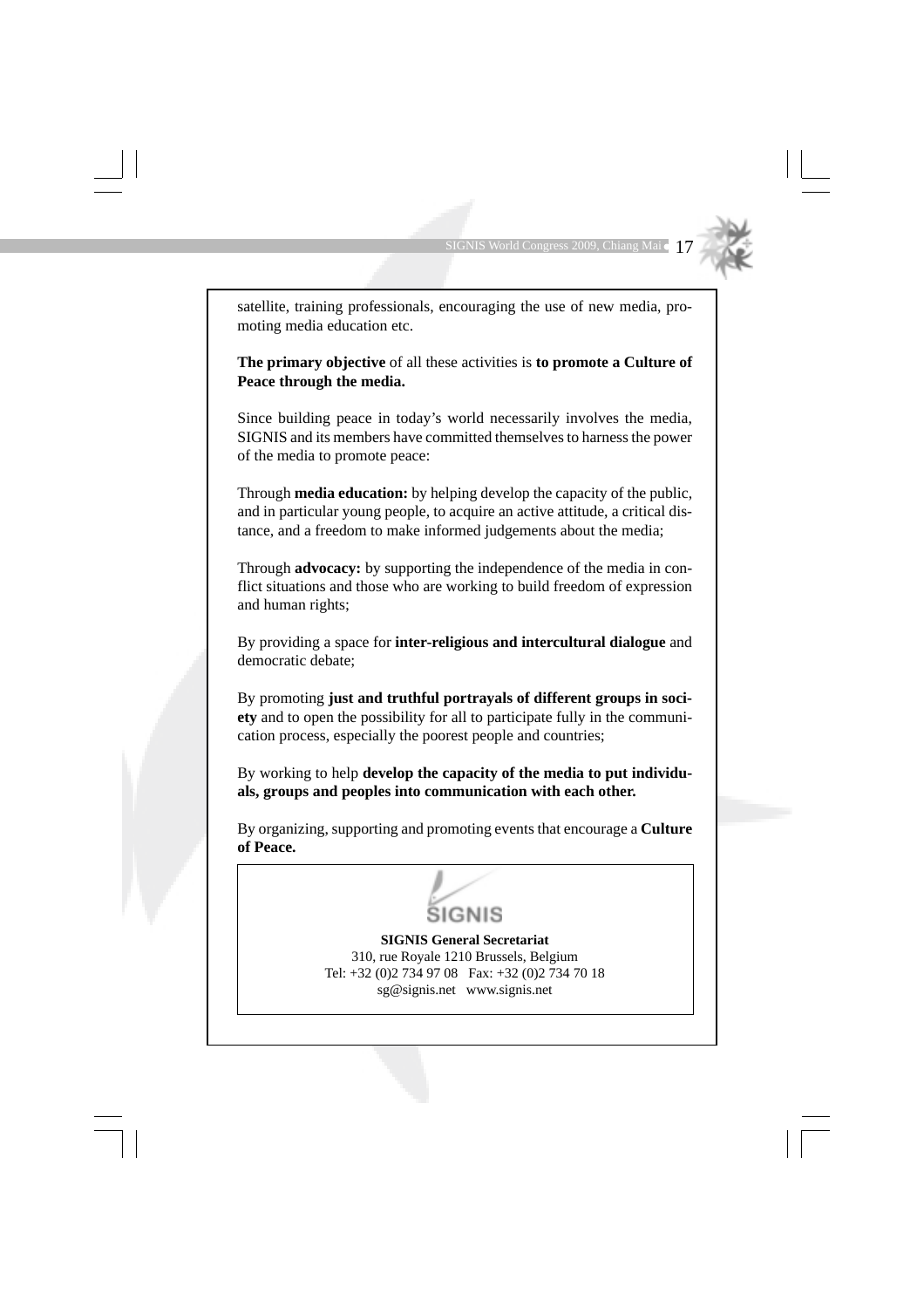

# **SIGNIS Services Rome (SSR)**

SIGNIS Services Rome (SSR) is the technical and pastoral branch of SIGNIS, the World Catholic Association for Communication, based at Piazza S. Calisto, in Rome. The service acts as a sort of "thinktank", where the personnel constantly push the boundaries of existing technologies to be more cost effective and adapt appropriate tools for a clientele of Church and development actors in different parts of the world.

Over the last 50 years SSR has sought to bridge the media technology gap for those working in the remotest and most isolated parts of the world by researching, evaluating and providing efficient and affordable communication technologies to clients working to improve the livelihood of marginalized communities. SSR services initially focused on Africa but are now expanding to other parts of the developing world.

One of the most requested services from SSR in the past was satellite phone to people working in remote parts of Africa or areas afflicted by conflict. This service is now being replaced by the ever increasing and more stable internet and telephone access via satellite (VSAT).

Since 2003 we provide Internet access, VoIP and multicast services to mission hospitals, diocesan centres, catholic Schools and Universities, Catholic and Community Radio Stations, Church and other NGOs and humanitarian organisations.

SSR is currently working to implement its own satellite platform for new technologies that will enhance and make more affordable the service to these clients.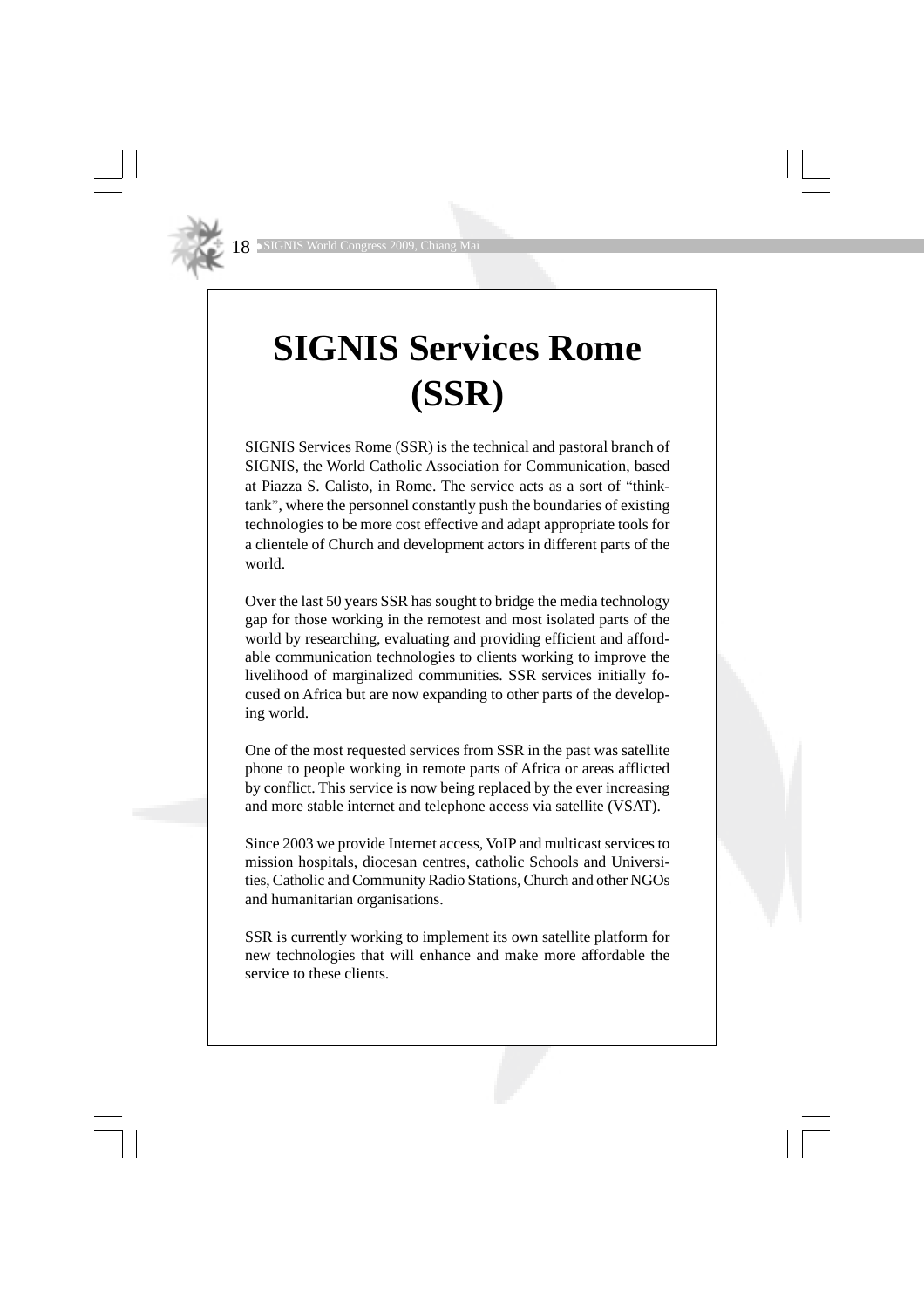SSR is mainly active in Africa at the moment, but will soon expand its satellite connection service to Asia and South America. SSR supports a network of more than 900 VSAT remote sites in the field and the service includes internet access, phone calls (VoIP), e-learning, radio content distribution, both in KU and C-Band, using 4 Intelsat satellites (IS 10, IS 1R, IS904, and Telstar 11), for Africa, Eastern Europe and the Caribbean.

SSR also tries to source affordable communication equipments for its wide range of development and Church clients. Equipment request includes: PCs and accessories, digital photo/video cameras, satellite phones, audiovisual equipment such as radio stations, audio/video editing kits, mini TV stations, digital production and "on air" facilities, etc.

For some years now, SSR has supplied more than 150 affordable FM Radio production and broadcasting studios to small communities and diocesan radio stations in Africa. Today there is a new demand for TV production and broadcasting studios as community media develop as tools for social communication and development.

#### **SIGNIS Services Rome (SSR)**

Palazzo San Calisto 00120 VATICAN CITY Tel: + 39 06 69 88 72 55 Fax: + 39 06 69 88 73 35 ssr@signis.net www.signis.net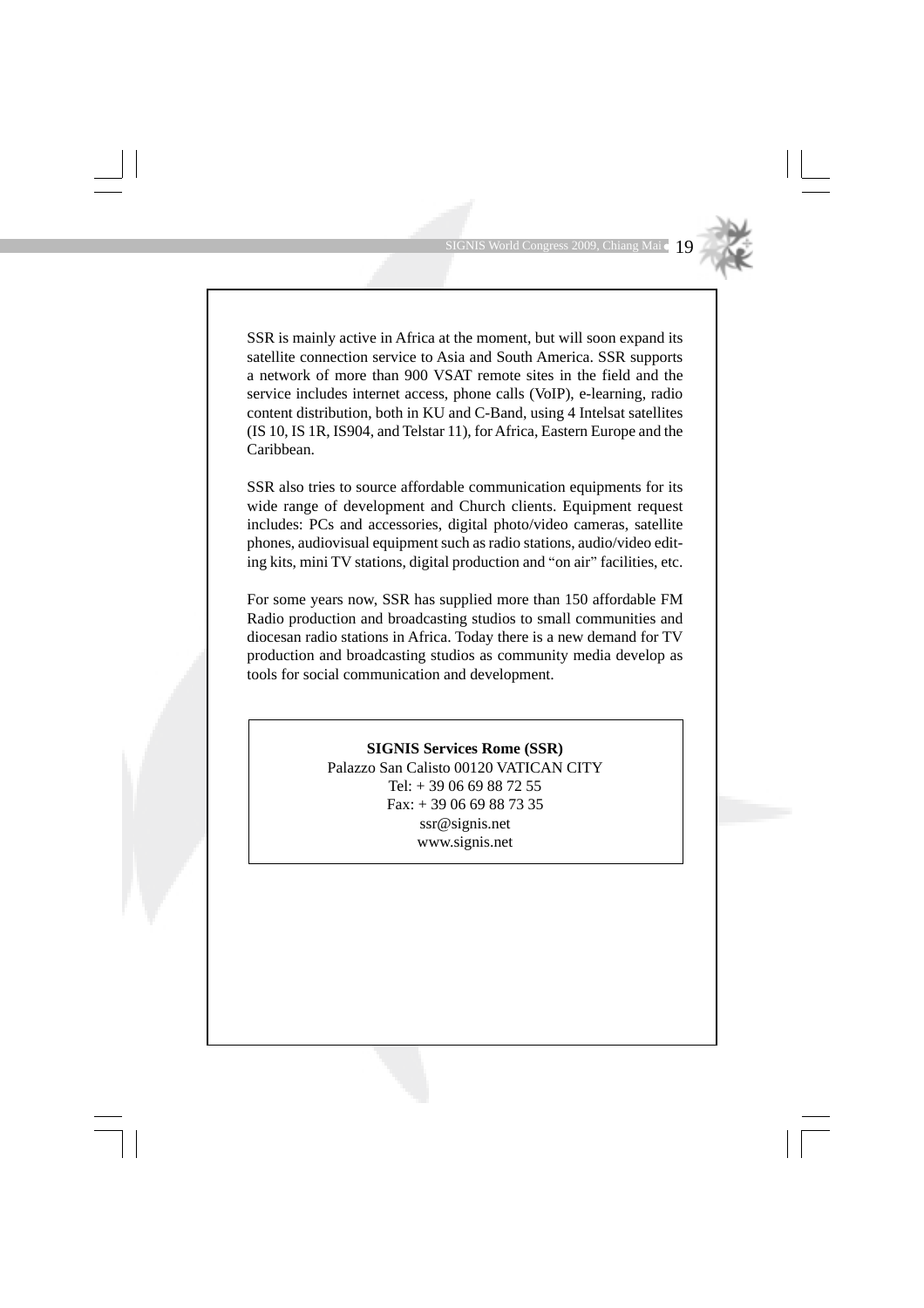

 $\begin{array}{c|c} \hline \quad \quad & \quad \quad & \quad \quad \\ \hline \quad \quad & \quad \quad & \quad \quad \\ \hline \end{array}$ 

20 SIGNIS World Congress 2009, Chiang



 $\sqrt{1}$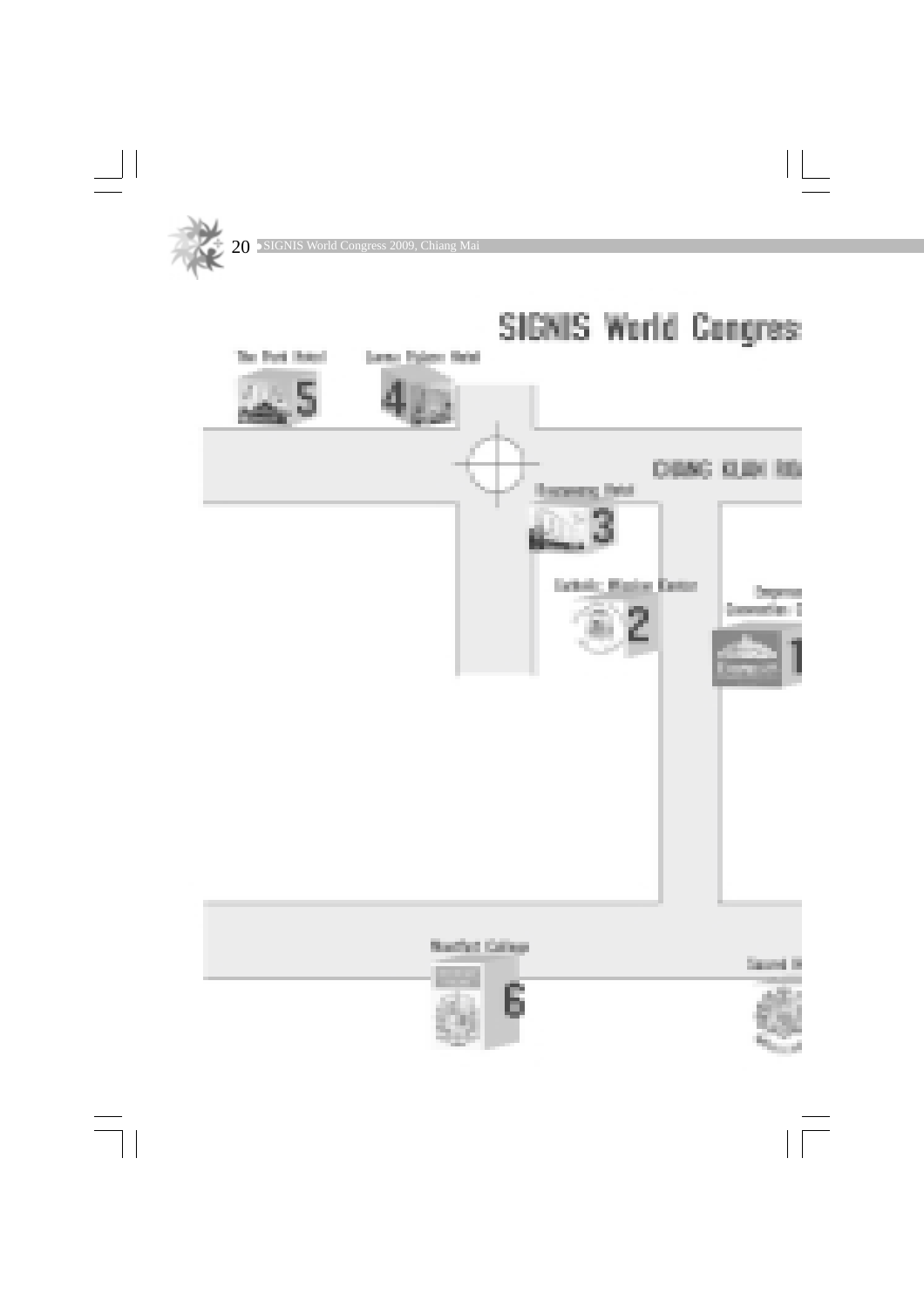

 $\sqrt{1}$ 

# ass 2009, Chiang Mai

 $\begin{array}{c|c|c|c} & \multicolumn{3}{c|}{\phantom{-}} \\ \hline \multicolumn{3}{c|}{\phantom{-}} & \multicolumn{3}{c|}{\phantom{-}} \\ \hline \multicolumn{3}{c|}{\phantom{-}} & \multicolumn{3}{c|}{\phantom{-}} \\ \hline \multicolumn{3}{c|}{\phantom{-}} & \multicolumn{3}{c|}{\phantom{-}} \\ \hline \multicolumn{3}{c|}{\phantom{-}} & \multicolumn{3}{c|}{\phantom{-}} \\ \hline \multicolumn{3}{c|}{\phantom{-}} & \multicolumn{3}{c|}{\phantom{-}} \\ \hline \multicolumn{3}{c|}{\phant$ 

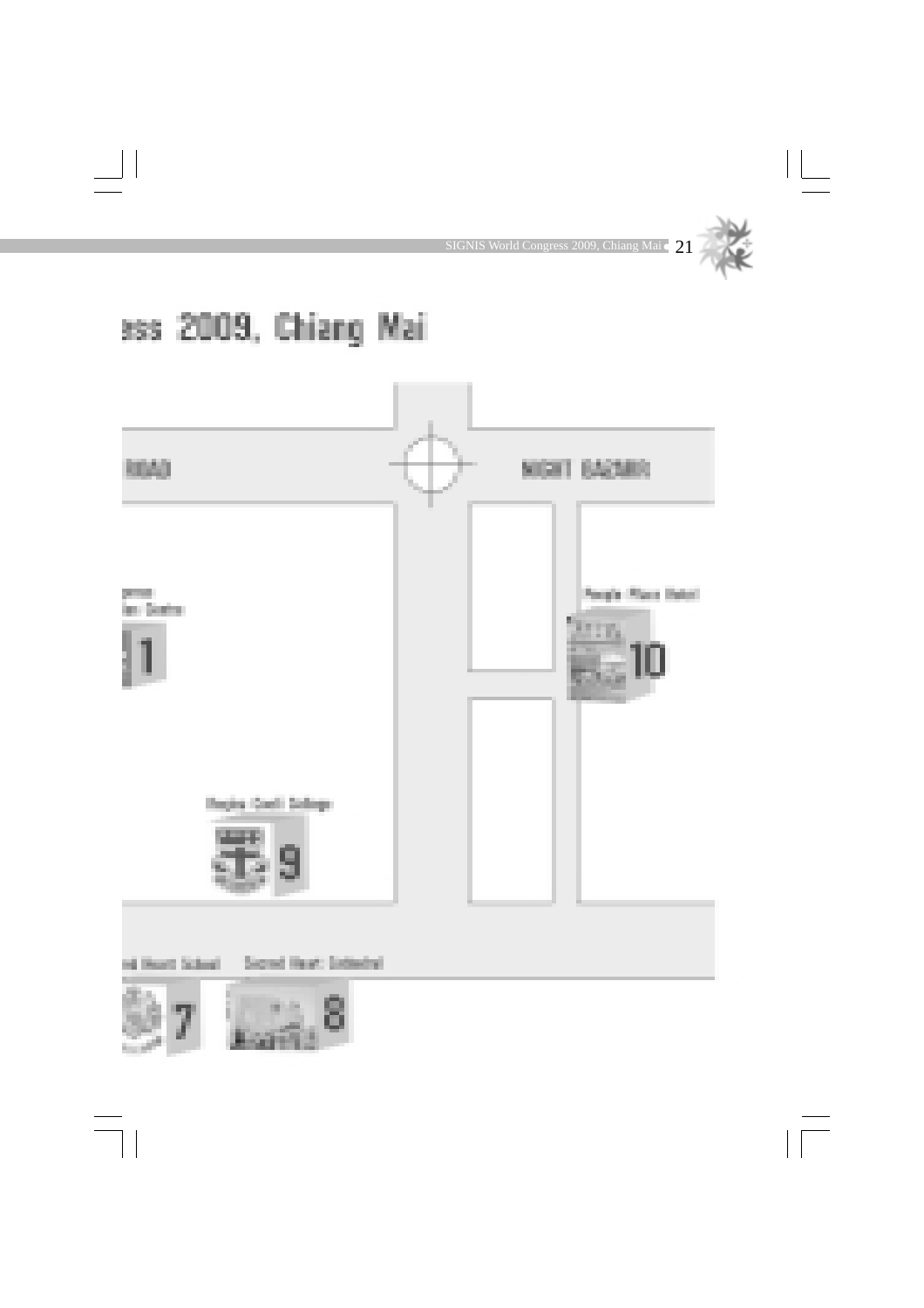

 $\frac{\hphantom{a}}{\hphantom{a}}\hphantom{a}$ 

 $\overline{\overline{\mathbb{u}}}$ 



 $\begin{array}{c} \boxed{\phantom{000}} \\ \boxed{\phantom{000}} \end{array}$ 

 $\sqrt{1-\frac{1}{2}}$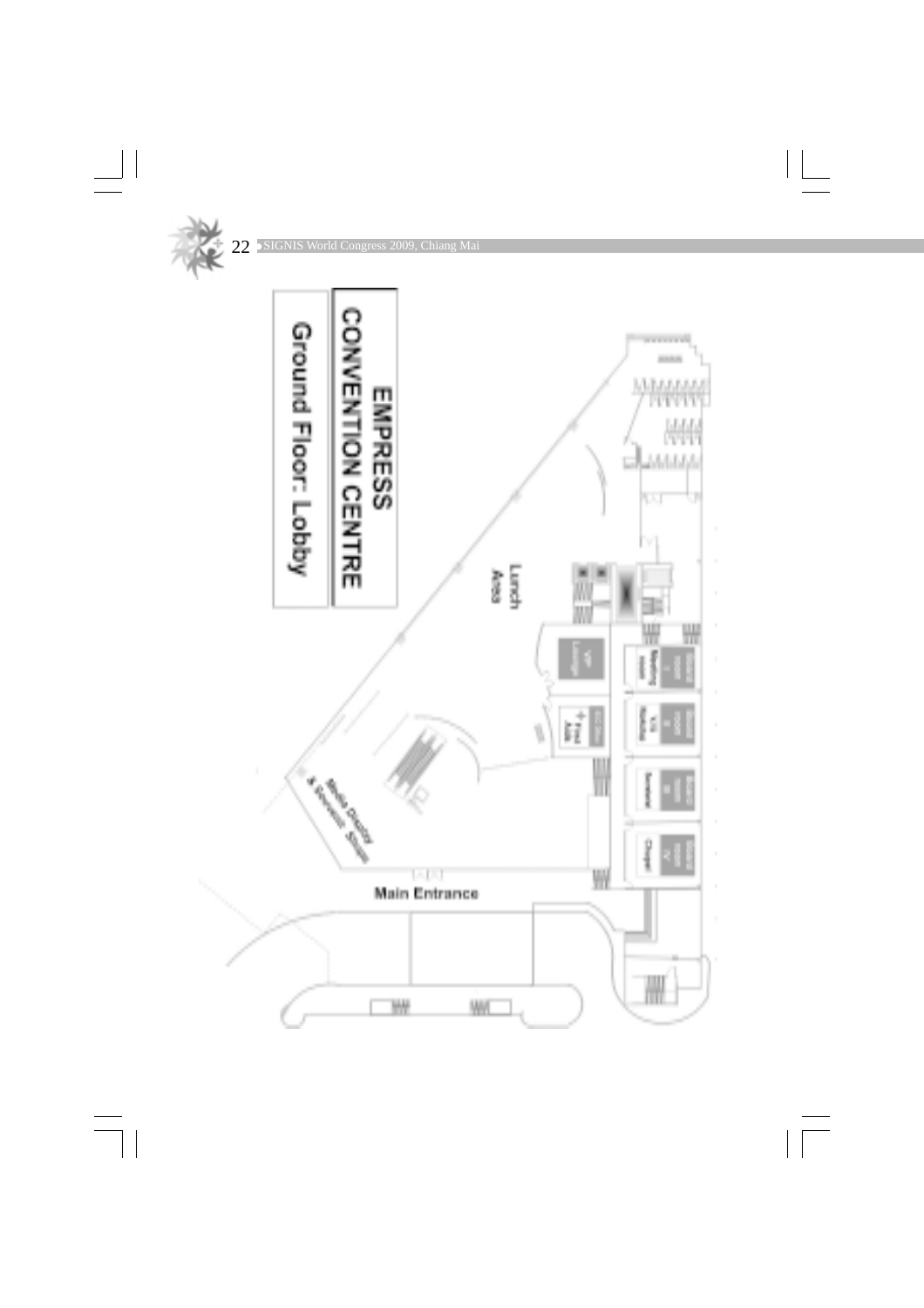

 $\sqrt{1}$ 

 $\frac{1}{2}$ 

 $\overline{\mathbb{R}}$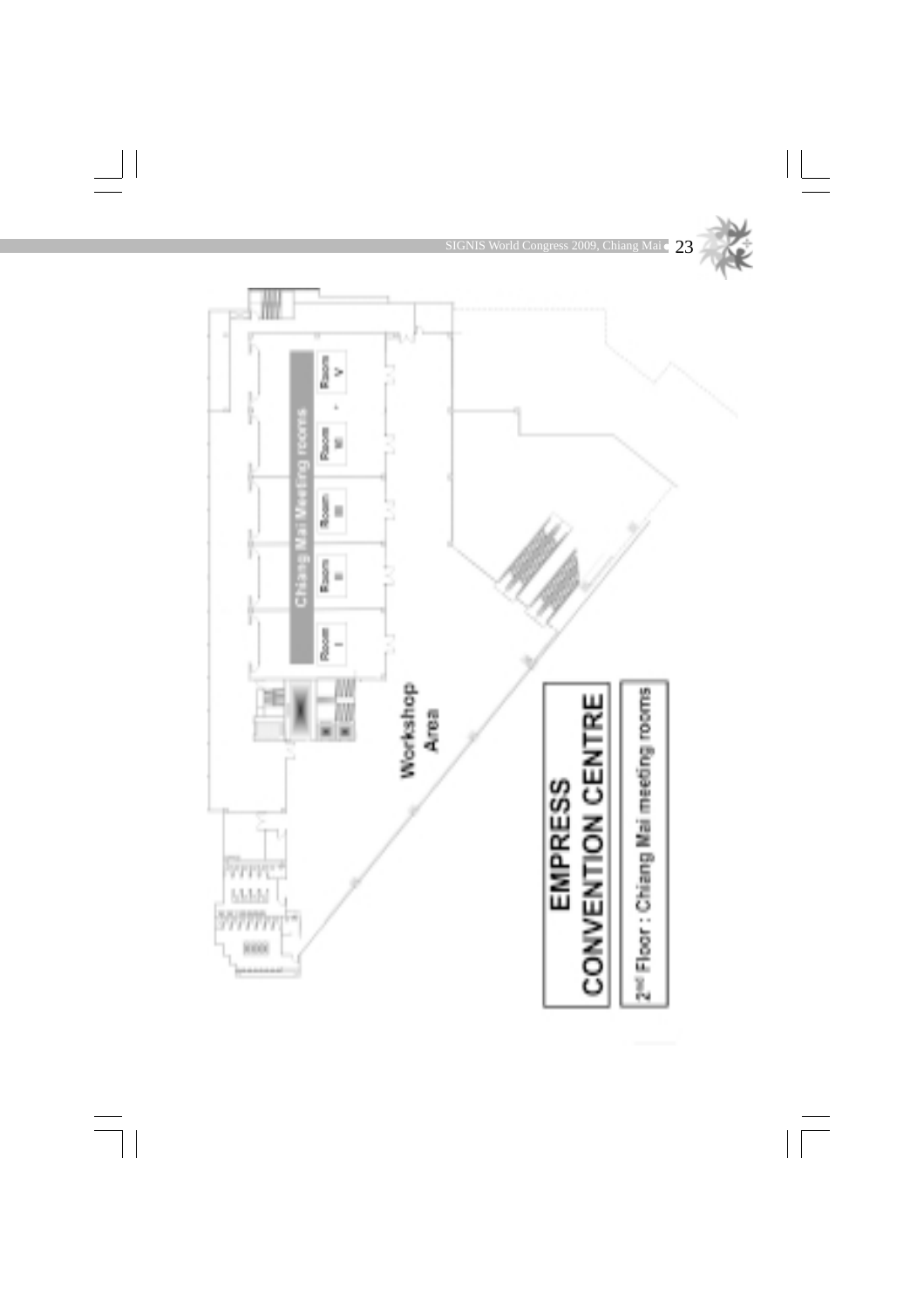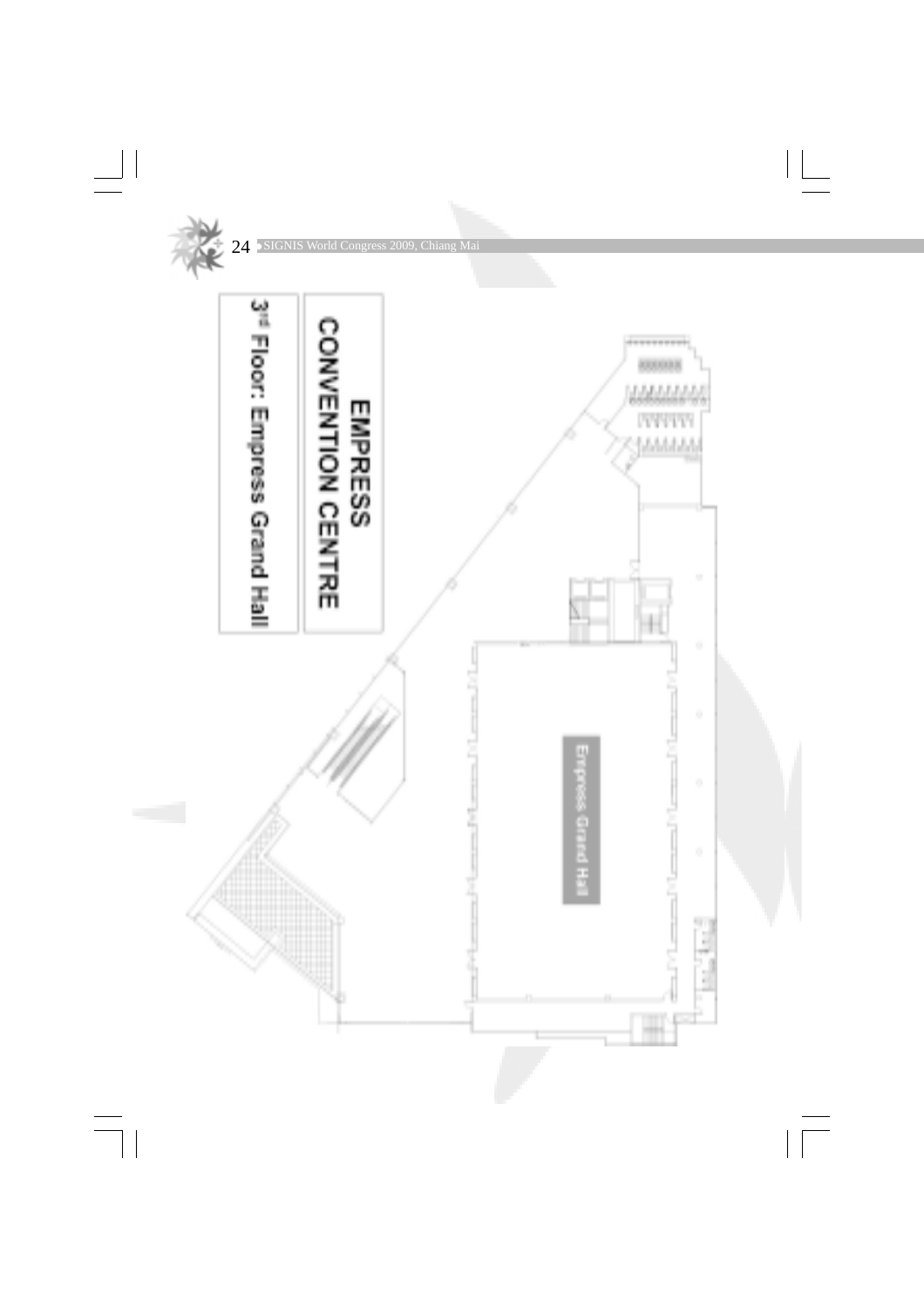2009, Chiang Mai  $\epsilon$  25

 $\begin{array}{|c|c|} \hline \quad \quad & \quad \quad & \quad \quad \\ \hline \quad \quad & \quad \quad & \quad \quad \\ \hline \end{array}$ 

₹

## **Workshops plenary sessions and Keynote speakers**

 $\mathbf{r}$ 

 $\overline{\overline{\phantom{a}}\phantom{a}}$ 

| <b>SESSION TITLE</b>                                                                                                         | PRESENTER/FACILITATOR<br><b>BIOG DETAILS</b>                                                                                                                                                                                                                                                                                                                                                                                                                                                                                                                                                                                                                                                                                                                                                                                                                                                                                                                                                                                                                                                                           | <b>DESCRIPTION</b>                                                                                                                                                                                |
|------------------------------------------------------------------------------------------------------------------------------|------------------------------------------------------------------------------------------------------------------------------------------------------------------------------------------------------------------------------------------------------------------------------------------------------------------------------------------------------------------------------------------------------------------------------------------------------------------------------------------------------------------------------------------------------------------------------------------------------------------------------------------------------------------------------------------------------------------------------------------------------------------------------------------------------------------------------------------------------------------------------------------------------------------------------------------------------------------------------------------------------------------------------------------------------------------------------------------------------------------------|---------------------------------------------------------------------------------------------------------------------------------------------------------------------------------------------------|
| PLENARY 1<br>Human Rights - Children's<br>Rights<br>Dr Zilda Arns Neumann<br>Chair: Gustavo Andújar<br>Dr Zilda Arns Neumann | Doctor Zilda Arns Neumann, a<br>paediatric and public health<br>physician, is the founder and<br>international coordinator of<br>Pastoral da Criança (Children's<br>Pastoral Action), an ecumenical<br>organization of the National<br>Conference of Bishops of Brazil<br>(CNBB). Pastoral da Criança<br>helps 1,8 million children and<br>pregnant women in poor<br>Brazilian communities. She is<br>also the founder and national<br>coordinator of the Pastoral of<br>Elderly People. From 1994 to<br>1996, she was a member of the<br><b>Brazilian National Council of</b><br>Children's and Adolescent's<br>Rights (Conanda). As the result<br>of her commitment to children's<br>rights, she has been awarded a<br>number of prizes, such as the<br>Special Honour by UNICEF<br>(1988); the Human Rights Prize<br>from the government of Brazil<br>and from the University of São<br>Paulo (1997); the Human Rights<br>Medal from the Jewish entity<br>B'nai B'rith (1999); the Human<br>Rights Prize offered by the<br>United Nations, Brazil (2001);<br>the Human Rights Prize of the<br>King of Spain (2005). | Dr Zilda Arns<br>Neumann, the founder<br>of Pastoral da Criança<br>in Brazil, will explore<br>how children's rights<br>can be defended,<br>respected and<br>promoted in and<br>through the media. |
|                                                                                                                              |                                                                                                                                                                                                                                                                                                                                                                                                                                                                                                                                                                                                                                                                                                                                                                                                                                                                                                                                                                                                                                                                                                                        |                                                                                                                                                                                                   |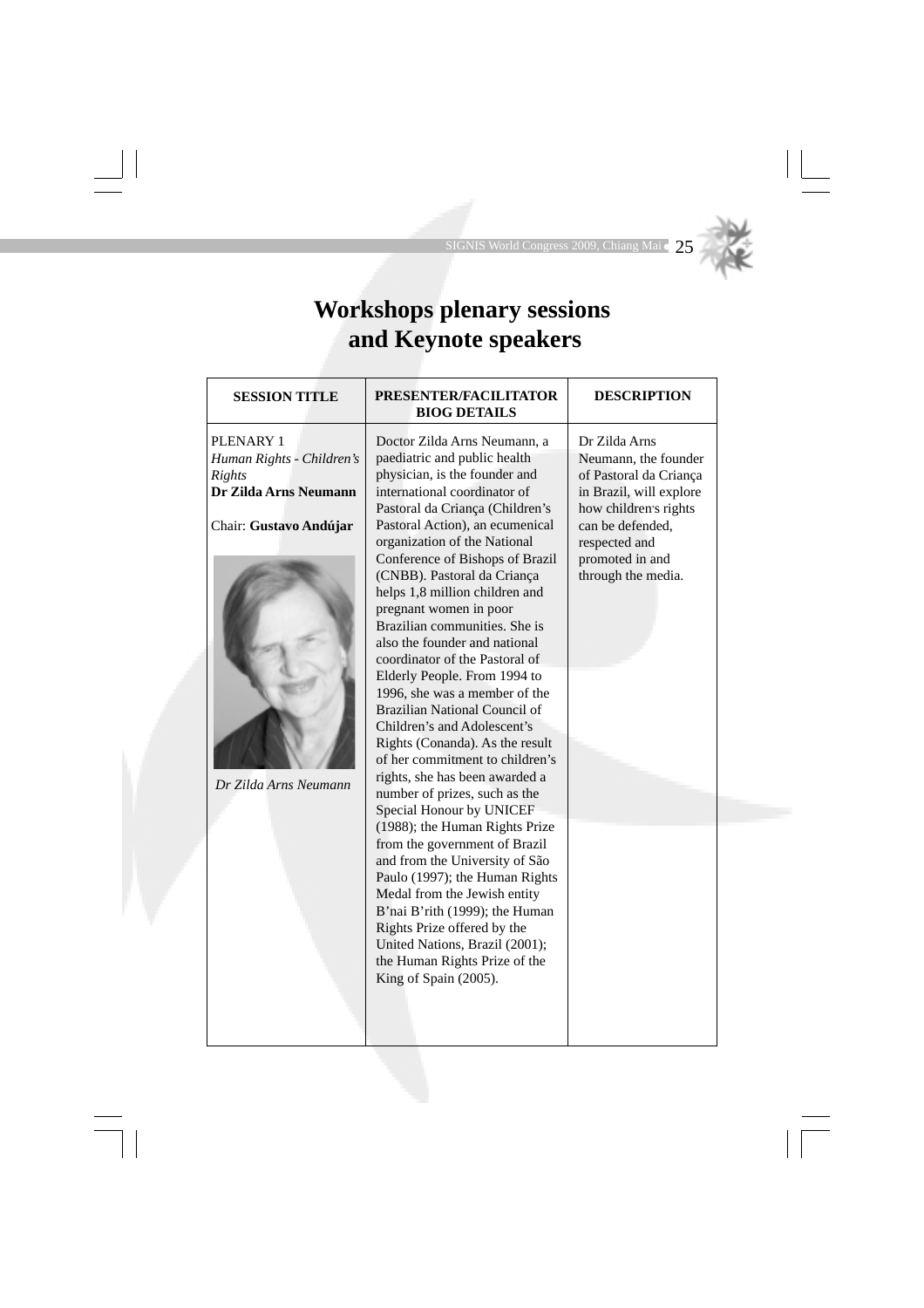

 $\begin{array}{c} \hline \hline \end{array}$ 

 $\frac{1}{\sqrt{2}}$ 

| <b>SESSION TITLE</b>                                                                                                                                                                                                                                                                                    | PRESENTER/FACILITATOR<br><b>BIOG DETAILS</b>                                                                                                                                                                                                                                                                                                                                                                                                                                                                                                                                                          | <b>DESCRIPTION</b>                                                                                                                                                                                                                                                                                                                                                                                                                                                                                                                       |
|---------------------------------------------------------------------------------------------------------------------------------------------------------------------------------------------------------------------------------------------------------------------------------------------------------|-------------------------------------------------------------------------------------------------------------------------------------------------------------------------------------------------------------------------------------------------------------------------------------------------------------------------------------------------------------------------------------------------------------------------------------------------------------------------------------------------------------------------------------------------------------------------------------------------------|------------------------------------------------------------------------------------------------------------------------------------------------------------------------------------------------------------------------------------------------------------------------------------------------------------------------------------------------------------------------------------------------------------------------------------------------------------------------------------------------------------------------------------------|
| PLENARY 1<br>Presentation of BICE<br>"Appeal for Childhood"<br>Asian Panorama:<br>Theology<br>of communications<br>Prof. José De Mesa<br>Perspectives on<br>Children and Media for<br>a Culture of Peace<br>Rappai Poothokaren,<br>S.J.,<br>Fr. Boedi Prasetijo and<br>Tsuneaki Paul ("Mac")<br>Machida | Prof. José M. de Mesa is a married<br>Filipino lay theologian and a<br>member of the ecumenical and<br>inter-faith network, the Asian<br>Communication Network (ACN).<br>A holder of an M.A. and a Ph.D. in<br>Religious Studies, Jose is also a<br>University Fellow at De La Salle<br>University and a professor of<br>Applied Systematic Theology at<br>the Inter-Congregational<br>Theological Center as well as a<br>visiting professor at the Catholic<br>Theological Union in Chicago.<br>He is co-author of Doing Theology<br>and Doing Christology and author<br>of several books such as In | This presentation will focus<br>on the insights regarding<br>communication which can be<br>drawn from the Dogmatic<br><b>Constitution on Divine</b><br>Revelation, Dei Verbum, one<br>of the four pivotal documents<br>of the renewal initiated by<br>Vatican II. If God founds and<br>inspires human action, then<br>God's manner of communi-<br>cating in and through Jesus as<br>the Word is the Church's<br>exemplar for communicating.<br>The presentation will spell<br>out the what, why, when and<br>how of divine communication |
| Prof. José De Mesa                                                                                                                                                                                                                                                                                      | Solidarity with the Culture,<br>Marriage is Discipleship and<br>Bakas: Retrieving the Sense of<br>Sacramentality of the Ordinary<br>(2008).                                                                                                                                                                                                                                                                                                                                                                                                                                                           | in which the Church is to take<br>inspiration and guidance for<br>carrying out its mission of<br>communication today.<br>Three perspectives on the<br>relationship between children<br>and media in different<br>countries in Asia: India<br>(Rappai Poothokaren, SJ);<br>South East Asia, Cambodia,<br>Malaysia, and Indonesia<br>(Fr Boedi Prasetijo) and<br>Japan (Tsuneaki Paul ("Mac")<br>Machida).                                                                                                                                 |

 $\frac{1}{1}$ 

 $\frac{1}{\sqrt{1-\frac{1}{2}}}$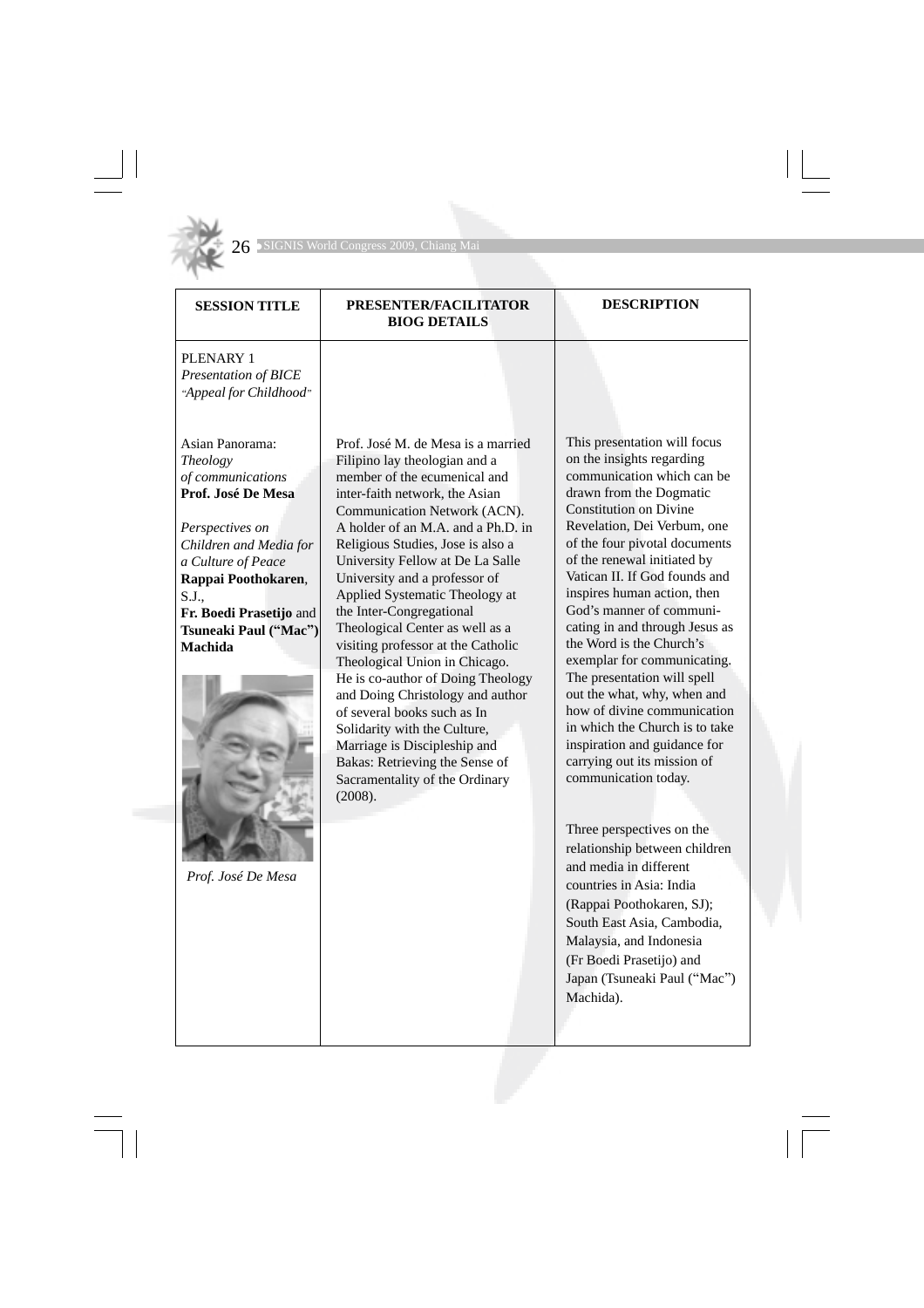$\begin{array}{c|c} \hline \quad \quad & \quad \quad & \quad \quad \\ \hline \quad \quad & \quad \quad & \quad \quad \\ \hline \quad \quad & \quad \quad & \quad \quad \\ \hline \end{array}$ 

 $\frac{1}{\sqrt{2}}$ 

 $\begin{array}{c} \hline \hline \hline \hline \hline \hline \hline \end{array}$ 

| <b>SESSION TITLE</b> | PRESENTER/FACILITATOR<br><b>BIOG DETAILS</b>                                                                                                                                                                                                                                                                                                                                                                                     | <b>DESCRIPTION</b>                                                                                                                                                                                                                                                                                                                                                                                                                                                                                                                                                                                                    |
|----------------------|----------------------------------------------------------------------------------------------------------------------------------------------------------------------------------------------------------------------------------------------------------------------------------------------------------------------------------------------------------------------------------------------------------------------------------|-----------------------------------------------------------------------------------------------------------------------------------------------------------------------------------------------------------------------------------------------------------------------------------------------------------------------------------------------------------------------------------------------------------------------------------------------------------------------------------------------------------------------------------------------------------------------------------------------------------------------|
| Rappai Poothokaren   | Rappai Poothokaren, S.J., is<br>President of SIGNIS India and<br>was Director of Gurjarvani, Xavier<br>Centre for Culture and<br>Communication, Ahmedabad<br>from 1991-2008. He has produced<br>Video Documentaries and<br>Docu-dramas for Education.<br>Environment awareness, Human<br>Development, Gender Issues,<br>Adivasi culture and identity and<br>Faith Formation.                                                     | India: Rappai Poothokaren,<br>S.J.<br>Children are a very vulnerable<br>segment of society. They are<br>not able to claim and defend<br>their rights. One expects the<br>parents and society to take care<br>of their children's rights. But<br>all too often the poor sections<br>of society are unable to do so.<br>So the rights of their children<br>are often denied. All children<br>are born with peace in their<br>hearts. But many grow up in<br>environments that diminish or<br>even destroy peace. Let us<br>examine the factors that<br>diminish or destroy peace in<br>the hearts of children in India. |
| Fr. Boedi Prasetijo  | Fr. Boedi Prasetijo is a diocesan<br>priest of Surabaya Diocese, East<br>Java, Indonesia. He finished his<br>M.A. Theology of Social/Pastoral<br>Communication at the University of<br>Santo Tomas in Manila, Philip-<br>pines, October 2003. He is parish<br>priest of Redemptor Mundi Church<br>in Surabaya and chairman of the<br>Diocesan Commission on Social<br>Communication. He is the President<br>of SIGNIS Indonesia. | South East Asia: Fr. Boedi<br>Prasetijo<br>The South East Asian<br>Perspective on Children and<br>Media for a Culture of Peace<br>started from Cambodia. The<br>last SIGNIS Asia Assembly in<br>Phnom Penh gave a panorama<br>for the theme, not only in<br>discussions and video<br>presentation, but also in dance<br>performances and visits around<br>Cambodia. This presentation<br>shows the relationship between<br>children and the media in<br>Cambodia, Malaysia and<br>Indonesia.                                                                                                                          |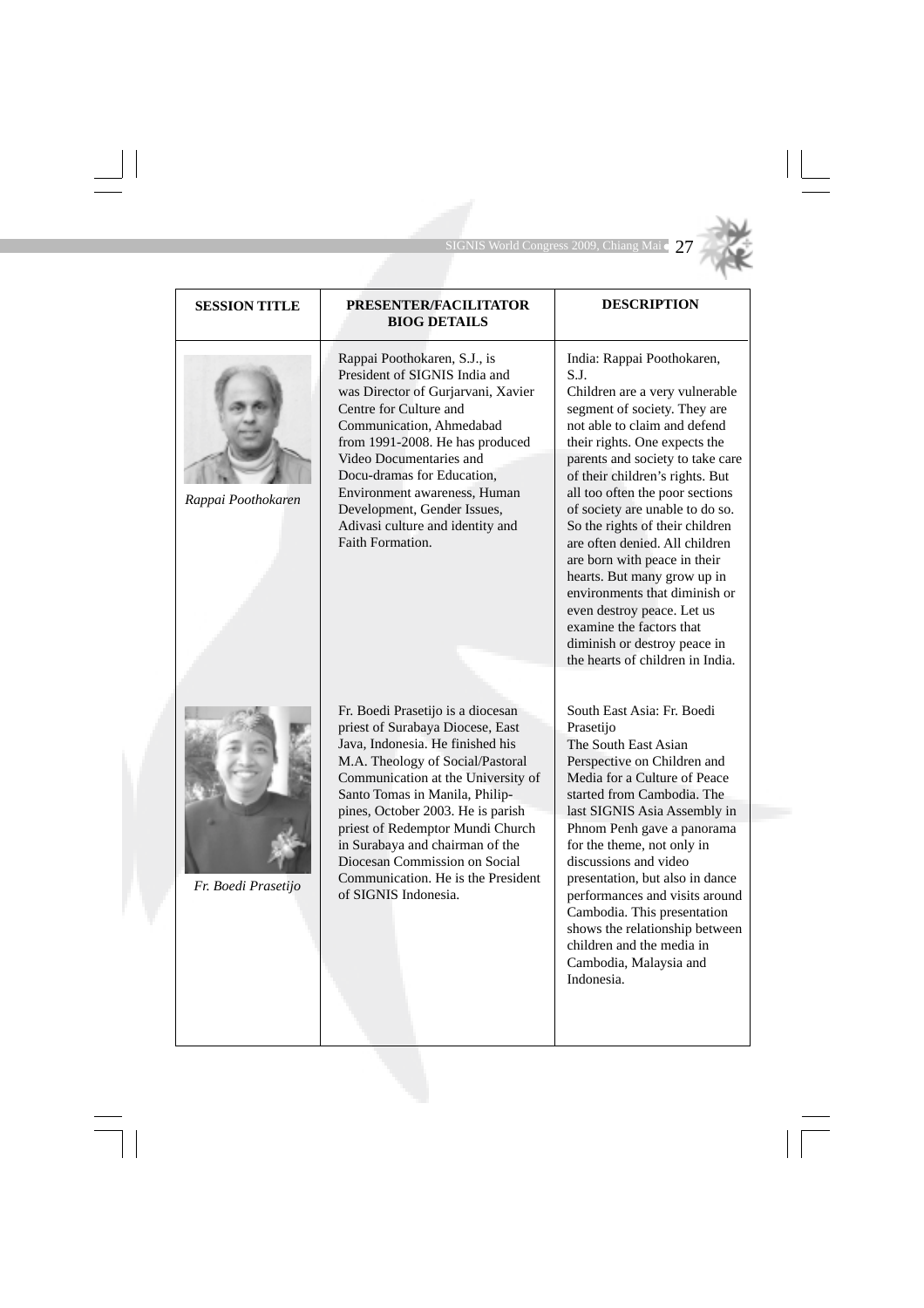

 $\begin{array}{c|c} \hline \quad \quad & \quad \quad & \quad \quad \\ \hline \quad \quad & \quad \quad & \quad \quad \\ \hline \quad \quad & \quad \quad & \quad \quad \\ \hline \end{array}$ 

 $\frac{1}{\sqrt{2}}$ 

| <b>SESSION TITLE</b>                                                                                                                      | PRESENTER/FACILITATOR<br><b>BIOG DETAILS</b>                                                                                                                                                                                                                                                                                                                                                                                                                                                                                                                                                                                                                                                                                             | <b>DESCRIPTION</b>                                                                                                                                                                                                                                                                                                                                                                                                                                                                                                                                                                                                              |
|-------------------------------------------------------------------------------------------------------------------------------------------|------------------------------------------------------------------------------------------------------------------------------------------------------------------------------------------------------------------------------------------------------------------------------------------------------------------------------------------------------------------------------------------------------------------------------------------------------------------------------------------------------------------------------------------------------------------------------------------------------------------------------------------------------------------------------------------------------------------------------------------|---------------------------------------------------------------------------------------------------------------------------------------------------------------------------------------------------------------------------------------------------------------------------------------------------------------------------------------------------------------------------------------------------------------------------------------------------------------------------------------------------------------------------------------------------------------------------------------------------------------------------------|
| Tsuneaki Paul ("Mac")<br>Machida                                                                                                          | Tsuneaki Paul ("Mac") Machida<br>Born into a Buddhist family,<br>at 21, he was baptized a Catholic at<br>Sophia University, Tokyo.<br>He worked for Nissan Motor<br>Co., Ltd. and its auto parts manufac-<br>turing and trading subsidiaries for 42<br>years, including 8.5 years in Detroit,<br>U.S.A. He joined SIGNIS Japan in<br>2006, and is now its Secretary.                                                                                                                                                                                                                                                                                                                                                                     | Japan: Tsuneaki Paul ("Mac")<br>Machida<br>After WWII the Japanese rebuilt<br>Japan becoming economically<br>successful. However, this<br>changed society from spiritual-<br>istic to materialistic. This has<br>caused many broken families,<br>murders, suicides, and undisci-<br>plined children. But there are<br>always people who try their best<br>to put love for our neighbours<br>first for the cause of humanity<br>and for peace. He will share<br>examples that help us to see the<br>Japanese people as neighbours,<br>who share the common goal of<br>working together for the<br>realization of a better world. |
| PLENARY 2<br>Media for Social<br>Transformation<br>Dr. Jan Servaes,<br><b>Steven Gan</b><br><b>Chair: Peter Thomas</b><br>Dr. Jan Servaes | Renowned author and researcher,<br>Jan Servaes has undertaken research,<br>development and advisory work across<br>our globe. With more than 350<br>scientific articles and numerous books<br>published in several languages, Jan is a<br>recognized authority on such topics as<br>international and develoment commu-<br>nication; ICT and media policies;<br>intercultural communication and<br>language; participation and social<br>change; and human rights and conflict<br>management. Currently Professor<br>and Chair of the Department of<br>Communication at the University of<br>Massachusetts at Amherst. An<br>academic authority, Jan Servaes is a<br>dynamic speaker known for his<br>grounding in contextual realities. | Jan Servaes will give an<br>overview of communication for<br>social change which has as its<br>ultimate objective sustainable<br>development at distinct levels<br>of society. He argues that<br>communication media and<br>ICTs are important tools in<br>achieving this process but their<br>use is not an end in itself.<br>Interpersonal and group<br>communication must also play<br>a fundamental role.                                                                                                                                                                                                                   |

 $\frac{1}{\sqrt{1-\frac{1}{2}}}$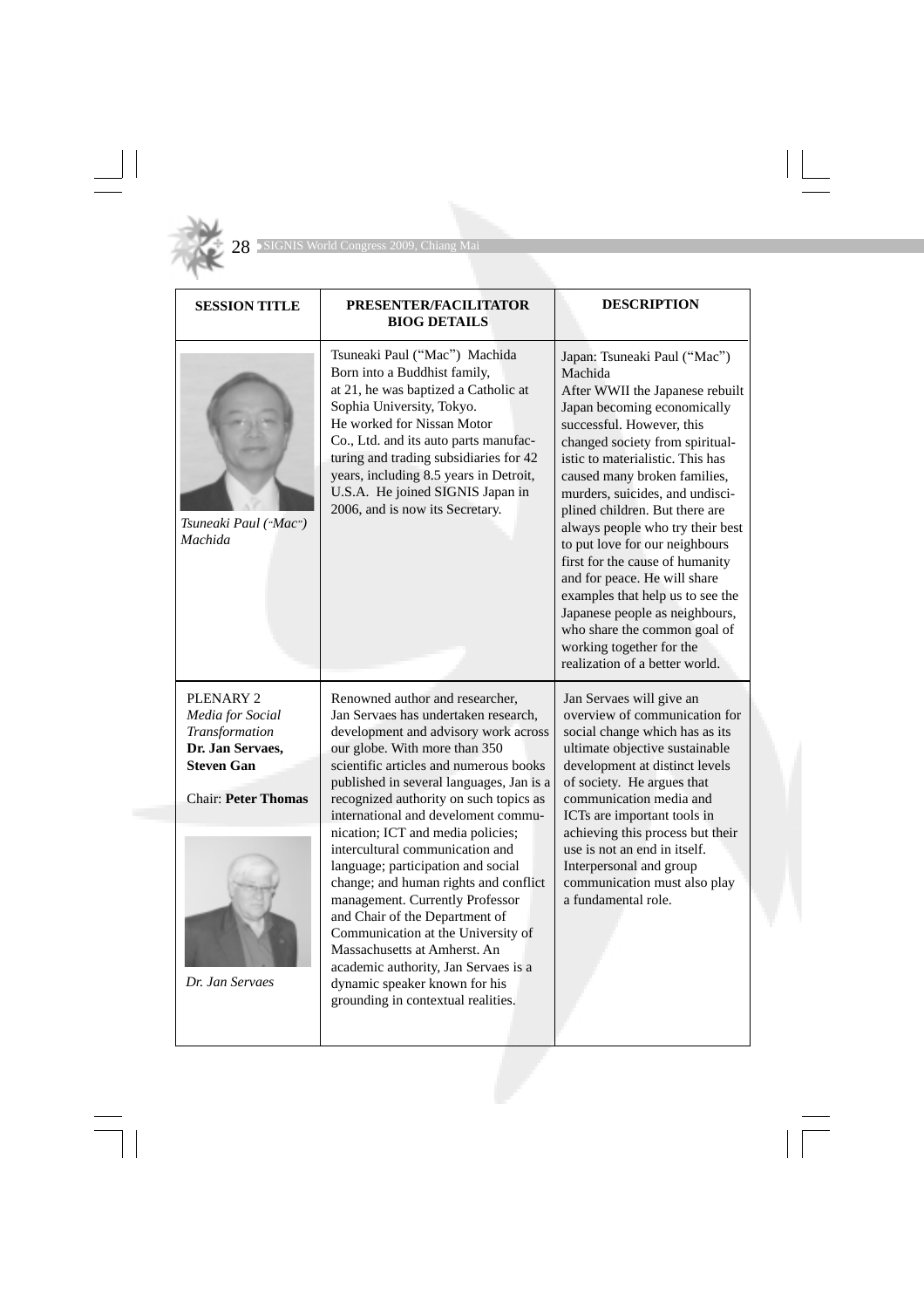$\mathrel{\sqcup}$ 

 $\frac{1}{\sqrt{2}}$ 

 $\begin{tabular}{|c|c|} \hline \quad \quad & \quad \quad & \quad \quad \\ \hline \quad \quad & \quad \quad & \quad \quad \\ \hline \quad \quad & \quad \quad \\ \hline \end{tabular}$ 

 $\begin{array}{c} \hline \hline \hline \hline \hline \hline \hline \end{array}$ 

| <b>SESSION TITLE</b>                                                                               | <b>PRESENTER/FACILITATOR</b><br><b>BIOG DETAILS</b>                                                                                                                                                                                                                                                                                                                                                                                                                                                                                                                                                                                                                                                                                                                                                     | <b>DESCRIPTION</b>                                                                                                                           |
|----------------------------------------------------------------------------------------------------|---------------------------------------------------------------------------------------------------------------------------------------------------------------------------------------------------------------------------------------------------------------------------------------------------------------------------------------------------------------------------------------------------------------------------------------------------------------------------------------------------------------------------------------------------------------------------------------------------------------------------------------------------------------------------------------------------------------------------------------------------------------------------------------------------------|----------------------------------------------------------------------------------------------------------------------------------------------|
| <b>Steven Gan</b>                                                                                  | Steven Gan began his career in<br>journalism in Hong Kong 15 years ago.<br>In 1996, Gan was arrested while<br>covering the Asia Pacific Conference<br>on East Timor in Kuala Lumpur. In<br>prison he was adopted by Amnesty<br>International as a prisoner of con-<br>science. Three years later he launched<br>in Malaysia the country's first and only<br>independent media, Malaysiakini<br>(Malaysia Now). Since it went live,<br>and despite police raids and severe<br>political harassment, Malaysiakini has<br>become one of the most influential<br>news websites in the country and in<br>Asia. Malaysiakini received the Free<br>Media Pioneer 2001 award from the<br>International Press Institute. In 2007,<br>Gan was selected as a member of the<br>World Economic Forum's International |                                                                                                                                              |
| (WI) TV Producers<br>Seminar<br><b>Robert Molhant</b><br>and Peter Thomas<br><b>Robert Molhant</b> | Media Council.<br>Robert Molhant became the Secretary<br>General of the International Catholic<br>Organization for Cinema (OCIC)<br>in 1979. He remained in that position<br>until 2001, when he became Secretary<br>General of SIGNIS until 2005.<br>Since 2003 he has organized the<br>international seminars for Catholic<br>TV producers and is in charge of the<br><b>SIGNIS TV desk.</b>                                                                                                                                                                                                                                                                                                                                                                                                          | The emphasis of this seminar<br>for Catholic TV producers<br>from around the world will be<br>on children's programmes and<br>on creativity. |
|                                                                                                    |                                                                                                                                                                                                                                                                                                                                                                                                                                                                                                                                                                                                                                                                                                                                                                                                         |                                                                                                                                              |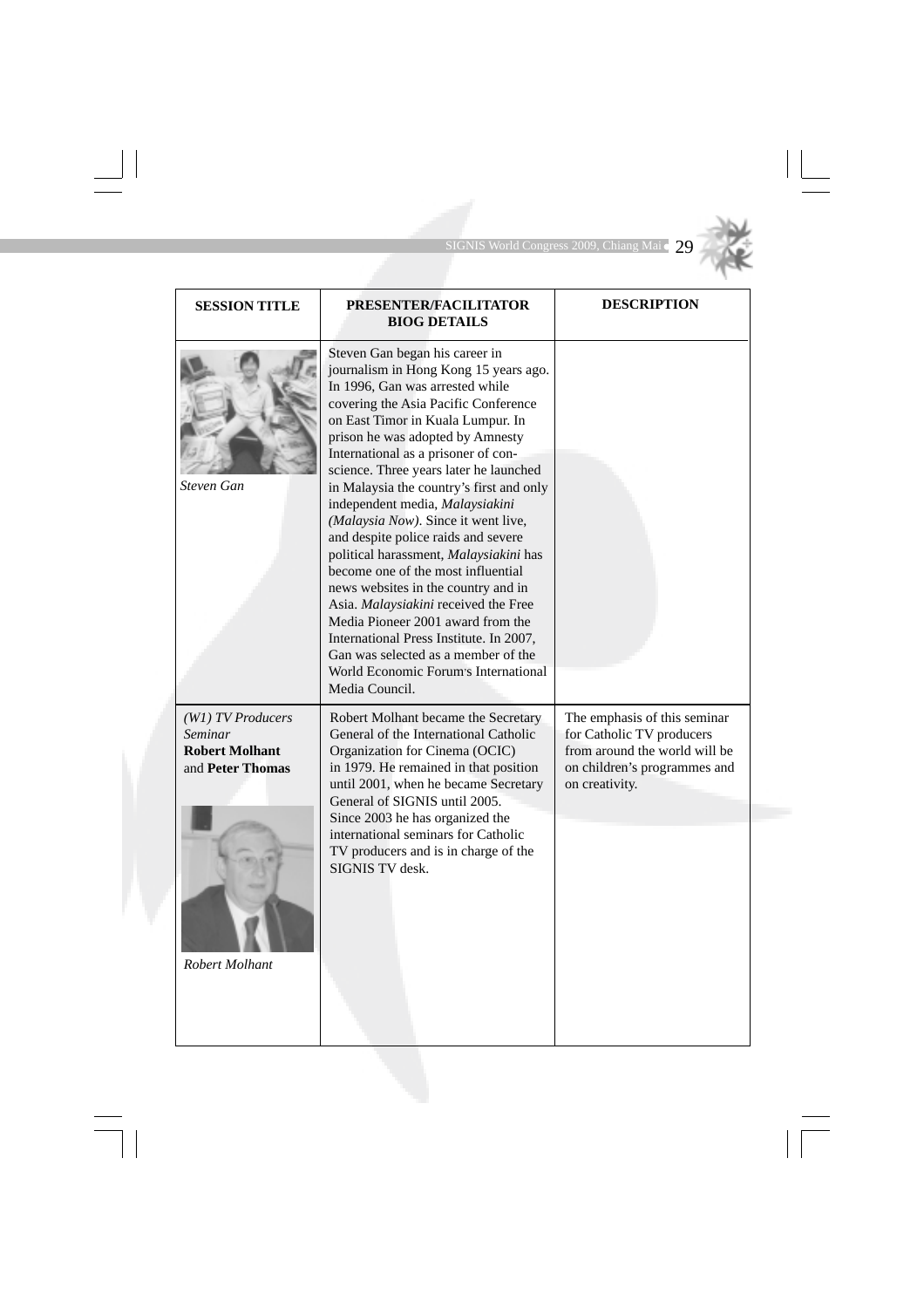

 $\frac{1}{\sqrt{2}}$ 

 $\frac{1}{\sqrt{2}}$ 

| <b>SESSION TITLE</b>                                            | PRESENTER/FACILITATOR<br><b>BIOG DETAILS</b>                                                                                                                                                                                                                                                                                                                                                                                                      | <b>DESCRIPTION</b>                                                                                                                                                                                                                                                                                     |
|-----------------------------------------------------------------|---------------------------------------------------------------------------------------------------------------------------------------------------------------------------------------------------------------------------------------------------------------------------------------------------------------------------------------------------------------------------------------------------------------------------------------------------|--------------------------------------------------------------------------------------------------------------------------------------------------------------------------------------------------------------------------------------------------------------------------------------------------------|
|                                                                 | Peter Thomas is Vice-President of<br>SIGNIS. In 1985, while working for<br>Catholic Communications, an agency<br>of the Archdiocese of Melbourne he<br>formed Albert Street Productions to<br>make value based programmes for<br>public and commercial television<br>stations. In June 2004 he stood down<br>as the Chief Executive Officer for<br>Albert Street Productions in order to<br>concentrate on the creative aspects of<br>filmmaking. |                                                                                                                                                                                                                                                                                                        |
| $(W2)$ Making<br>Community Media<br>Work<br><b>Jan Servaes</b>  | As above                                                                                                                                                                                                                                                                                                                                                                                                                                          | Community media are often<br>considered important for the<br>full democratic participation<br>of citizens in society. The<br>workshop will present a<br>number of cases for discus-<br>sion and evaluation, and<br>invites participants to bring<br>their own examples and share<br>their experiences. |
| $(W3)$ Media in the<br><b>Internet Age</b><br><b>Steven Gan</b> | As above                                                                                                                                                                                                                                                                                                                                                                                                                                          | The founder of the news<br>website Malaysiakini will<br>consider the new opportunities<br>for using digital news media<br>for social transformation.                                                                                                                                                   |
| (W4) Spirituality in<br>Asian Cinema<br><b>Peter Malone</b>     | Peter Malone is an Australian<br>Missionary of the Sacred Heart, past<br>president of OCIC Pacific and of<br>OCIC and SIGNIS World. He has<br>taught theological and scriptural<br>courses. He has been a reviewer for<br>many years and published books and<br>articles on religion and cinema.                                                                                                                                                  | An interactive session in<br>which an international panel<br>will lead a general discussion<br>(with examples) on spiritual-<br>ity in Asian cinema.                                                                                                                                                   |

 $\frac{1}{1}$ 

 $\sqrt{2}$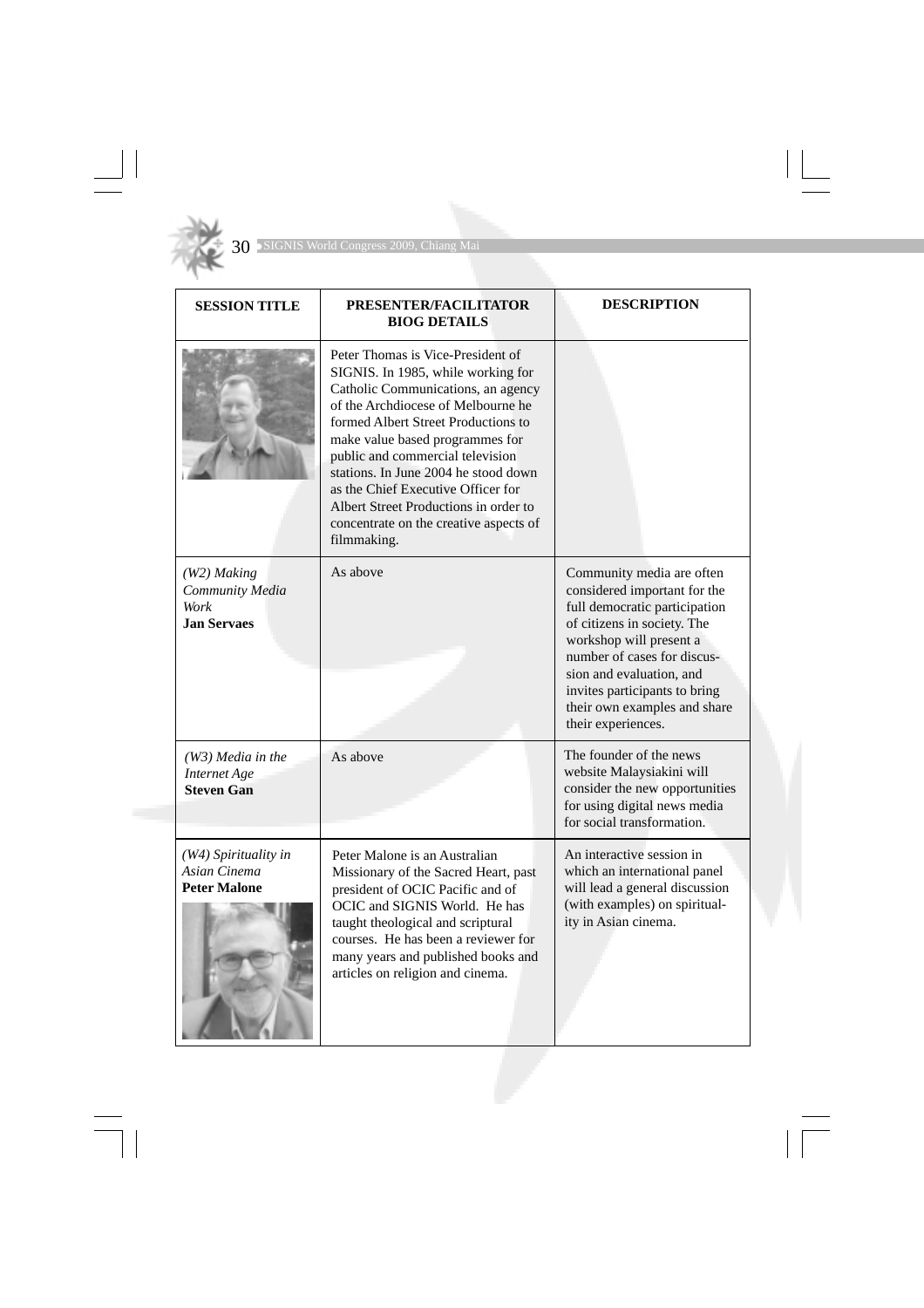$\frac{1}{1}$ 

 $\sqrt{-}$ 

| <b>SESSION TITLE</b>                                                                                                     | PRESENTER/FACILITATOR<br><b>BIOG DETAILS</b>                                                                                                                                                                                                                                                                                                                                                                                                                            | <b>DESCRIPTION</b>                                                                                                                                                                                                                                                                                                                                                                                                                                                                                                                                                                                                                         |
|--------------------------------------------------------------------------------------------------------------------------|-------------------------------------------------------------------------------------------------------------------------------------------------------------------------------------------------------------------------------------------------------------------------------------------------------------------------------------------------------------------------------------------------------------------------------------------------------------------------|--------------------------------------------------------------------------------------------------------------------------------------------------------------------------------------------------------------------------------------------------------------------------------------------------------------------------------------------------------------------------------------------------------------------------------------------------------------------------------------------------------------------------------------------------------------------------------------------------------------------------------------------|
| (W5) God, Religion<br>and the Media - TV<br>Production and other<br>media                                                |                                                                                                                                                                                                                                                                                                                                                                                                                                                                         | Catholic TV producers will<br>specifically address and show<br>material appertaining to God &<br>Religion                                                                                                                                                                                                                                                                                                                                                                                                                                                                                                                                  |
| $(W6)$ The Influence Of<br>The Digital Age On<br>Faith Formation: A<br>Media Literacy<br>Response<br><b>Rose Pacatte</b> | Sr. Rose Pacatte, FSP, is the director<br>of the Pauline Center for Media<br>Studies in Culver City, California.<br>She has a M.Ed in Media Studies<br>from the University of London. Her<br>primary work is media literacy<br>education for parents and teachers<br>within the context of culture.<br>education and faith formation. With<br>Peter Malone, MSC, she is the co-<br>author of the series Lights, Camera<br>Faith! A Movie Lover's Guide to<br>Scripture. | How do we develop critical<br>awareness skills? What is a<br>responsible use of technology?<br>How do we deal with leisure<br>time and how does this influence<br>family life and building<br>community? How can we, as<br>people of faith, critically interact<br>with society? As parents,<br>teachers, catechists, clergy,<br>religious and pastoral communi-<br>cators, we are called to live and<br>minister in this world today. This<br>interactive workshop will<br>identify ways that the converging<br>media of the digital age<br>influences faith formation and<br>offer a media literacy education<br>strategy as a response. |
| $(W7)$ Media<br>Contributing<br>to a New World<br><b>Larry Rich</b>                                                      | Larry Rich, Executive Producer of<br>Maryknoll Media Productions, has<br>overseen radio, television and video<br>production for the US Catholic<br>mission organization since 1994. He<br>also serves on the executive board of<br>the Catholic Academy (SIGNIS in the<br>USA). He is part of a leadership<br>team at Maryknoll developing an<br>interactive, digital media strategy that<br>integrates all media.                                                      | Changes in the media in the age of<br>the Internet and cell phone present<br>challenges but also opportunities.<br>From the digital divide to interac-<br>tive participation in the creation of<br>media, it is a new and uncharted<br>world. This workshop will focus<br>on the possibilities for building a<br>media networks that serve human<br>rights, cultural diversity, and genu-<br>ine communication among people<br>around the globe. The session will<br>hopefully have as it outcome some<br>practical steps towards how<br>SIGNIS members can contribute<br>to a new world through the cre-<br>ation of such networks.       |

 $\begin{array}{c} \hline \hline \end{array}$ 

 $\frac{1}{\sqrt{2}}$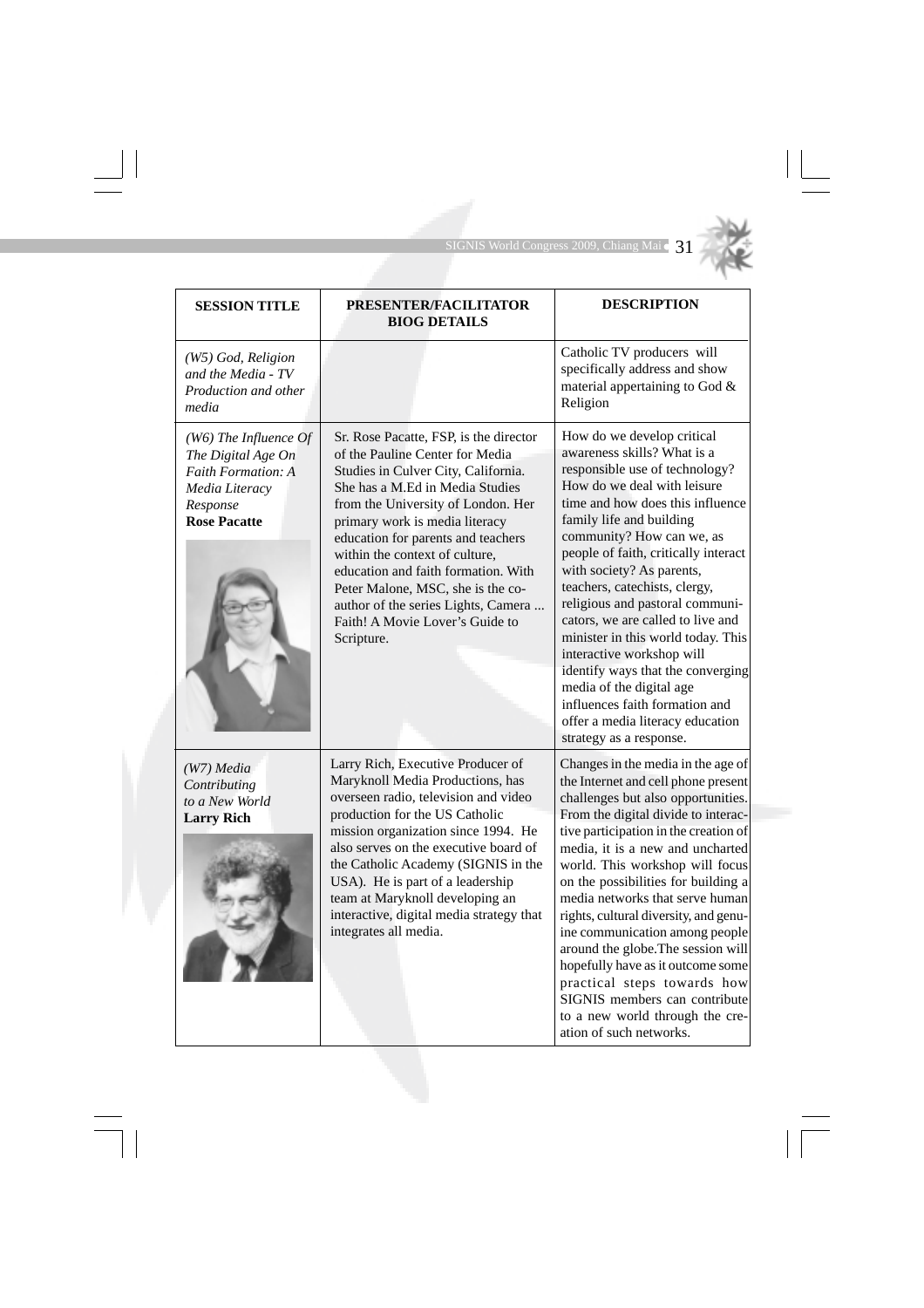

 $\begin{array}{c|c} \hline \quad \quad & \quad \quad & \quad \quad \\ \hline \quad \quad & \quad \quad & \quad \quad \\ \hline \quad \quad & \quad \quad & \quad \quad \\ \hline \end{array}$ 

 $\frac{1}{\sqrt{2}}$ 

| <b>SESSION TITLE</b>                                                                                                       | PRESENTER/FACILITATOR<br><b>BIOG DETAILS</b>                                                                                                                                                                                                                                                                                                                                                                                                                                                                                                                                                                  | <b>DESCRIPTION</b>                                                                                                                                                                                                                                                                                                                                                                                                                                                |
|----------------------------------------------------------------------------------------------------------------------------|---------------------------------------------------------------------------------------------------------------------------------------------------------------------------------------------------------------------------------------------------------------------------------------------------------------------------------------------------------------------------------------------------------------------------------------------------------------------------------------------------------------------------------------------------------------------------------------------------------------|-------------------------------------------------------------------------------------------------------------------------------------------------------------------------------------------------------------------------------------------------------------------------------------------------------------------------------------------------------------------------------------------------------------------------------------------------------------------|
| (W8) Children's Rights<br>and the Media:<br><b>SIGNIS Global Media</b><br><b>Monitoring Project</b><br><b>William Bird</b> | William Bird is Director of Media<br>Monitoring Africa (MMA), based in<br>South Africa. MMA has run over 95<br>media monitoring projects on<br>subjects ranging from gender based<br>violence, HIV, and racism to children<br>and the media and the SABC. In his<br>spare time William likes to monitor<br>the media, and as a father has already<br>introduced his son to the world of<br>media monitoring.<br>Photo: Yes.                                                                                                                                                                                   | Drawing upon his extensive<br>experience in running media<br>monitoring projects in Africa<br>William Bird will demonstrate<br>how monitoring the media can<br>help in promoting media<br>literacy and media advocacy.<br>The session will also introduce<br>the proposed SIGNIS Children<br>and the News Media global<br>media monitoring project in<br>which children in different<br>countries will monitor how the<br>media portray and report about<br>them. |
| PLENARY 3<br>Growing Up in a<br>Digital World<br>Michael Hertl,<br>Prof. Angeline Khoo<br>Chair: Augy<br>Loorthusamy       | Michael Hertl was born in 1968 in<br>Wiesbaden, Germany. He studied<br>Catholic Theology and Communica-<br>tions Sciences and worked several<br>years as a journalist in different<br>media. Since 1996 he has worked for<br>the German Conference of Catholic<br>Bishops where he is responsible for<br>the biweekly live transmission of the<br>Mass on the German public television<br>channel, ZDF and other programmes.<br>He also was the producer of the web<br>tv for the World Youth Day in<br>Cologne 2005 and worked as video<br>reporter for the Catholic News<br>Agency Germany and Bild online. | Michael Hertl will give an<br>overview of the new social<br>media and how they are being<br>used and outline the main<br>challenges and opportunities for<br>Catholic communicators.<br>Please Let Me Play: Some<br>Insights into the World of<br>Videogames: Prof. Angeline<br>Khoo<br>Video games have become very<br>much part of the daily lives of<br>our children and teenagers.<br>However, many who do not<br>play games are often clueless as            |
| Michael Hertl                                                                                                              | Recently he has researched at the<br>University of Frankfurt on the subject<br>of Catholic television and web tv.                                                                                                                                                                                                                                                                                                                                                                                                                                                                                             | to why gamers spend long<br>hours playing games, preferring<br>to remain in the virtual<br>environments of their game<br>world, often to the extent of<br>neglecting their real-world<br>responsibilities,. How much do<br>we understand about the effects<br>of video gaming? Media reports                                                                                                                                                                      |

 $\frac{1}{1}$ 

 $\frac{1}{\sqrt{1-\frac{1}{2}}}$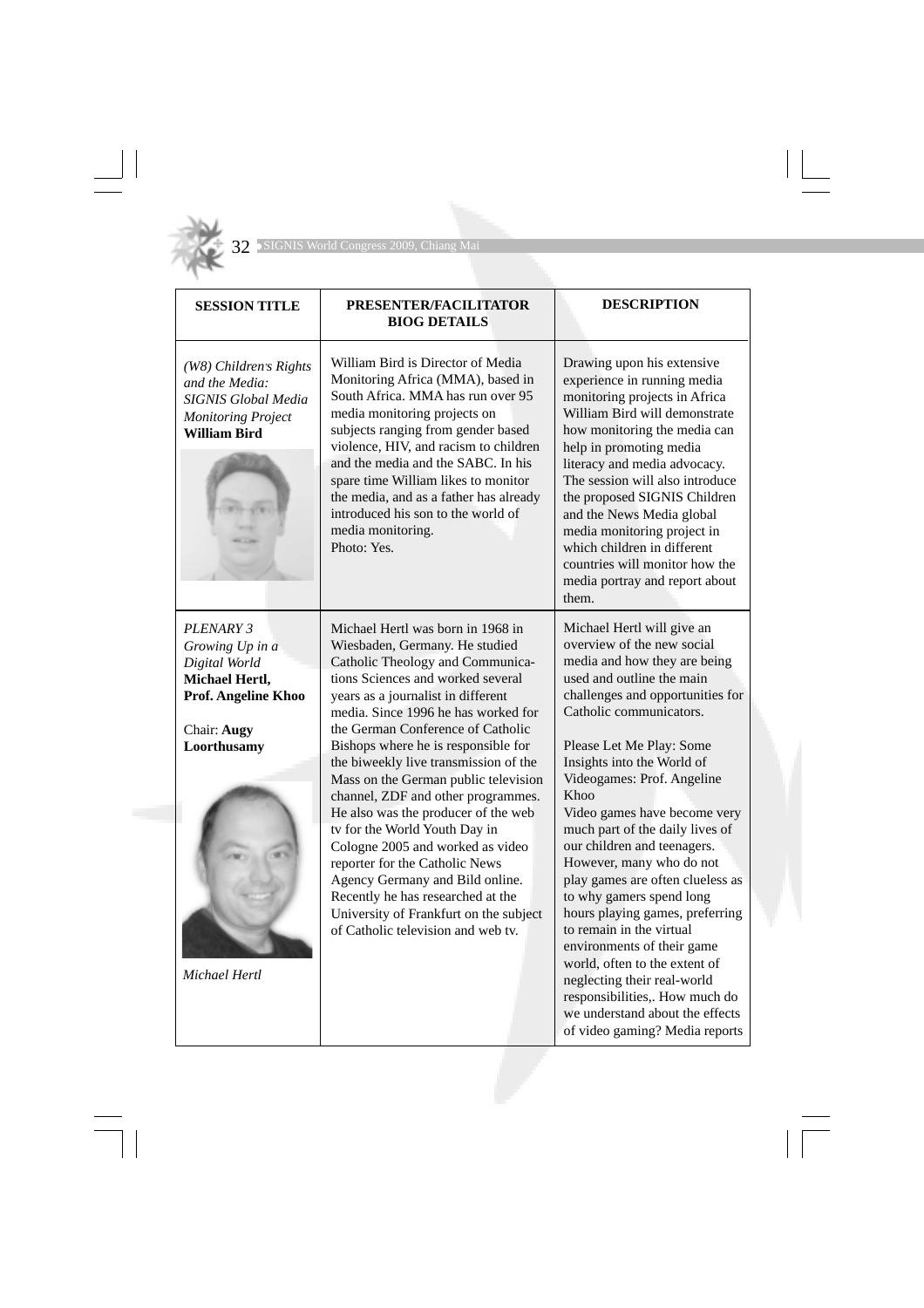$\sqrt{-}$ 

 $\begin{array}{c|c} \hline \hline \end{array}$ 

 $\frac{1}{\sqrt{2}}$ 

| <b>SESSION TITLE</b>                                                             | PRESENTER/FACILITATOR<br><b>BIOG DETAILS</b>                                                                                                                                                                                                                                                                                                                                                                                                                                                                                                                                                                                                                                          | <b>DESCRIPTION</b>                                                                                                                                                                                                                                                                                                                                                         |
|----------------------------------------------------------------------------------|---------------------------------------------------------------------------------------------------------------------------------------------------------------------------------------------------------------------------------------------------------------------------------------------------------------------------------------------------------------------------------------------------------------------------------------------------------------------------------------------------------------------------------------------------------------------------------------------------------------------------------------------------------------------------------------|----------------------------------------------------------------------------------------------------------------------------------------------------------------------------------------------------------------------------------------------------------------------------------------------------------------------------------------------------------------------------|
| Prof. Angeline Khoo                                                              | Angeline Khoo obtained her PhD in<br>social psychology from the Australian<br>National University. She served as the<br>chairman of the Education subcommit-<br>tee of the Parents Advisory Group for<br>the internet (PAGi) for 6 years, and<br>played a key role in the development<br>of its training resources. She is an<br>Associate Professor at the National<br>Institute of Education, Nanyang<br>Technological University, and<br>volunteers as a member in the Film<br>Consultative Panel. She is also the<br>Principal Investigator of two research<br>projects studying the positive and<br>negative effects of digital games on<br>children and teenagers in Singapore. | on video gaming that highlight<br>the dangers or professional<br>gaming can often be confusing<br>so, are games good or bad? This<br>talk hopes to give some insights<br>as to why games are so attractive<br>and addictive, and presents some<br>recent research findings on the<br>effects of video gaming on<br>children, on both the risks as<br>well as the benefits. |
| (W9) TV Producers<br>Seminar<br><b>Robert Molhant and</b><br><b>Peter Thomas</b> | As above                                                                                                                                                                                                                                                                                                                                                                                                                                                                                                                                                                                                                                                                              | The emphasis of this seminar<br>for Catholic TV producers<br>from around the world will<br>be on children's programmes<br>and on creativity.                                                                                                                                                                                                                               |
| (W10) Media for<br>Peacebuilding<br><b>GPPAC</b><br>[To be confirmed]            | The Global Partnership for the<br>Prevention of Armed Conflict<br>(GPPAC) is a global civil society-led<br>network which seeks to build an<br>international consensus on<br>peacebuilding and the prevention of<br>violent conflict.                                                                                                                                                                                                                                                                                                                                                                                                                                                  | This workshop will look at<br>concrete ways to use media to<br>prevent violence and conflict<br>in different parts of the world<br>in order to build a culture of<br>peace.                                                                                                                                                                                                |
| (WII) New Media<br>and Young People<br>Michael Hertl,<br>Angeline Khoo,          | As above                                                                                                                                                                                                                                                                                                                                                                                                                                                                                                                                                                                                                                                                              | Michael Hertl and Prof.<br>Angeline Khoo will continue<br>to explore and deepen the<br>themes highlighted in the<br>Plenary 3: Growing Up in a<br>Digital World.                                                                                                                                                                                                           |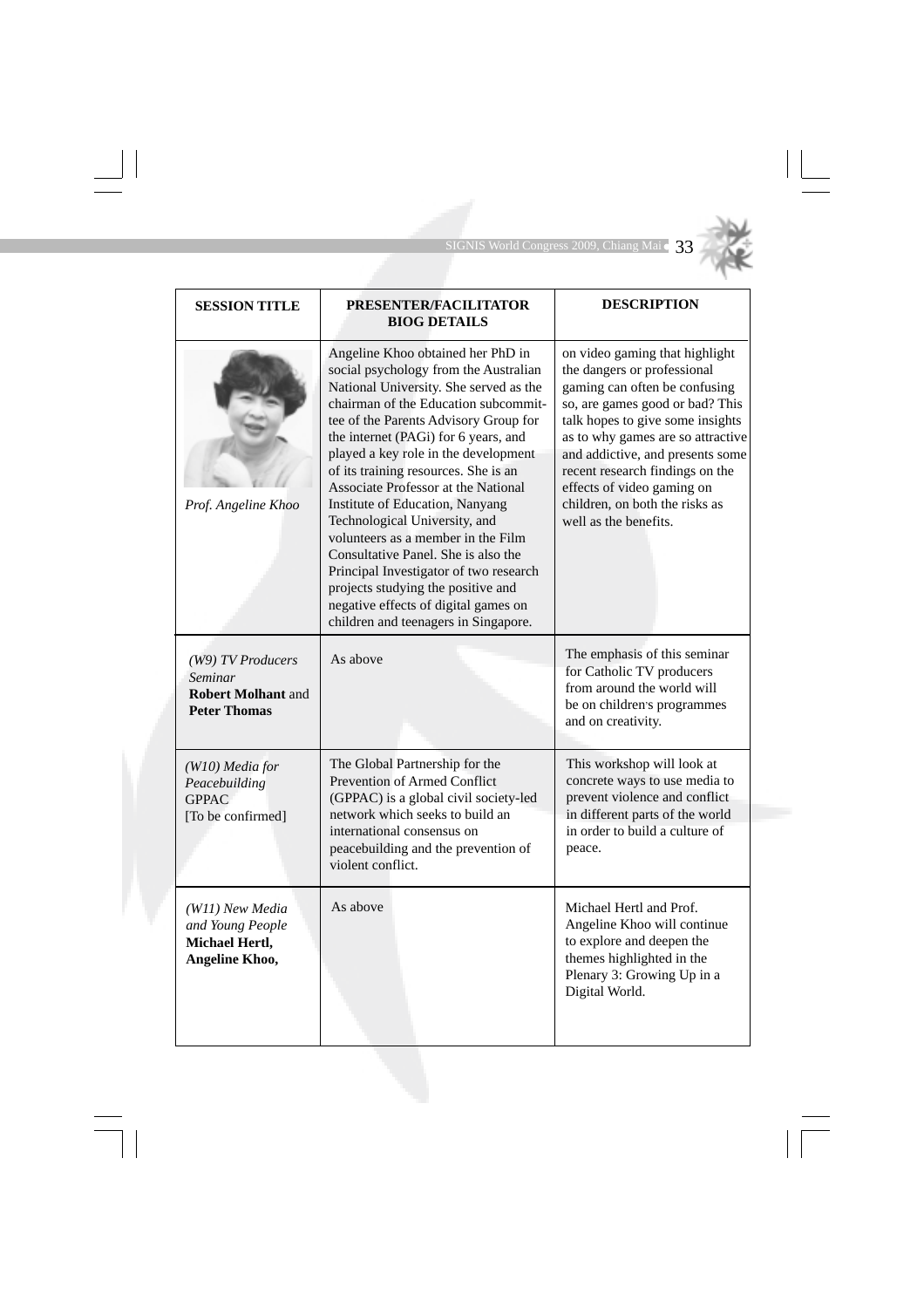

 $\mathbf{r}$ 

 $\frac{1}{\sqrt{2}}$ 

| <b>SESSION TITLE</b>                                                                        | PRESENTER/FACILITATOR<br><b>BIOG DETAILS</b>                                                                                                                                                                                                                                                                                                                                                                                      | <b>DESCRIPTION</b>                                                                                                                                                                                                                                            |
|---------------------------------------------------------------------------------------------|-----------------------------------------------------------------------------------------------------------------------------------------------------------------------------------------------------------------------------------------------------------------------------------------------------------------------------------------------------------------------------------------------------------------------------------|---------------------------------------------------------------------------------------------------------------------------------------------------------------------------------------------------------------------------------------------------------------|
| (W12) Radio for<br>Children<br><b>Thomas Röhlinger</b>                                      | Founder and Editor in Chief of<br>Radijojo World Children's Radio<br>Network. As chief editor, he has<br>developed most of the formats and<br>strategies of Radijojo. He has held<br>workshops with schools and youth<br>centres in many countries. He also<br>trains unemployed youth and<br>migrants in Berlin in the field of<br>media education. He is consultant<br>for international NGOs and youth<br>media organizations. | The work of Radijojo will be<br>presented. Thomas Röhlinger<br>will show ways of working<br>together with and for children<br>on issues like cultural exchange,<br>education and peace worldwide<br>using radio and internet.                                 |
| $(W13)$ Children's<br>Rights - TV Produc-<br>tion and Other Media<br><b>Jan Willem Bult</b> | Head of the Youth department and<br>Creative director for Catholic public<br>broadcaster, KRO, the Netherlands.<br>Since 2008 Jan-Willem Bult is also<br>the channel manager of the new<br>digital preschool and family channel<br>Zappelin 24/Familie 24 of<br>Netherlands Public Broadcasting.<br>Jan-Willem Bult has received<br>numerous awards for KRO youth<br>programmes, such as the Prix<br>Jeunesse and UNICEF Prize.   | Dutch Catholic broadcaster,<br>KRO, presents its successful<br>children's TV policy with<br>a wide variety of examples.<br>In its children's TV policy it<br>has adapted children's rights<br>into 5 values that are the<br>main 'filters' of<br>programming. |
| (W14) The Asian<br>Cinema Challenge<br><b>Peter Malone</b>                                  | As above                                                                                                                                                                                                                                                                                                                                                                                                                          | An interactive session<br>exploring how SIGNIS film<br>work in Asia can be better<br>integrated with activities in<br>other media fields. The session<br>will be led by an international<br>panel.                                                            |
|                                                                                             |                                                                                                                                                                                                                                                                                                                                                                                                                                   |                                                                                                                                                                                                                                                               |

 $\frac{1}{1}$ 

 $\frac{1}{\sqrt{1-\frac{1}{2}}}$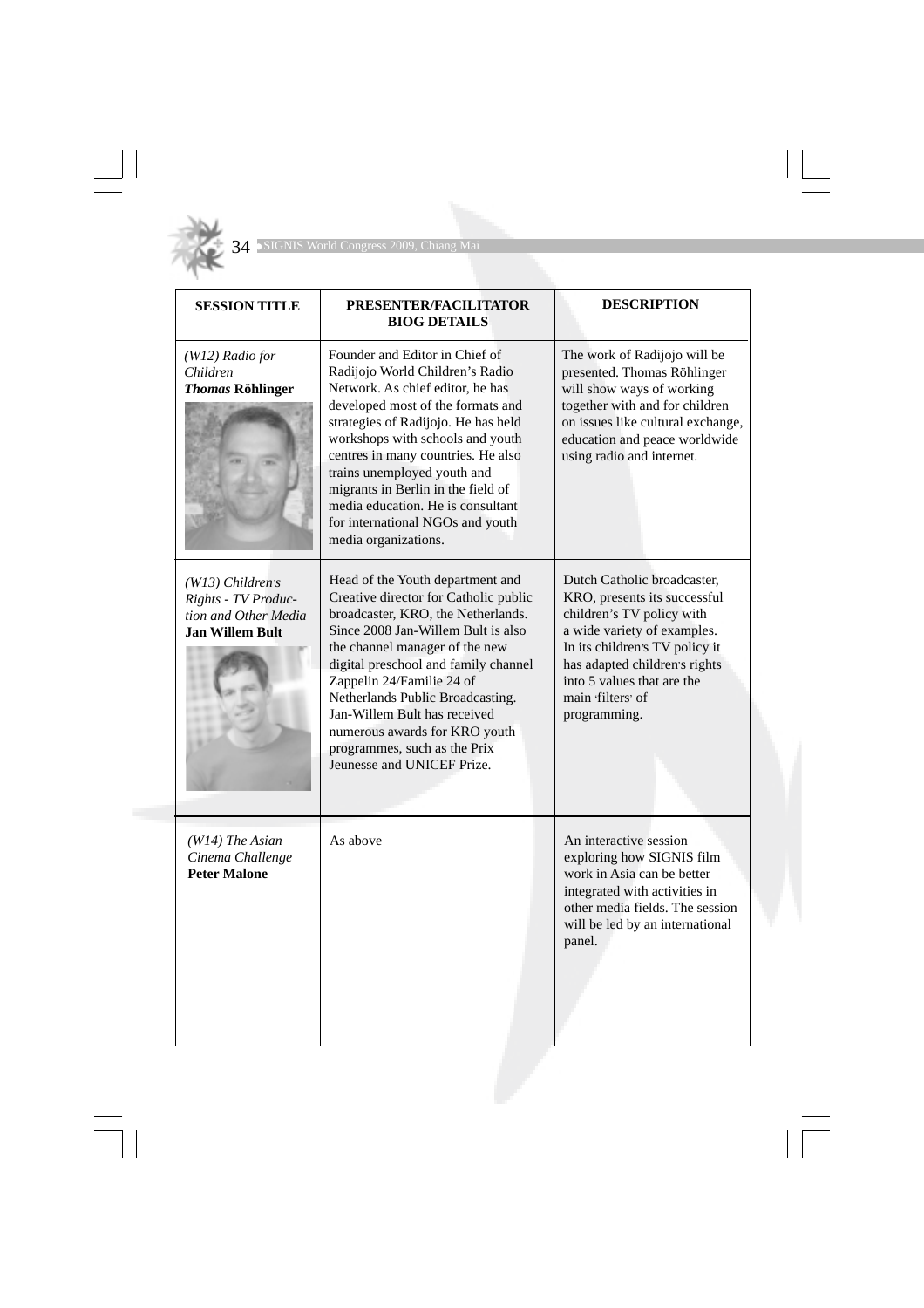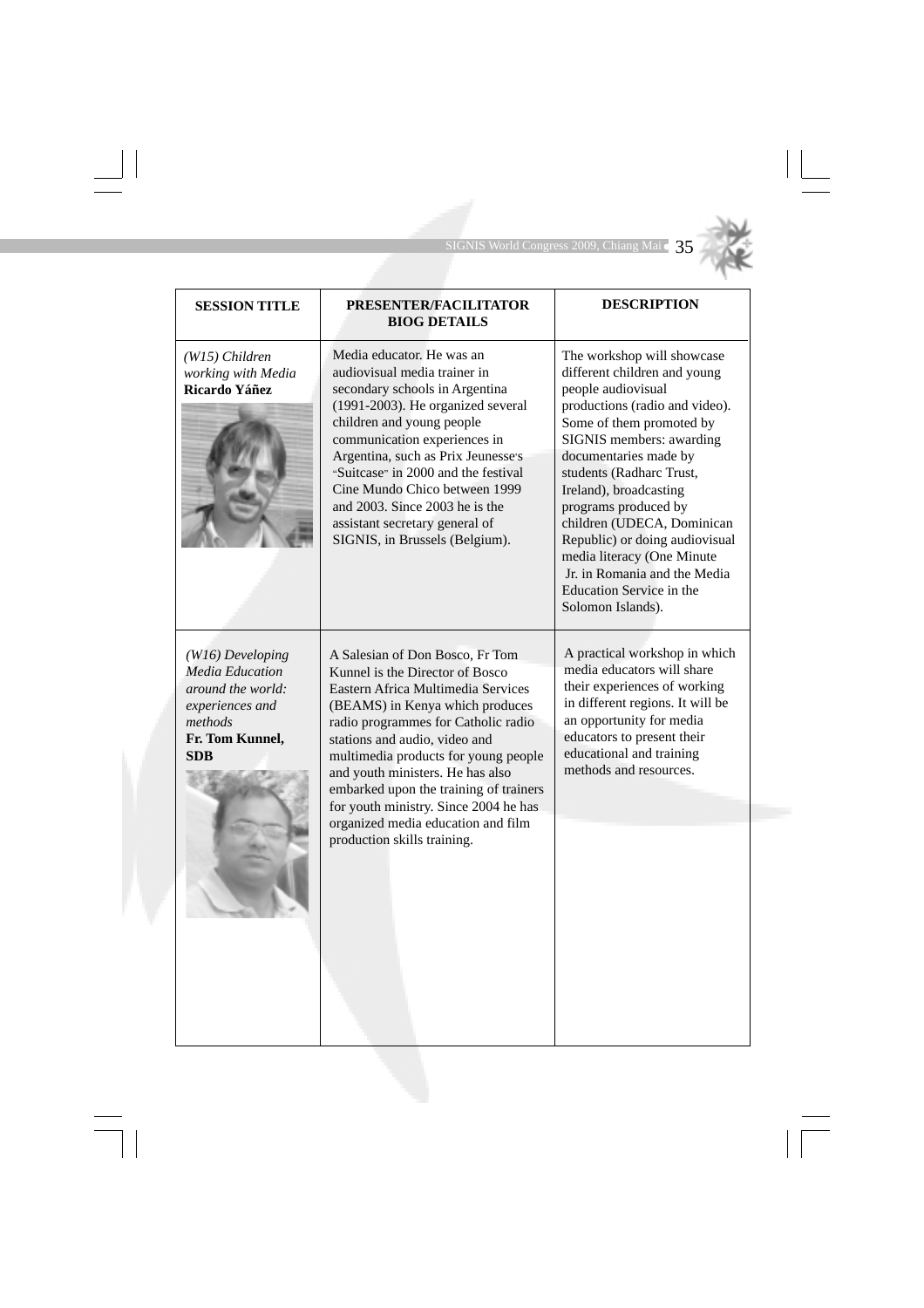

 $\equiv$ 

 $36$  > SIGNIS World Congress 2009, Chiang

### **SIGNIS WORLD CONGRESS 2009 17-21 October 2009 Chiang Mai, Thailand SCHEDULE OF EVENTS**

#### **Friday, 16 October 2009**

08:00-18:00 Registration at the Secretariat Vimarn Room I, 2<sup>nd</sup> Floor,

Empress Hotel

 $\vert\,\vert_-$ 

#### **Saturday, 17 October 2009**

|                         | Breakfast at hotels (use hotel's breakfast coupon)                  |                                       |
|-------------------------|---------------------------------------------------------------------|---------------------------------------|
| 08:00-18:00             | Registration at the Secretariat                                     | Vimarn I Room, 2 <sup>nd</sup> Floor, |
|                         |                                                                     | <b>Empress Hotel</b>                  |
| 07:30                   | Depart hotels for cultural immersion                                |                                       |
|                         | A full-day trip to Mae Sa Elephant-At-Work and a visit to the most  |                                       |
|                         | fascinating Buddhist temple on a hill top, Wat Phrathat Doi Suthep, |                                       |
|                         | overlooking the city. Lunch is included in the tour.                |                                       |
| 15:30                   | Back to hotels                                                      |                                       |
| 17:30                   | <b>Travelers' Mass</b>                                              | Sacred Heart of Jesus Cathedral       |
| 18:30                   | Welcome Reception/Dinner hosted by                                  |                                       |
|                         | Diocese of Chiang Mai                                               | <b>Sacred Heart School</b>            |
|                         |                                                                     |                                       |
| Sunday, 18 October 2009 |                                                                     |                                       |
|                         | Breakfast at hotels (use hotel's breakfast coupon)                  |                                       |
| 09:00                   | <b>Opening Ceremony:</b>                                            | 3 <sup>rd</sup> Floor, Empress        |
|                         |                                                                     | <b>Convention Centre</b>              |
|                         | Eucharistic Liturgy                                                 | <b>Empress Grand Hall</b>             |
|                         | Dress code: Formal attire or national dress                         |                                       |
| 10:30                   | Group photo                                                         | Ground floor, Empress                 |
|                         |                                                                     | <b>Convention Centre</b>              |
|                         | Coffee Break                                                        | 3rd Floor, ECC                        |
| 11:15                   | Opening Ceremony (contd)                                            | <b>Empress Grand Hall</b>             |
| 12:00                   | Lunch                                                               | Ground Floor, ECC                     |
| 14:00                   | PLENARY SESSION                                                     | <b>Empress Grand Hall</b>             |
|                         | Keynote I: Human Rights - Children's Rights                         |                                       |
|                         | by Dr Zilda Arns Neumann                                            |                                       |
| 15:30                   | Coffee Break                                                        | $3rd$ Floor, ECC                      |
| 16:00                   | Orientation: Children Workshop                                      | Chiang Mai Room IV-V,                 |
|                         |                                                                     | 2 <sup>nd</sup> Floor, ECC            |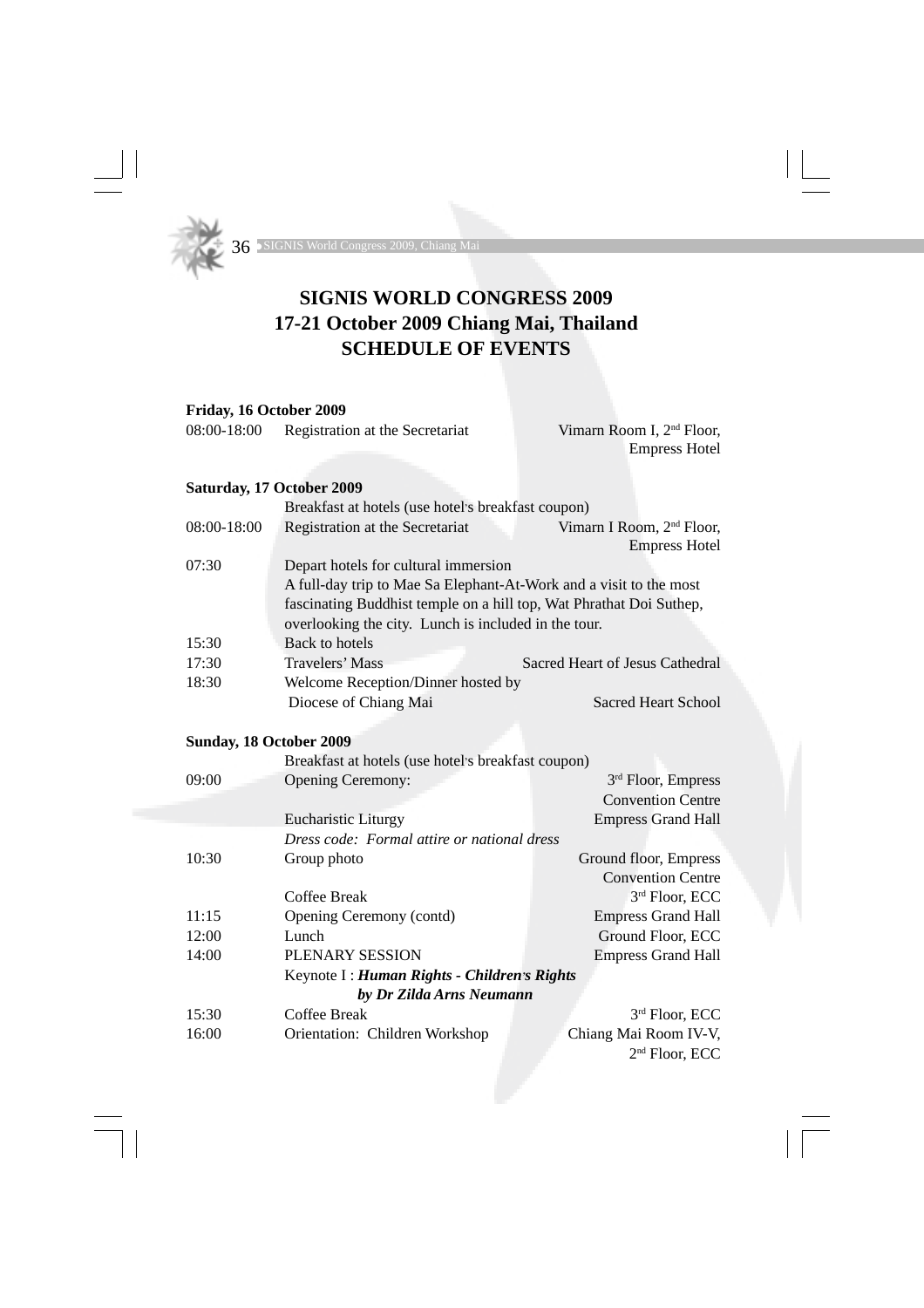$\begin{array}{c|c} \hline \hline \end{array}$ 

 $\frac{1}{\sqrt{2}}$ 

 $\frac{\mid \bigsqcup}{\mid}$ 

 $\frac{1}{\sqrt{1-\frac{1}{2}}}$ 

| 16:00 | Presentation by BICE Appeal for Children Video                        |                                                  | <b>Empress Grand Hall</b>                        |  |
|-------|-----------------------------------------------------------------------|--------------------------------------------------|--------------------------------------------------|--|
| 16:30 | Theology of Communications - Prof. José De Mesa                       |                                                  | <b>Empress Grand Hall</b>                        |  |
| 17:30 | Asia Panorama (Japan/India/Indonesia)                                 |                                                  | <b>Empress Grand Hall</b>                        |  |
| 18:30 | Adjourned                                                             |                                                  |                                                  |  |
|       | Free evening, dinner on your own                                      |                                                  |                                                  |  |
|       |                                                                       |                                                  |                                                  |  |
|       | <b>Monday, 19 October 2009</b>                                        |                                                  |                                                  |  |
|       | Breakfast at hotels (use hotel's breakfast coupon)                    | Chiang Mai Room IV-V, 2 <sup>nd</sup> Floor, ECC |                                                  |  |
| 08:00 | <b>Eucharistic Liturgy</b>                                            |                                                  |                                                  |  |
| 09:00 | PLENARY SESSION                                                       |                                                  | Empress Grand Hall, 3rd Floor, ECC               |  |
|       | Keynote II : Media for Social Transformation                          |                                                  |                                                  |  |
|       | by Jan Servaes and Steven Gan                                         |                                                  |                                                  |  |
| 09:00 | Children Workshop (all day long)                                      |                                                  | Chiang Mai Room IV-V, 2 <sup>nd</sup> Floor, ECC |  |
|       |                                                                       |                                                  | and Break-out area, 2 <sup>nd</sup> Floor, ECC   |  |
| 10:30 | Coffee Break                                                          |                                                  | 2 <sup>nd</sup> Floor, ECC                       |  |
| 11:00 | <b>CONCURRENT SESSIONS:</b>                                           |                                                  | 2 <sup>nd</sup> Floor, ECC                       |  |
|       | <b>TV Producers</b>                                                   |                                                  | Chiang Mai Room I                                |  |
|       | Making Community Media Work                                           |                                                  | Chiang Mai Room II                               |  |
|       | Media in the Internet Age                                             |                                                  | Chiang Mai Room III                              |  |
|       | Spirituality in Asian Cinema                                          |                                                  | Chiang Mai Room IV-V                             |  |
| 12:30 | Lunch                                                                 |                                                  | Ground Floor, ECC                                |  |
| 14:00 | PLENARY SESSION                                                       |                                                  |                                                  |  |
|       | Show & Tell                                                           |                                                  | <b>Empress Grand Hall</b>                        |  |
| 14:45 | Time to Breakout rooms                                                |                                                  |                                                  |  |
| 15:00 | <b>CONCURRENT SESSIONS:</b>                                           |                                                  | 2 <sup>nd</sup> Floor, ECC                       |  |
|       | God, Religion and the Media                                           |                                                  |                                                  |  |
|       | TV Production and other media                                         |                                                  | Chiang Mai Room I - II                           |  |
|       | SIGMEP/ Digital Age Influence on Faith Formation Chiang Mai Room IV-V |                                                  |                                                  |  |
| 16:30 | <b>Coffee Break</b>                                                   |                                                  | 2 <sup>nd</sup> Floor, ECC                       |  |
| 17:00 | <b>CONCURRENT SESSIONS:</b>                                           |                                                  | 2 <sup>nd</sup> Floor, ECC                       |  |
|       | Media Contributing to a New world                                     |                                                  | Chiang Mai Room I-II                             |  |
|       | Children's Rights and the Media                                       |                                                  | Chiang Mai Room IV-V                             |  |
| 18:30 | Adjourned                                                             |                                                  |                                                  |  |
|       | Free evening, dinner on your own                                      |                                                  |                                                  |  |
|       | 19:30-20:30 Secretariat services                                      |                                                  | Vimarn Room I & II, 2 <sup>nd</sup> Floor,       |  |
|       |                                                                       |                                                  | Empress Hotel                                    |  |
|       | 20:00-21:30 Films / Fringe Meetings                                   |                                                  | Paitoon Room & Paytai Room,                      |  |
|       |                                                                       |                                                  | 3rd Floor, Empress Hotel                         |  |
|       |                                                                       |                                                  |                                                  |  |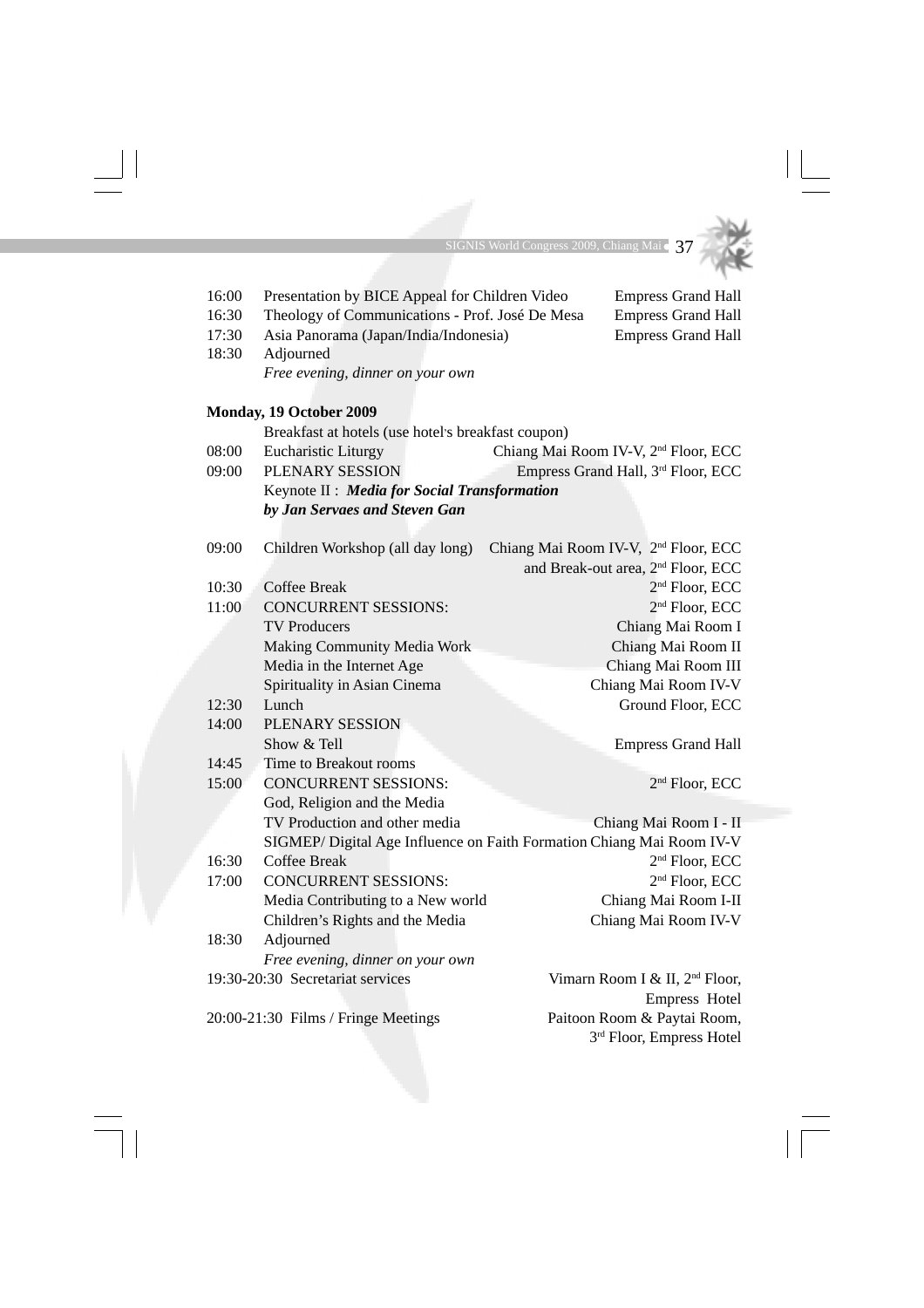

 $\begin{array}{c|c} \hline \hline \end{array}$ 

 $\frac{1}{\sqrt{2}}$ 

 $\frac{1}{1}$ 

 $\begin{array}{c} \hline \hline \hline \hline \hline \hline \end{array}$ 

#### **Tuesday, 20 October 2009**

|             | Breakfast at hotels (use hotel's breakfast coupon) |                                      |
|-------------|----------------------------------------------------|--------------------------------------|
| 08:00       | Eucharistic Liturgy                                | Chiang Mai Room IV-V,                |
|             |                                                    | 2 <sup>nd</sup> Floor, ECC           |
| 09:00       | PLENARY SESSION                                    | <b>Empress Grand Hall</b>            |
|             | Growing Up in a Digital World<br>Keynote III :     |                                      |
|             | by Michael Hertl and Angeline Khoo                 |                                      |
| 09:00       | Children Workshop (all day long)                   | $2nd$ Floor, ECC                     |
| 10:30       | Coffee Break                                       | 2 <sup>nd</sup> Floor, ECC           |
| 11:00       | <b>CONCURRENT SESSIONS:</b>                        | 2 <sup>nd</sup> Floor, ECC           |
|             | <b>TV Producers</b>                                | Chiang Mai Room I                    |
|             | Media for Peacebuilding                            | Chiang Mai Room II                   |
|             | New Media & Young People                           | Chiang Mai Room III                  |
|             | Radio for Children                                 | Chiang Mai Room IV-V                 |
| 12:30       | Lunch Ground Floor, ECC                            |                                      |
| 14:00       | PLENARY SESSION                                    |                                      |
|             | Show & Tell                                        | <b>Empress Grand Hall</b>            |
| 14:45       | Time to Breakout rooms                             |                                      |
| 15:00       | <b>CONCURRENT SESSIONS:</b>                        | 2 <sup>nd</sup> Floor, ECC           |
|             | Children's Rights - TV Production and other media  | Chiang Mai Room I-II                 |
|             | The Asian Cinema Challenge                         | Chiang Mai Room IV-V                 |
| 15:00       | Rehearsal for Children's Showcase                  | <b>Empress Grand Hall</b>            |
| 16:30       | <b>Coffee Break</b>                                | 2 <sup>nd</sup> Floor, ECC           |
| 17:00       | <b>CONCURRENT SESSIONS:</b>                        | 2 <sup>nd</sup> Floor, ECC           |
|             | Children Working with Media                        | Chiang Mai Room I-II                 |
|             | SIGMEP/ Media Literacy in Practice                 | Chiang Mai Room IV-V                 |
| 18:30       | Adjourned                                          |                                      |
|             | Free evening, dinner on your own                   |                                      |
| 19:30-21:00 | Secretariat services                               | Vimarn Room I & II,                  |
|             |                                                    | 2 <sup>nd</sup> Floor, Empress Hotel |
| 20:00-21:30 | Films / Fringe Meetings                            | Paitoon Room & Paytai Room,          |
|             |                                                    | 3 <sup>rd</sup> Floor, Empress Hotel |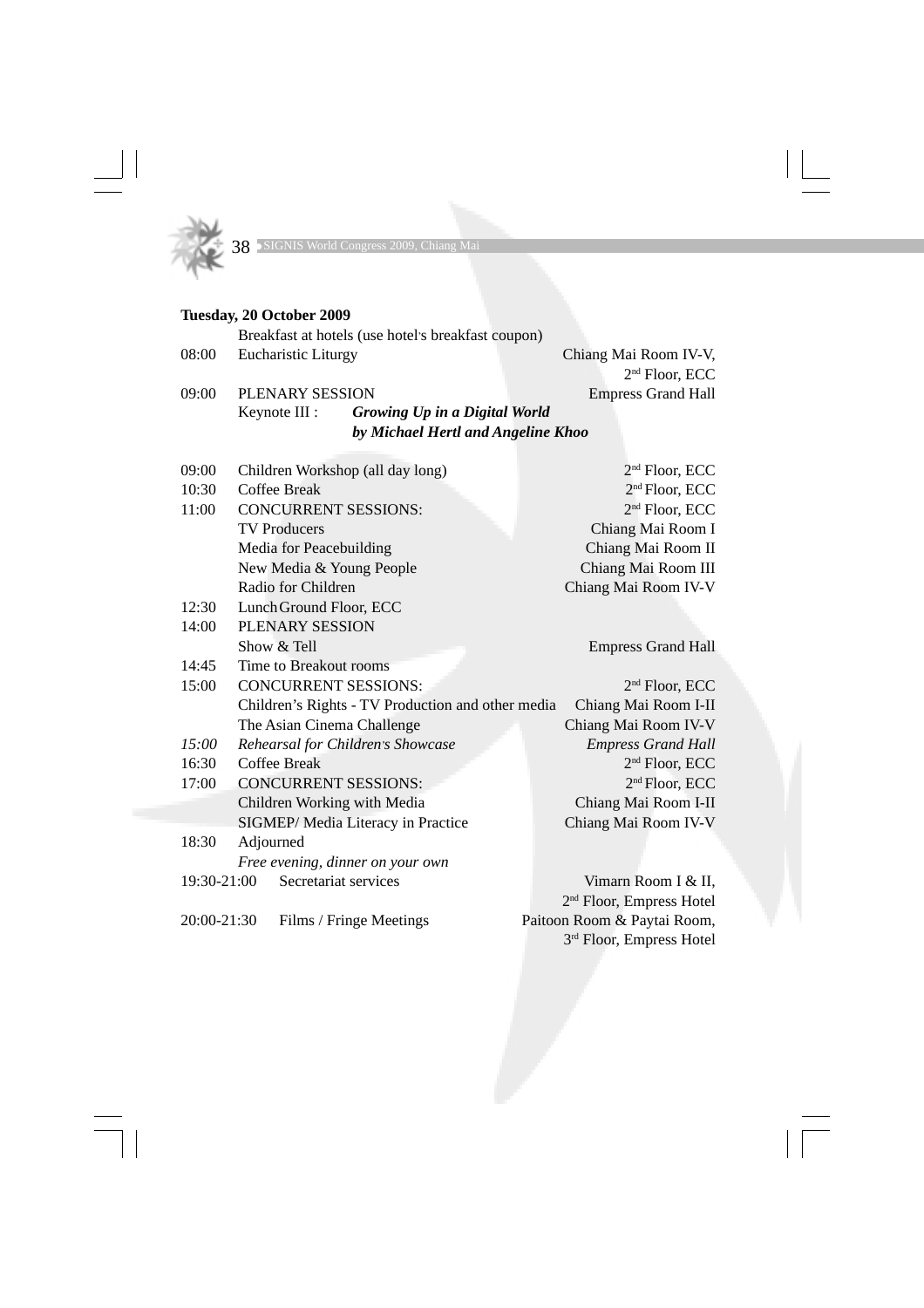$Mai$  39

 $\begin{array}{c} \hline \end{array}$ 

#### **Wednesday, 21 October 2009**

 $\begin{array}{c|c|c|c} \hline \quad \quad & \quad \quad & \quad \quad & \quad \quad \\ \hline \end{array}$ 

|       | Breakfast at hotels (use hotel's breakfast coupon) |                           |
|-------|----------------------------------------------------|---------------------------|
| 09:00 | Showcases:                                         | <b>Empress Grand Hall</b> |
|       | <b>V.I's Showcase</b>                              |                           |
|       | Childrens Showcase - CHILDREN'S VOICE ON THE RISE  |                           |
| 10:30 | Coffee Break                                       | $3rd$ Floor, ECC          |
| 11:00 | PLENARY SESSION                                    | <b>Empress Grand Hall</b> |
|       | Presentation and deliberation of Congress Process  |                           |
|       | and suggestions for Assembly of Delegates          |                           |
| 12:30 | Lunch                                              |                           |
| 14:00 | <b>Media Awards Ceremony</b>                       | <b>Empress Grand Hall</b> |
|       | Dress code: Formal attire or national dress        |                           |
| 16:00 | Coffee                                             | $3rd$ Floor, ECC          |
| 17:00 | <b>Eucharistic Liturgy &amp; Closing Ceremony</b>  | Chiang Mai Room I-V,      |
|       |                                                    | $2nd$ Floor               |
|       | Dress code: Formal attire or national dress        |                           |
| 19:00 | <b>Gala Dinner to celebrate</b>                    |                           |
|       | 80 <sup>th</sup> Anniversary of SIGNIS             | <b>Empress Grand Hall</b> |
|       | Dress code: Formal attire or national dress        |                           |

## **PLEASE WEAR NAME TAG AT ALL TIMES EVERYDAY. IT IS YOUR ADMITTANCE TO ALL CONGRESS EVENTS.**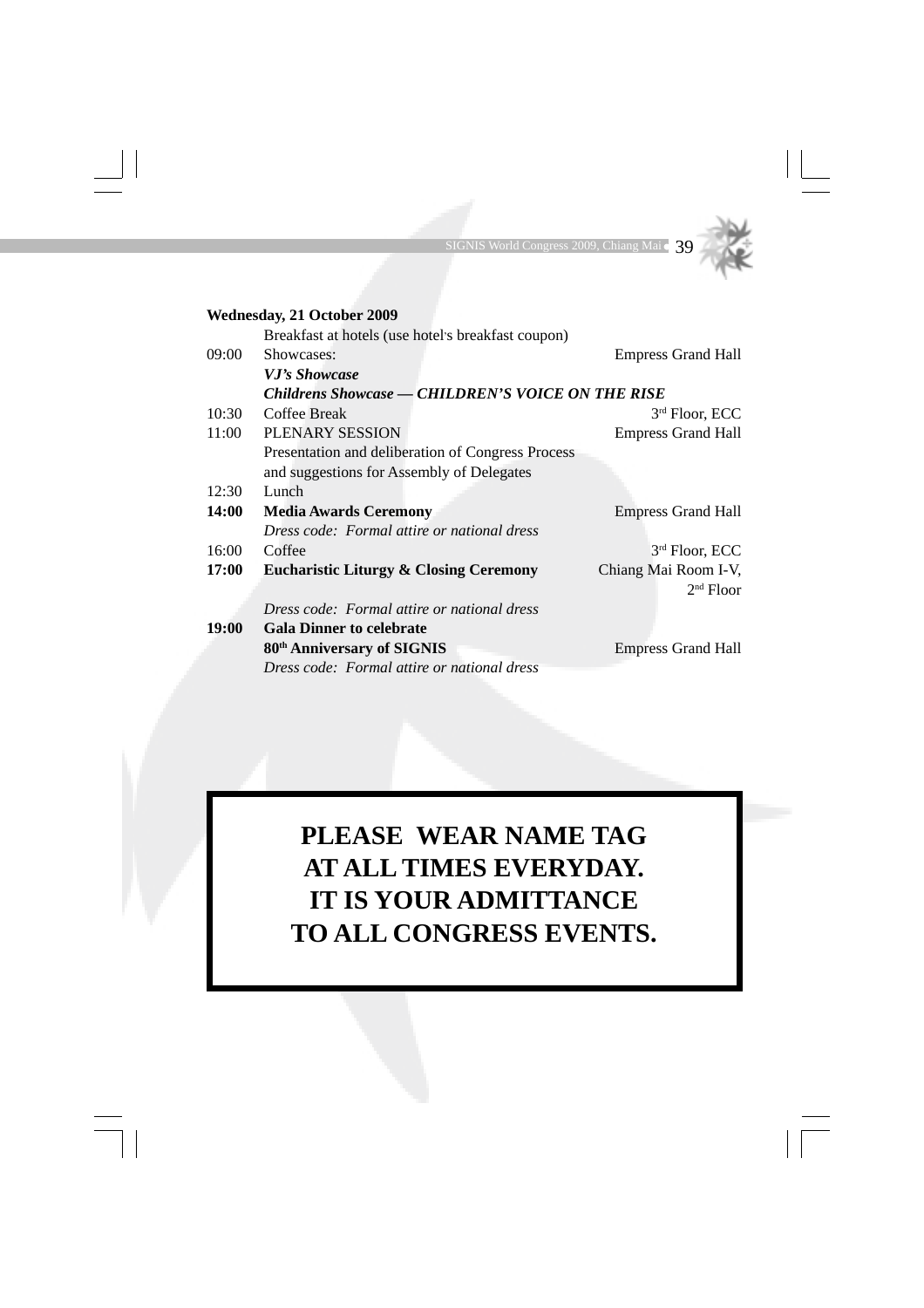

 $\begin{array}{c|c} \hline \quad \quad & \quad \quad & \quad \quad \\ \hline \quad \quad & \quad \quad & \quad \quad \\ \hline \end{array}$ 

## **Thai Student Participants of SIGNIS World Congress**

## **Sacred Heart School: Children's Workshop**

| 1.               | <b>Miss</b> | Jariyaporn     | Khanthasen        |
|------------------|-------------|----------------|-------------------|
| 2.               | <b>Miss</b> | Bongkotchayada | Waralin           |
| 3.               | <b>Miss</b> | <b>Isaree</b>  | Hunter            |
| $\overline{4}$ . | <b>Miss</b> | Wassana        | Harbthongkham     |
| 5.               | <b>Miss</b> | Siriwan        | Bancha            |
| 6.               | <b>Miss</b> | Nutthariya     | Suppa-amarit      |
| 7.               | <b>Miss</b> | Salee          | Maeda             |
| 8.               | <b>Miss</b> | Thanchanok     | Chaiyarak         |
| 9.               | <b>Miss</b> | Khanitha       | Kumarunrattanakul |
| 10.              | <b>Miss</b> | Luxanaree      | Kanthapong        |
| 11.              | <b>Miss</b> | Pakkhamon      | Simkeerati        |
|                  | 12. Miss    | Siranya        | Boonpan           |
|                  | 13. Miss    | Thanaporn      | Siriboorana       |
|                  | 14. Miss    | Niluma         | Dullaphan         |
|                  | 15. Miss    | Jinjutha       | Pienpittayakul    |
|                  | 16. Miss    | Kwanhathai     | Pengjai           |
|                  | 17. Miss    | Phanchita      | Pongsuppasamith   |
|                  | 18. Miss    | Satanant       | Amumat            |
| 19.              | <b>Miss</b> | Wasinee        | Kaewbutr          |
| 20.              | <b>Miss</b> | Phalita        | Lamberks          |
| 21.              | <b>Miss</b> | Thanatcha      | Thanutapong       |
|                  | 22. Miss    | Panissara      | Thippawan         |
|                  | 23. Miss    | <b>Sirimas</b> | Prathum           |
|                  | 24. Miss    | Sataporn       | Purasaow          |
| 25.              | <b>Miss</b> | Achiraya       | Mongkhum          |
|                  |             |                |                   |

### **Teachers**

 $\overline{\phantom{a}}$ 

| Mr. | Songkran       | Chimplee        |
|-----|----------------|-----------------|
| Ms. | Wanida         | Wongsamphan     |
|     | Miss Patcharin | Athjimapipatkul |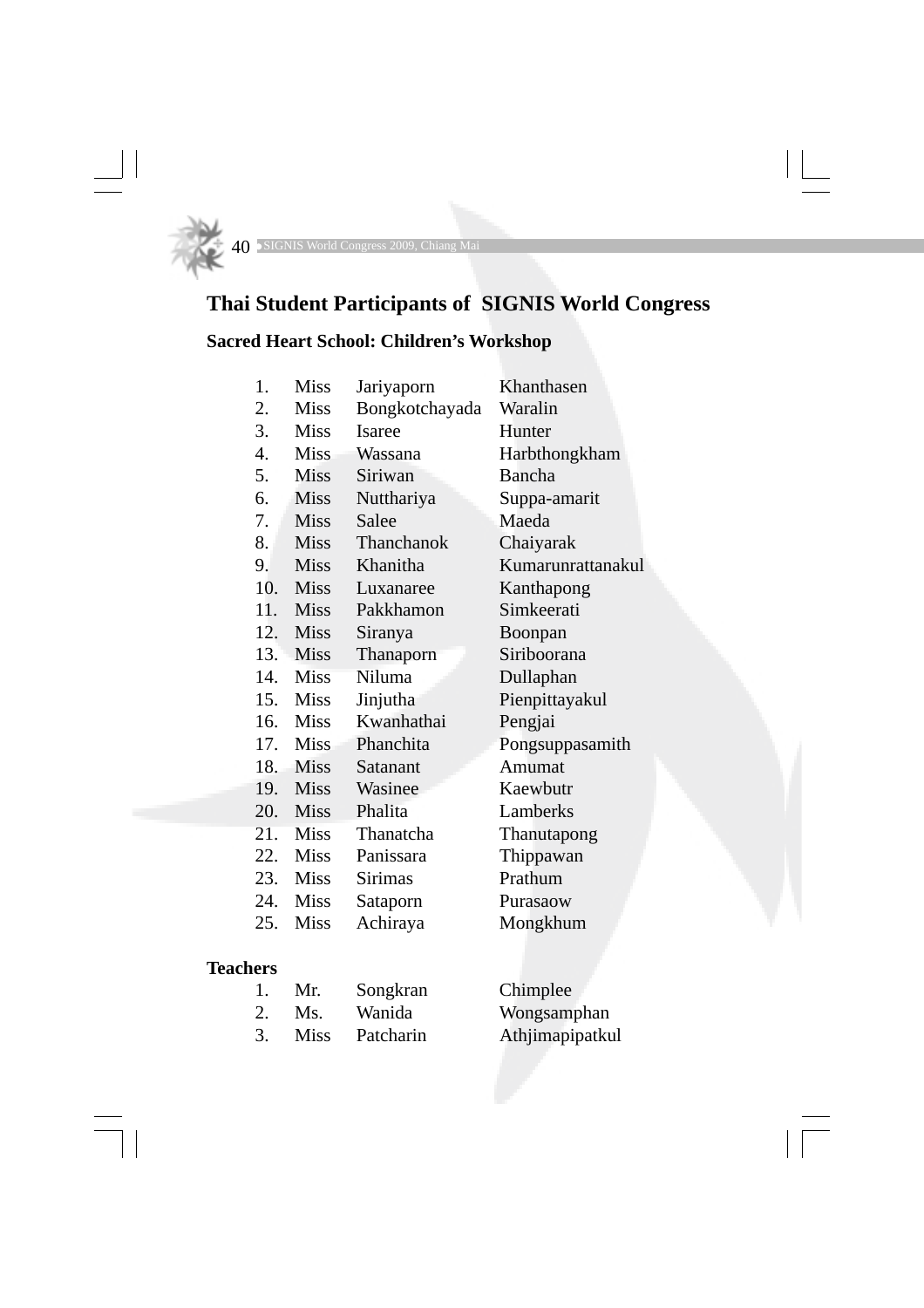凑 SIGNIS World Congress 2009, Chiang Mai  $\epsilon$  41

 $\begin{tabular}{|c|c|c|c|c|} \hline & & & & \\ \hline & & & & \\ \hline & & & & \\ \hline \end{tabular}$ 

 $\sqrt{2}$ 

## **Regina Coeli College: Children's Workshop**

| 26. | <b>Miss</b> | Sukridta     | Gatiga          |
|-----|-------------|--------------|-----------------|
| 27. | <b>Miss</b> | Mooktapa     | Opastsathirakul |
| 28. | <b>Miss</b> | Nicha        | Kaewvisate      |
| 19. | <b>Miss</b> | Gotchakom    | Praditkul       |
| 30. | <b>Miss</b> | Supitcha     | Watthana        |
| 31. | <b>Miss</b> | Pimmard      | Kaewpinid       |
| 32. | <b>Miss</b> | Jariya       | Channoi         |
| 33. | <b>Miss</b> | Patcharaporn | Tansakul        |
| 34. | <b>Miss</b> | Gorrakut     | Sawanghasup     |
| 35. | <b>Miss</b> | Somsupa      | Sangrut         |
| 36. | <b>Miss</b> | Piyakamol    | Vanichmongkol   |
| 37. | <b>Miss</b> | Lallalit     | Srijandorn      |
| 38. | <b>Miss</b> | Apasanan     | Sittachaianan   |
| 39. | <b>Miss</b> | Surimon      | Padungtin       |
| 40. | <b>Miss</b> | Chonnanan    | Duangkham       |
| 41. | <b>Miss</b> | Kanitkwan    | Eaungpaiboon    |
| 42. | <b>Miss</b> | Chomjun      | Chawachart      |
| 43. | <b>Miss</b> | Panita       | Kitsadayurach   |
| 44. | <b>Miss</b> | Thippawadee  | Jansai          |
| 45. | <b>Miss</b> | Maysa        | Jantapoon       |
| 46. | <b>Miss</b> | Pakawadee    | Ridd            |
| 47. | <b>Miss</b> | Suchaya      | Hirunstitporn   |
| 48. | <b>Miss</b> | Inruja       | Ngamthuam       |
| 49. | <b>Miss</b> | Parpdtawan   | Rattana         |
| 50. | <b>Miss</b> | Patira       | Whangwanakul    |

## **Teacher :**

 $\overline{\phantom{0}}$ 

 $\frac{1}{\sqrt{2}}$ 

|    | Mr.  | Somsak     | Vichitpha      |
|----|------|------------|----------------|
| 2. | Mrs. | Chadapirom | Prepramwattana |
| 3. | Mrs. | Porntip    | Chaweephat     |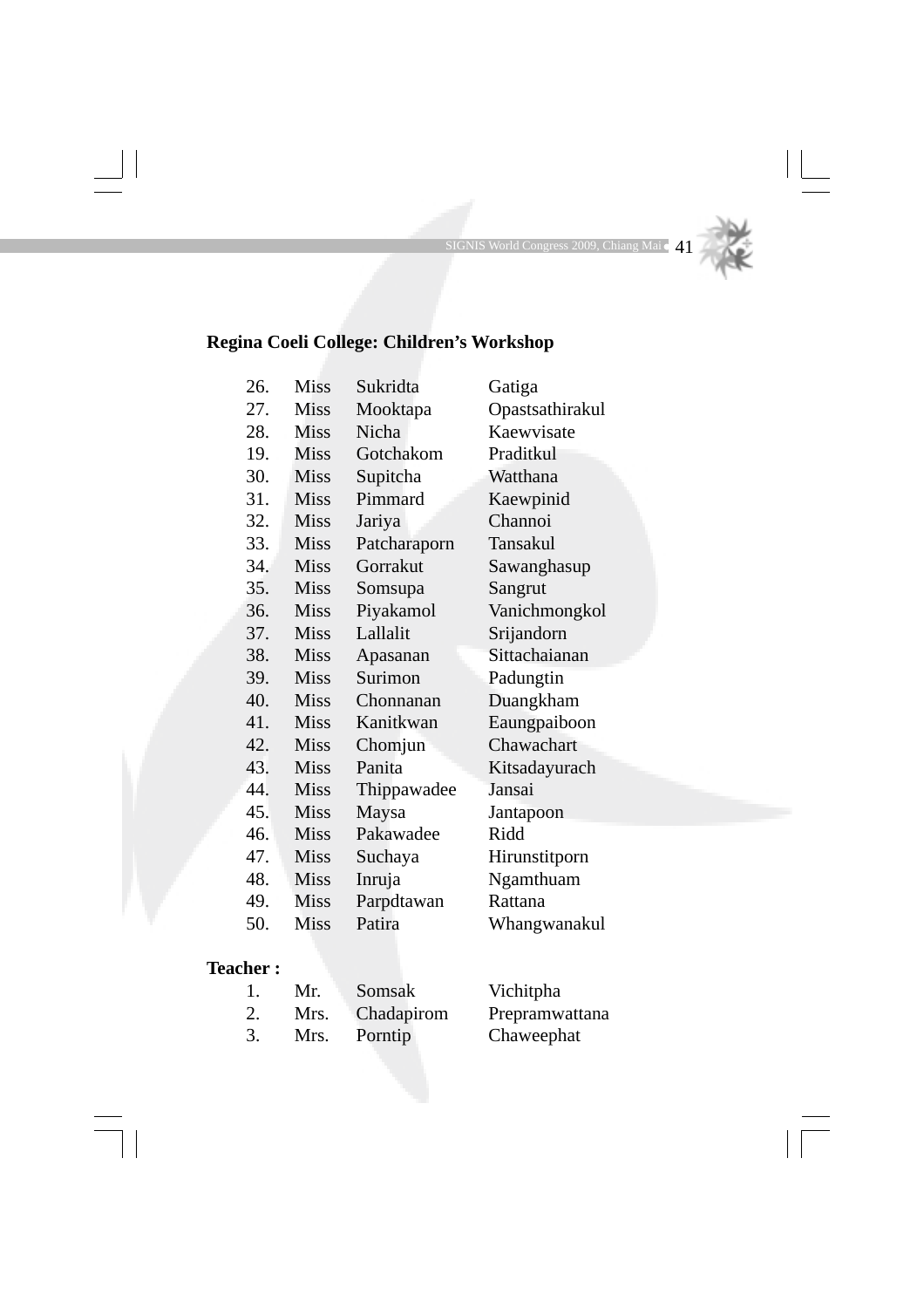

 $\begin{array}{c|c} \hline \hline \end{array}$ 

 $\frac{1}{\sqrt{2}}$ 

## **Montfort College: Childrenûs Workshop**

 $\frac{1}{1}$ 

 $\sqrt{\frac{1}{n}}$ 

| 51. | Mr. | Korakot         | Santisarat             |
|-----|-----|-----------------|------------------------|
| 52. | Mr. | Nattapong       | Panya                  |
| 53. | Mr. | Nattachanon     | Rakpousuwon            |
| 54. | Mr. | Tiramon         | Chaimongkonl           |
| 55. | Mr. | Tanachavin      | Bunsri                 |
| 56. | Mr. | Tanavih         | Titivattanakan         |
| 57. | Mr. | Titinan         | Pongraviwongsha        |
| 58. | Mr. | Nontapat        | Sripolwang             |
| 59. | Mr. | Poranat         | Pithchanon             |
| 60. | Mr. | Pattadon        | Suksvaeng              |
| 61. | Mr. | Suppalak        | Bunroungkit            |
| 62. | Mr. | Sorrarat        | Amesaart               |
| 63. | Mr. | Surachet        | Kunkitti               |
| 64. | Mr. | Rattasat        | Seaneewong Na Ayuttaya |
| 65. | Mr. | Kittipong       | Torod                  |
| 66. | Mr. | Komkit          | Hankar                 |
| 67. | Mr. | Jakkawut        | Tantiwanichiyapong     |
| 68. | Mr. | <b>Tanatton</b> | Intarasan              |
| 69. | Mr. | Tanat           | Leuttanatpot           |
| 70. | Mr. | <b>Nitit</b>    | Kawinkhun              |
| 71. | Mr. | Pongpipak       | Kiratipakdipong        |
| 72. | Mr. | Pirawat         | Detprom                |
| 73  | Mr. | Fah-if          | Anantakan              |
| 74. | Mr. | Pattarapong     | Tonsukhun              |
| 75. | Mr. | Mahatton        | Keauwit                |
| 76. | Mr. | Raksit          | Chantong               |
| 77. | Mr. | Siraphop        | Khongsanan             |
| 78. | Mr. | Euangkhun       | Nokeaw                 |
| 79. | Mr. | Nattawut        | Nasudti                |
| 80. | Mr. | Tanaphum        | Leaungsakul            |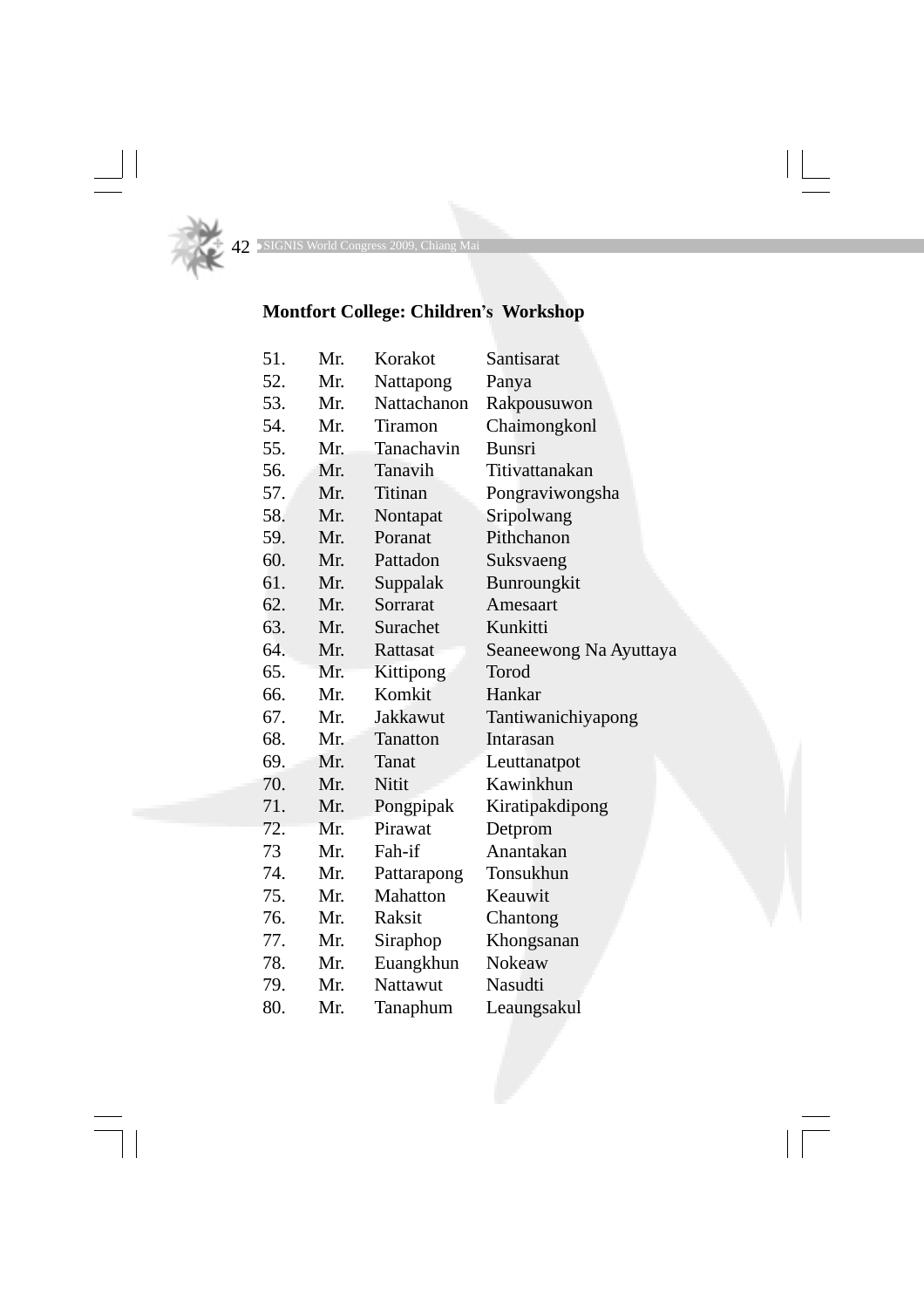$\sqrt{-}$ 

| 81.  | Mr. | Napat      | Leelatasing      |
|------|-----|------------|------------------|
| 82.  | Mr. | Peranut    | Manitsirikul     |
| 83.  | Mr. | Jeeradit   | Chalirarai       |
| 84.  | Mr. | Yanakorn   | Sirirah          |
| 85.  | Mr. | Takorn     | Chat-uthai       |
| 86.  | Mr. | Naapat     | Noparat          |
| 87.  | Mr. | Norawit    | Samranjeep       |
| 88.  | Mr. | Pannat     | Soikapkeaw       |
| 89.  | Mr. | Pittawat   | Khunsampanchamit |
| 90.  | Mr. | Siripong   | Mongkol          |
| 91.  | Mr. | Suttawi    | Chaichoompo      |
| 92.  | Mr. | Suppawit   | Jitkhongsong     |
| 93.  | Mr. | Salan      | Khamontipwong    |
| 94.  | Mr. | Sarawut    | Satianwongnukhun |
| 95.  | Mr. | Saharat    | <b>Bundi</b>     |
| 96.  | Mr. | Sutipong   | Chaiyasit        |
| 97.  | Mr. | Chedtahpat | Reuangdit        |
| 98.  | Mr. | Tiradon    | Opahnan          |
| 99.  | Mr. | Pongpanut  | Tanklongsin      |
| 100. | Mr. | Sirikan    | Suwanrat         |
|      |     |            |                  |

# **Teacher:**

 $\overline{\mathbb{F}}_{\parallel}$ 

 $\frac{\underline{\hphantom{a}}}{\underline{\hphantom{a}}}}$ 

| 1. | Mr. Suwach                | Kieatmaneerat |
|----|---------------------------|---------------|
| 2. | Miss Duangmanee Kampalaeo |               |
| 3. | Mr. Dominic Cuavales      |               |